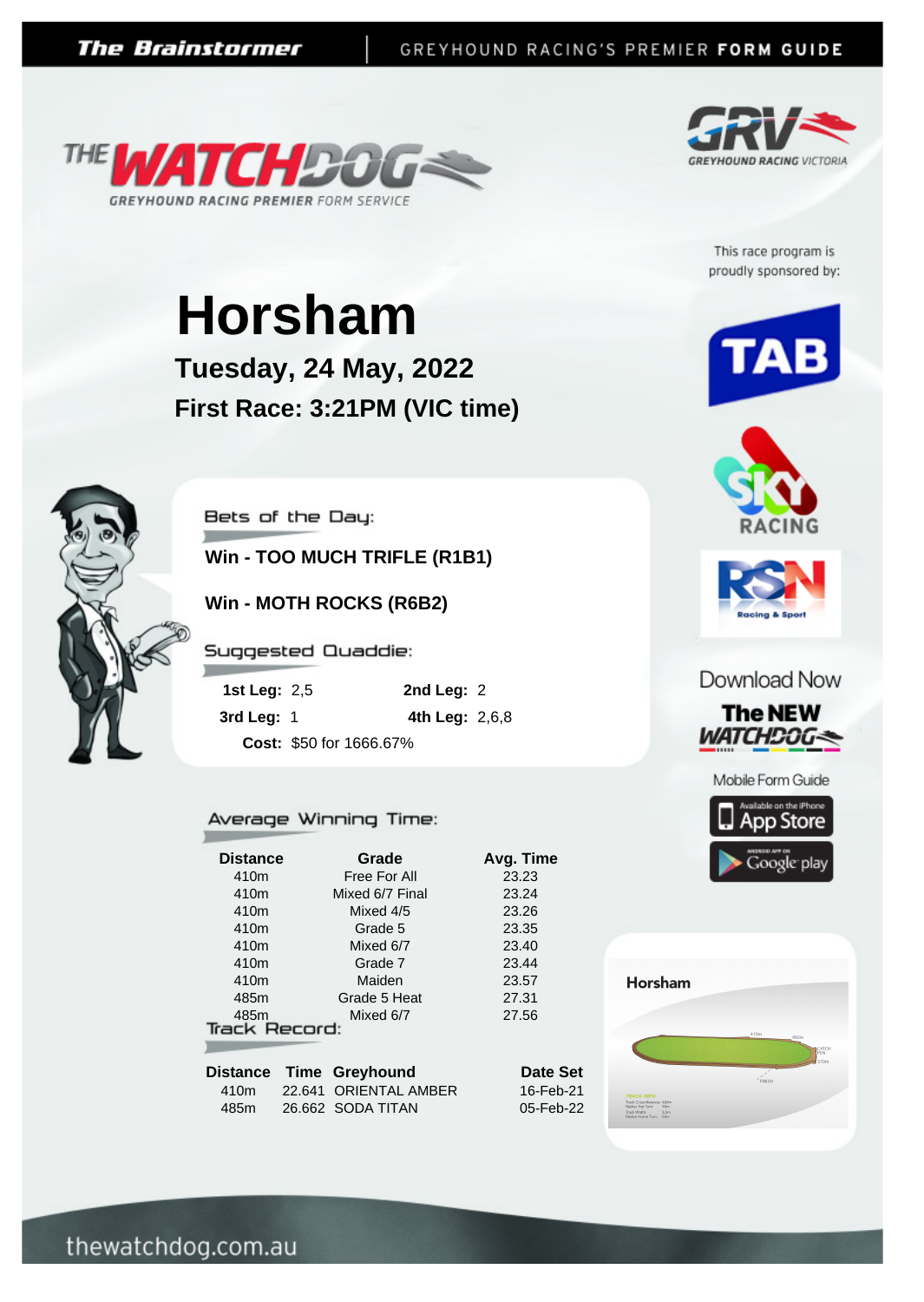| Horsham<br>3:21PM<br>(VIC time)                                                                                                           |                                                                                            |                | TAB - LONG MAY WE PLAY<br>Distance: 410m, Race Type: Maiden, Total Prizemoney: \$2,405<br>1st: \$1,600, 2nd: \$460, 3rd: \$230, 4th: \$115<br>TOO MUCH TRIFLE (1) was brilliant when placed on debut at Geelong and he is drawn to make<br>every post a winner. WILD BEAN (8) was far from disgraced when placed here on debut and she will |              |                                   |                     |                              | 58 Avg. km/hr - 1st Split<br>68                                                                                                                                                                                                     |
|-------------------------------------------------------------------------------------------------------------------------------------------|--------------------------------------------------------------------------------------------|----------------|---------------------------------------------------------------------------------------------------------------------------------------------------------------------------------------------------------------------------------------------------------------------------------------------------------------------------------------------|--------------|-----------------------------------|---------------------|------------------------------|-------------------------------------------------------------------------------------------------------------------------------------------------------------------------------------------------------------------------------------|
|                                                                                                                                           | <b>Watchdog Tips:</b>                                                                      | 8              | be better for the run. JUST A BREW (7) has claims<br>Bet:                                                                                                                                                                                                                                                                                   |              | Exacta 1/2,7,8 (\$10 for 333.33%) |                     |                              |                                                                                                                                                                                                                                     |
| <b>Box Weight Dist Track</b><br>Form<br>1<br>ΒK<br>D                                                                                      | Date<br>Time<br><b>TOO MUCH TRIFLE (NSW)[M]</b><br>Jun-20 ORSON ALLEN                      | <b>BON</b>     | Margin 1st/2nd (Time)<br>Brilliant on debut, should hold the lead, yes<br><b>LUMINESCENCE</b>                                                                                                                                                                                                                                               |              | PIR Checked Comment W/R Split 1   | O)                  | S/P Grade<br>\$1.90          | <b>Winning Boxes</b><br>2 3 4 5 6 7 8<br>1 <sup>1</sup>                                                                                                                                                                             |
| <b>Trainer: Mark Giddings (Myrniong)</b><br>3rd (4) 35.8 400 GEL R2 02-May-22<br>3rd (6) 35.8 400 GEL R1 10-May-22<br>Owner(s): C Alleway | 22.69<br>23.11                                                                             | 22.25<br>22.63 | 3.25LBLACKPOOL DILL (22.48)<br>0.75LSTORM RAPTOR (23.07)                                                                                                                                                                                                                                                                                    | S/33<br>S/43 | $\sim$                            | вĚт<br>8.63<br>8.69 | \$4.00<br>м<br>M<br>\$1.30   | Prize<br>\$375.00<br><b>Best</b><br>FSH<br>$2 - 0 - 0 - 2$<br><b>Starts</b><br>Trk/Dst<br>$0 - 0 - 0 - 0$<br><b>APM</b><br>\$375                                                                                                    |
| в                                                                                                                                         | <b>LEKTRA SCENE [M]</b><br>Oct-20 DYNA CHANCER                                             |                | Better for the run on debut, must keep safe<br><b>UPTOWN FUNK</b>                                                                                                                                                                                                                                                                           |              |                                   |                     | \$10.00                      | <b>Winning Boxes</b><br>$2 \mid 3 \mid$<br>5 <br>1 <sup>1</sup><br>4 <br>$6 \mid$<br>$7 \mid 8$                                                                                                                                     |
| Trainer: Philip Lenehan (Toolong)<br>4th (4) 26.6 450 WBL R2 14-May-22<br>Owner(s): P Lenehan                                             | 26.59                                                                                      | 25.89          | 10.00LLEKTRA APRIL (25.89)                                                                                                                                                                                                                                                                                                                  | M/433        |                                   | 7.04                | \$6.10<br>M                  | Prize<br>\$115.00<br><b>Best</b><br><b>FSH</b><br>$1 - 0 - 0 - 0$<br><b>Starts</b><br>Trk/Dst<br>$0 - 0 - 0 - 0$<br><b>APM</b><br>\$115                                                                                             |
| <b>SALLY SUGAR [M]</b><br>3                                                                                                               |                                                                                            |                | Steady to date, needs to show more, risky                                                                                                                                                                                                                                                                                                   |              |                                   |                     |                              | <b>Winning Boxes</b><br>3 <br>$5 \mid 6 \mid 7 \mid 8$<br>1<br>2 <sup>1</sup><br>4                                                                                                                                                  |
| ΒK<br>в<br>Trainer: Victor Millington (Great Western)                                                                                     | Apr-20 MEPUNGA BLAZER                                                                      |                | <b>MALLARD</b>                                                                                                                                                                                                                                                                                                                              |              |                                   |                     | \$16.00                      | \$230.00<br>Prize                                                                                                                                                                                                                   |
| (5) 29.5 410 HOR R1 29-Mar-22<br>3rd (1) 29.2 410 HOR R3 17-May-22<br>Owner(s): V Millington                                              | 0.00<br>24.23                                                                              | 23.08<br>22.95 | .MASTER LOGAN (23.57)<br>2.50LCRYMELON IVY (24.07)                                                                                                                                                                                                                                                                                          | M/66<br>Q/45 | SW W<br>C4                        | 11.60<br>10.82      | \$13.90<br>M<br>\$40.40<br>м | <b>Best</b><br><b>NBT</b><br><b>Starts</b><br>$2 - 0 - 0 - 1$<br>Trk/Dst<br>$1 - 0 - 0 - 1$<br><b>APM</b><br>\$230                                                                                                                  |
| 4<br>ΒK<br>D                                                                                                                              | <b>WHERE'S MY CASH [M]</b><br>Jan-20 MOREIRA                                               |                | Strong effort at Bendigo, can run a drum<br>YESTERDAY'S WINE                                                                                                                                                                                                                                                                                |              |                                   |                     |                              | <b>Winning Boxes</b><br>4 <br>$5 \mid 6 \mid 7 \mid 8$<br>$1 \mid 2 \mid$<br>3                                                                                                                                                      |
| Trainer: Jason Hardy (Heathcote)<br>6th (8) 28.4 350 HVL R9 10-May-22                                                                     | 20.75 19.68                                                                                |                | 7.00LJESSE'S SHOUT (20.26)                                                                                                                                                                                                                                                                                                                  | M/7          |                                   | 7.05                | \$7.50<br>\$6.20<br>M        | Prize<br>\$230.00                                                                                                                                                                                                                   |
| 3rd (3) 28.2 425 BEN R1 18-May-22                                                                                                         | 24.82 23.90<br>Owner(s): Out of CASH (SYN), J Hardy, S Murray, C Riley, D Cuddy            |                | 1.75LCHANGE (24.72)                                                                                                                                                                                                                                                                                                                         | M/653        |                                   | 6.79                | \$34.50<br>M                 | <b>Best</b><br><b>FSH</b><br><b>Starts</b><br>$2 - 0 - 0 - 1$<br>Trk/Dst<br>$0 - 0 - 0 - 0$<br>\$230<br><b>APM</b>                                                                                                                  |
| 5<br>в<br>BD                                                                                                                              | <b>CRYMELON SPIRIT [M]</b><br>May-20 ZAMBORA BROCKIE                                       |                | Well beaten on debut, tough draw, needs time<br><b>CRYMELON HOLLY</b>                                                                                                                                                                                                                                                                       |              |                                   |                     |                              | <b>Winning Boxes</b><br>2 <br>3 <br>4 <br>5 <sup>1</sup><br>$6 \mid$<br>$7 \mid 8$<br>1 <sup>1</sup>                                                                                                                                |
| Trainer: Ian Bibby (Warracknabeal)<br>6th (7) 25.2 410 HOR R3 17-May-22                                                                   | 24.34 22.95<br>Owner(s): CRYMELON KENNELS (SYN), I Bibby, J Bibby                          |                | 4.00LCRYMELON IVY (24.07)                                                                                                                                                                                                                                                                                                                   | M/22         |                                   | 10.73               | \$18.00<br>\$49.40<br>M      | Prize<br>\$0.00<br><b>Best</b><br><b>NBT</b><br>$1 - 0 - 0 - 0$<br><b>Starts</b><br>Trk/Dst<br>$1 - 0 - 0 - 0$<br><b>APM</b><br>\$0                                                                                                 |
| <b>DANISH LACE [M]</b><br>6                                                                                                               |                                                                                            |                | Showed good muster on debut, place claims                                                                                                                                                                                                                                                                                                   |              |                                   |                     |                              | <b>Winning Boxes</b><br>5 <sup>1</sup><br>6 <br>$7 \mid 8$<br>1 <br>2 <br>3 <br>4                                                                                                                                                   |
| BKW<br>- B<br>Trainer: Heather Baxter (Murtoa)<br>7th (6) 27.8 410 HOR R3 17-May-22                                                       | Oct-20 PREMIER FANTASY<br>24.36 22.95<br>Owner(s): CHAMPAGNE PTN (SYN), S Smith, A Langton |                | <b>CIRCLE OF DREAMS</b><br>4.25LCRYMELON IVY (24.07)                                                                                                                                                                                                                                                                                        | S/11         |                                   | 10.59               | \$8.00<br>\$8.70<br>M        | Prize<br>\$0.00<br><b>Best</b><br>NBT<br><b>Starts</b><br>$1 - 0 - 0 - 0$<br>Trk/Dst<br>$1 - 0 - 0 - 0$<br><b>APM</b><br>\$0                                                                                                        |
| <b>JUST A BREW [M]</b><br>7<br>WBK<br>D<br>Trainer: Raymond Brewer (Camperdown)<br>Owner(s): R Brewer                                     | Feb-20 ORSON ALLEN                                                                         |                | Well bred, in capable hands, can threaten<br><b>MEPUNGA FAME</b>                                                                                                                                                                                                                                                                            |              |                                   |                     | \$8.00                       | <b>Winning Boxes</b><br>3 <br>4 <br>5 <sub>1</sub><br>$6 \mid 7 \mid 8$<br>1 <br>2 <sub>1</sub><br>Prize<br>\$0<br><b>FSH</b><br><b>Best</b><br><b>Starts</b><br>$0 - 0 - 0 - 0$<br>Trk/Dst<br>$0 - 0 - 0 - 0$<br><b>APM</b><br>\$0 |
| <b>WILD BEAN [M]</b><br>8<br><b>RBD</b><br>в                                                                                              | Mar-20 SH AVATAR                                                                           |                | Far from disgraced on debut, main danger<br><b>SHADES OF LIPPY</b>                                                                                                                                                                                                                                                                          |              |                                   |                     |                              | <b>Winning Boxes</b><br>2 <sup>1</sup><br>3 <br>4 <br>5   6   7   8<br>1 <sup>1</sup>                                                                                                                                               |
| Trainer: Garry George (Beulah)<br>2nd (3) 28.8 410 HOR R3 17-May-22<br>Owner(s): Espresso Racing (SYN), A Cuschieri, K Pitt               | 24.23 22.95                                                                                |                | 2.25LCRYMELON IVY (24.07)                                                                                                                                                                                                                                                                                                                   | Q/77         |                                   | 11.03               | \$6.50<br>\$3.30<br>M        | Prize<br>\$460.00<br><b>Best</b><br><b>NBT</b><br><b>Starts</b><br>$1 - 0 - 1 - 0$<br>Trk/Dst<br>$1 - 0 - 1 - 0$<br><b>APM</b><br>\$460                                                                                             |
| 9<br>D<br>ΒK                                                                                                                              | ROCKSTAR AUSTIN (NSW)[M]Res.<br>May-19 SH AVATAR                                           |                | *** SCRATCHED<br>ROCKSTAR STRATUS                                                                                                                                                                                                                                                                                                           | ***          |                                   |                     | \$4.80                       | <b>Winning Boxes</b><br>$\overline{2}$<br> 4 5 6 7 8<br>$\mathbf{3}$<br>$\mathbf{1}$                                                                                                                                                |
| Trainer: Clifford Smith (Wonwondah)<br>32.1<br>520<br>DTO<br>5th<br>(6)<br>350<br>HVL<br>31.1<br>(1)                                      | R2 09-Sep-21<br>30.87<br>R1<br>20-Feb-22<br>0.00                                           | 29.74<br>19.04 | 10.00LMY MATE KATE (30.17)<br>.IRINKA GLADYS (19.36)                                                                                                                                                                                                                                                                                        | 155<br>M/7   | 155<br>$V14$ .                    | 5.50<br>7.31        | \$8.50<br>м<br>\$8.10<br>MН  | Prize<br>\$2,160.00<br><b>Best</b><br>NBT                                                                                                                                                                                           |
| 2nd (7) 31.5 390<br>5th (8) 32.0 410 HOR R3 17-May-22<br>Owner(s): Classified Racing (SYN), D Jolley, A Cullen                            | WBL R1 09-May-22<br>22.38<br>24.32 22.95                                                   | 21.67          | 3.00LORSON LEIGH (22.17)<br>3.75LCRYMELON IVY (24.07)                                                                                                                                                                                                                                                                                       | Q/22<br>S/33 | SW.                               | 8.67<br>10.73       | \$7.10<br>M<br>\$2.20<br>M   | <b>Starts</b><br>$15 - 0 - 3 - 5$<br>Trk/Dst<br>$1 - 0 - 0 - 0$<br><b>APM</b><br>\$775                                                                                                                                              |
| 10<br>в                                                                                                                                   | <b>MISTY MORNING [M]Res.</b>                                                               |                | *** SCRATCHED<br><b>EMINENCE</b>                                                                                                                                                                                                                                                                                                            | ***          |                                   |                     |                              | <b>Winning Boxes</b><br>$1 \mid 2 \mid 3 \mid 4 \mid 5 \mid 6 \mid 7 \mid 8$                                                                                                                                                        |
| BK<br>Trainer: Greg Turnbull (Crowlands)<br>7th (8) 25.8 390                                                                              | Apr-20 MOREIRA<br>WBL R2 07-Apr-22<br>23.42                                                | 22.14          | 12.00LPOPPY'S PRIDE (22.63)                                                                                                                                                                                                                                                                                                                 | M/56         | C5<br>$\sim$ $\sim$               | 8.83                | \$15.00<br>\$6.00<br>м       | Prize<br>\$575.00                                                                                                                                                                                                                   |
| 2nd (8) 26.4 390<br>BAL<br>4th (5) 26.3 410<br>Owner(s): G Turnbull                                                                       | R1 05-May-22<br>23.05<br>HOR R1 10-May-22<br>24.36 22.96                                   | 22.25          | 5.00LZULU REBEL (22.71)<br>6.00LZIPPING NEWMAN (23.97)                                                                                                                                                                                                                                                                                      | M/22<br>M/55 | $\mathcal{L}$                     | 8.80<br>11.19       | \$7.00<br>M<br>\$22.90<br>M  | <b>Best</b><br>NBT<br><b>Starts</b><br>$3 - 0 - 1 - 0$<br>Trk/Dst<br>$1 - 0 - 0 - 0$<br><b>APM</b><br>\$575                                                                                                                         |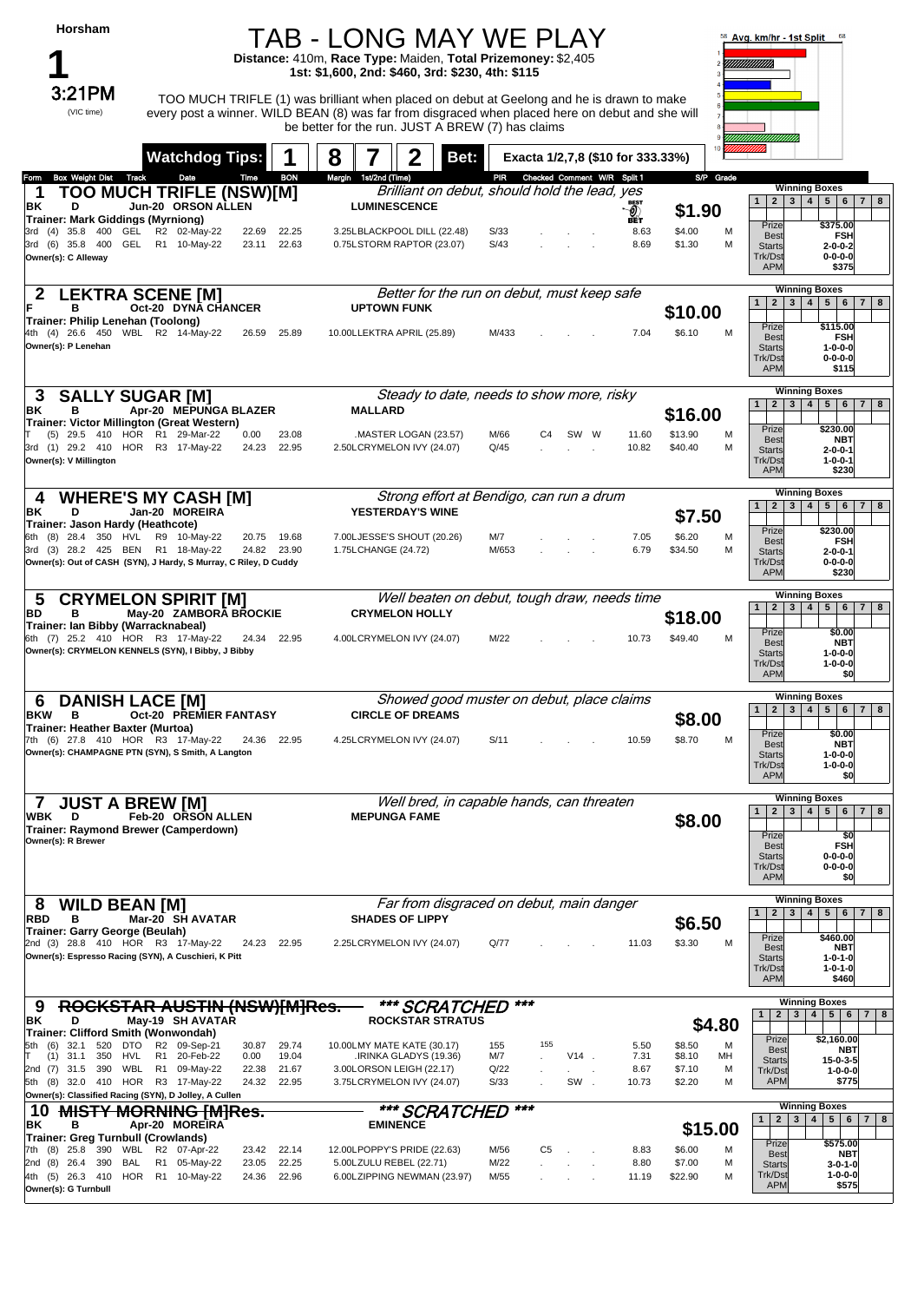| Horsham                                                                             |                                             |                                  | <b>CRYMELON KENNELS</b>                                                                                                                                                                          |               |                                  |                |                                             | Avg. km/hr - 1st Split                                                                                                             |
|-------------------------------------------------------------------------------------|---------------------------------------------|----------------------------------|--------------------------------------------------------------------------------------------------------------------------------------------------------------------------------------------------|---------------|----------------------------------|----------------|---------------------------------------------|------------------------------------------------------------------------------------------------------------------------------------|
|                                                                                     |                                             |                                  | Distance: 410m, Race Type: Grade 7, Total Prizemoney: \$2,780<br>1st: \$1,850, 2nd: \$530, 3rd: \$265, 4th: \$135                                                                                |               |                                  |                |                                             |                                                                                                                                    |
| 3:39PM                                                                              |                                             |                                  |                                                                                                                                                                                                  |               |                                  |                |                                             |                                                                                                                                    |
| (VIC time)                                                                          |                                             |                                  | BLACKPOOL DILL (7) showed terrific pace when placed here two runs back and she will find this<br>event a lot easier. MY NAME'S KAREN (1) has been placed in two of her past four here and she is |               |                                  |                |                                             |                                                                                                                                    |
|                                                                                     |                                             |                                  | drawn to get the breaks. NEVER SWEET (4) has claims                                                                                                                                              |               |                                  |                |                                             |                                                                                                                                    |
|                                                                                     | <b>Watchdog Tips:</b>                       |                                  | 6<br>Bet:                                                                                                                                                                                        |               | Win 7                            |                | 10                                          |                                                                                                                                    |
| <b>Box Weight Dist</b><br>Track<br>Form                                             | Date<br>Time                                | <b>BON</b>                       | 1st/2nd (Time)<br>Margin                                                                                                                                                                         | PR            | Checked Comment W/R Split 1      |                | S/P Grade                                   | <b>Winning Boxes</b>                                                                                                               |
| NAME<br>1<br>MY<br>F<br>в                                                           | 'S KAREN [7]<br>Feb-20 BEAST UNLEASHED      |                                  | Placed in two of her past four, main danger<br><b>QUEEN OPHELIA</b>                                                                                                                              |               |                                  |                | \$4.00                                      | 4 <br>5   6   7  <br>2 <br>3 <br>8<br>$\mathbf{1}$                                                                                 |
| Trainer: Jennifer Torr (Myers Flat)<br>410<br>2nd (1)<br>25.0<br>HOR                | R3<br>23-Apr-22                             | 23.08<br>23.25                   | 2.50LASTON KHAN (23.08)                                                                                                                                                                          | M/22          |                                  | 10.43          | X67<br>\$4.30                               | $\mathbf{1}$<br>Prize<br>\$3,395.00                                                                                                |
| 2nd (5)<br>24.9<br>HOR<br>- 410                                                     | R3 03-May-22                                | 23.17<br>23.60                   | 1.5LBUNDING BOY (23.50)                                                                                                                                                                          | M/22          |                                  | 10.55          | \$2.30<br>7                                 | NBT<br><b>Best</b><br><b>Starts</b><br>$14 - 1 - 3 - 1$                                                                            |
| 24.9<br>410<br>HOR<br>5th (3)<br>4th (3) 24.9 410<br>HOR                            | R9<br>10-May-22<br>R4 17-May-22             | 23.86<br>22.96<br>24.03<br>22.95 | 11.00LDR. FALKOR (23.13)<br>7.50LTHYBULLE BALE (23.53)                                                                                                                                           | M/55<br>S/75  |                                  | 10.83<br>10.97 | \$4.40<br>RW<br>\$5.90<br>X67               | Trk/Dst<br>7-0-2-0<br><b>APM</b><br>\$2569                                                                                         |
| Owner(s): A Ferguson                                                                |                                             |                                  | Placed in her past three here, place hope again                                                                                                                                                  |               |                                  |                |                                             | <b>Winning Boxes</b>                                                                                                               |
| 2<br><b>MIRACLE BELLE [7]</b><br>ВE<br>в                                            | Jan-19 BARCIA BALE                          |                                  | <b>QUICK KISSES</b>                                                                                                                                                                              |               |                                  |                | \$12.00                                     | 4 <br>5   6   7   8<br>2 <sup>1</sup><br>3 <sup>1</sup><br>$\mathbf{1}$<br>$\mathbf{1}$                                            |
| <b>Trainer: Melissa Fullerton (Red Cliffs)</b><br>30.2<br>410<br>HOR<br>2nd (4)     | R2 29-Mar-22                                | 23.08<br>23.43                   | 3.5LHE'S FOR US (23.21)                                                                                                                                                                          | Q/11          |                                  | 10.30          | \$5.10<br>X67                               | Prize<br>\$7,685.00                                                                                                                |
| 30.1<br>500<br>BEN<br>8th<br>(4)                                                    | R3 01-Apr-22                                | 28.93<br>28.13                   | 9.50LPRESIDENT (28.29)                                                                                                                                                                           | M/688         | C <sub>5</sub>                   | 6.95           | \$26.20<br>X67                              | <b>Best</b><br>23.59<br><b>Starts</b><br>$33-1-9-4$                                                                                |
| 3rd (4)<br>30.3 410<br>HOR<br>3rd (6)<br>30.6 410<br>HOR                            | R3 12-Apr-22<br>R4 17-May-22                | 23.44<br>22.99<br>23.79<br>22.95 | 6.50LSLINGSHOT RUSTY (22.99)<br>3.75LTHYBULLE BALE (23.53)                                                                                                                                       | M/33<br>S/22  | V14                              | 10.44<br>10.55 | $\overline{7}$<br>\$17.20<br>X67<br>\$16.30 | Trk/Dst<br>$21 - 1 - 5 - 3$<br><b>APM</b><br>\$3142                                                                                |
| Owner(s): FULLO (SYN), B Fullerton, M Fullerton<br><b>KRUGER LASS [7]</b><br>3      |                                             |                                  | Beaten in both runs here, needs it easier                                                                                                                                                        |               |                                  |                |                                             | <b>Winning Boxes</b>                                                                                                               |
| WBK<br>в                                                                            | Apr-20 ASTON KIMETTO                        |                                  | <b>SHOT THRU</b>                                                                                                                                                                                 |               |                                  |                | \$16.00                                     | 4 <br>5   6   7   8<br>$\mathbf{1}$<br>$\overline{2}$<br>$\mathbf{3}$<br>$\mathbf{1}$                                              |
| Trainer: Bronwyn Welsh (Mildura)<br>28.4<br>400<br>GAW<br>5th<br>(7)                | R <sub>1</sub><br>04-Feb-22                 | 22.48<br>24.02                   | 17.00LBRAGGER DEEN (22.83)                                                                                                                                                                       | 6655          | 66CDD55                          | 9.36           | \$18.00<br>J                                | Prize<br>\$2,525.00<br><b>Best</b><br>NBT                                                                                          |
| 531<br>27.9<br>GAW<br>8th<br>(5)<br>29.0<br>HOR<br>8th<br>(3)<br>410                | R7 11-Feb-22<br>R3 10-May-22                | 30.92<br>31.83<br>22.96<br>24.26 | 13.00LCYCLONE JANE (30.92)<br>9.50LDURHAM LASS (23.61)                                                                                                                                           | 58888<br>M/66 | 5CSTBLD8888                      | 3.32<br>10.83  | \$14.00<br>6<br>\$12.30<br>7                | <b>Starts</b><br>$10 - 1 - 0 - 1$<br>Trk/Dst<br>2-0-0-0                                                                            |
| 4th (7) 29.5 410<br>HOR<br>Owner(s): B Welsh                                        | R10 17-May-22                               | 23.80<br>22.95                   | 4.50LASTON REINA (23.49)                                                                                                                                                                         | S/77          |                                  | 10.93          | \$88.40<br>X67H                             | <b>APM</b><br>\$1091                                                                                                               |
| <b>NEVER SWEET [7]</b><br>4                                                         |                                             |                                  | Far from disgraced two runs back, can threaten                                                                                                                                                   |               |                                  |                |                                             | <b>Winning Boxes</b>                                                                                                               |
| в<br>F<br>Trainer: Lisa Delbridge (Balliang)                                        | Jan-20 FERNANDO BALE                        |                                  | <b>NEVER DUPLICATED</b>                                                                                                                                                                          |               |                                  |                | \$6.50                                      | 5   6   7   8<br>$\overline{2}$<br>$\mathbf{3}$<br>4 <sup>1</sup><br>$\mathbf{1}$<br>1                                             |
| 385<br>SHP<br>8th (5)<br>27.9                                                       | R2 04-Apr-22                                | 22.56<br>21.42                   | 9.00LSYDNEY SHOWGIRL (21.94)                                                                                                                                                                     | M/87          | C7                               | 8.67           | RW<br>\$16.20                               | Prize<br>\$1,360.00<br><b>Best</b><br>FSH                                                                                          |
| 2nd (1)<br>28.0<br>400<br>WGL<br>28.0<br>425<br>BEN<br>3rd (4)                      | R3 10-May-22<br>R9 13-May-22                | 22.67<br>23.16<br>24.14<br>23.74 | 5.50LMY BLUEBIRD (22.80)<br>1.25LCOULTER BALE (24.06)                                                                                                                                            | M/33<br>M/223 |                                  | 8.69<br>6.70   | \$16.30<br>X67<br>\$34.20<br>X67            | <b>Starts</b><br>$5 - 1 - 1 - 1$<br>Trk/Dst<br>0-0-0-0                                                                             |
| 7th (6) 28.0 450<br>BAL<br>Owner(s): G Black                                        | R9<br>19-May-22                             | 25.19<br>26.24                   | 8.50LJOLIET BALE (25.66)                                                                                                                                                                         | S/788         |                                  | 7.34           | X67<br>\$14.90                              | <b>APM</b><br>\$1134                                                                                                               |
| 5<br>VACANT BOX                                                                     | ***                                         |                                  |                                                                                                                                                                                                  |               |                                  |                |                                             | <b>Winning Boxes</b>                                                                                                               |
| Trainer:                                                                            |                                             |                                  |                                                                                                                                                                                                  |               |                                  |                |                                             |                                                                                                                                    |
| Owner(s):<br><b>MT. ELGIN LASS [7]</b><br>6                                         |                                             |                                  | Improving type, can show early pace, keep safe                                                                                                                                                   |               |                                  |                |                                             | <b>Winning Boxes</b>                                                                                                               |
| ΒK<br>в                                                                             | Apr-20 BARCIA BALE                          |                                  | <b>TEAR TOWN</b>                                                                                                                                                                                 |               |                                  |                | \$4.80                                      | 5 <sub>5</sub><br>$7 \mid 8$<br>$\mathbf{3}$<br>4 <sup>1</sup><br>6<br>$\mathbf{2}$<br>$\mathbf{1}$                                |
| Trainer: Andrea Gurry (Nhill)<br>6th (8) 26.9 410 HOR                               | R2 26-Apr-22                                | 23.05<br>23.86                   | 6.50LDURHAM LASS (23.43)                                                                                                                                                                         | S/36          |                                  | 10.69          | \$16.10<br>м                                | Prize<br>\$1,830.00<br><b>Best</b><br>23.60                                                                                        |
| 26.7<br>HOR<br>3rd (7)<br>410<br>26.6 410<br>HOR<br>6th (3)                         | R <sub>1</sub><br>03-May-22<br>R2 10-May-22 | 23.58<br>23.17<br>22.96<br>23.80 | 3.00LCRACKERJACK BEN (23.38)<br>6.00LCRACKERJACK BEN (23.39)                                                                                                                                     | M/22<br>M/33  |                                  | 10.62<br>10.59 | \$8.30<br>MН<br>\$10.40<br>MF               | $5 - 1 - 0 - 1$<br><b>Starts</b><br>Trk/Dst<br>$4 - 1 - 0 - 1$                                                                     |
| 1st (6) 26.5 410 HOR R2 17-May-22                                                   |                                             | 23.60<br>22.95                   | 1.00LMISS RHUBARB (23.67)                                                                                                                                                                        | M/11          |                                  | 10.53          | \$11.70<br>м                                | <b>APM</b><br>\$1830                                                                                                               |
| Owner(s): A Gurry<br>7                                                              | <b>ACKPOOL DILL [7]</b>                     |                                  | Brilliant effort two runs back, hard to hold out                                                                                                                                                 |               |                                  |                |                                             | <b>Winning Boxes</b>                                                                                                               |
| ВE<br>в                                                                             | Oct-20 BERNARDO                             |                                  | <b>LOCHINVAR ADORE</b>                                                                                                                                                                           |               |                                  |                | \$3.00                                      | 3<br>4 <sup>1</sup><br>5 6 <br>$\mathbf{1}$<br>$\mathbf{2}$<br>7   8<br>$\mathbf{1}$                                               |
| Trainer: Renee Kenyon (Lara)<br>1st (2) 29.1 400<br>GEL                             | R2 02-May-22                                | 22.25<br>22.48                   | 2.75LZIPPING NEWMAN (22.65)                                                                                                                                                                      | Q/11          |                                  | 8.30           | \$5.00<br>M                                 | Prize<br>\$2,130.00<br><b>Best</b><br>NBT                                                                                          |
| 2nd (2) 28.7 410<br>HOR<br>6th (7) 28.6 410 HOR R9 17-May-22                        | R4 10-May-22                                | 23.52<br>22.96<br>23.91<br>22.95 | 2.25LSEEBOHM BALE (23.37)<br>10.00LDR. FALKOR (23.24)                                                                                                                                            | Q/11<br>Q/55  |                                  | 10.31<br>10.65 | \$3.60<br>X67<br>\$4.80 X67H                | <b>Starts</b><br>3-1-1-0<br>Trk/Dst<br>$2 - 0 - 1 - 0$                                                                             |
| Owner(s): R Kenyon                                                                  |                                             |                                  |                                                                                                                                                                                                  |               |                                  |                |                                             | <b>APM</b><br>\$2130                                                                                                               |
| 8<br>KEILANI (NSW)[7]                                                               |                                             |                                  | Likely to be wide the journey, prefer to watch                                                                                                                                                   |               |                                  |                |                                             | <b>Winning Boxes</b><br>$\mathbf{2}$<br>3<br>$\overline{\mathbf{4}}$<br>5 <sup>1</sup><br>6<br>7 <sup>1</sup><br>8<br>$\mathbf{1}$ |
| <b>FBD</b><br>в<br>Trainer: Deb Carr (Mininera)                                     | Oct-19 FERNANDO BALE                        |                                  | <b>KERRIGAN BALE</b>                                                                                                                                                                             |               |                                  |                | \$16.00                                     | $\mathbf{1}$                                                                                                                       |
| 1st (8)<br>26.4<br>450<br>WBL<br>5th (1)<br>26.3<br>400<br>GEL                      | R1<br>06-Jan-22<br>R9 14-Jan-22             | 25.70<br>25.40<br>23.25<br>22.29 | 1.00LMORAINE LUCY (25.75)<br>7.50LNITROGEN OUTLAW (22.75)                                                                                                                                        | Q/211<br>M/55 | C1<br>C4                         | 6.68<br>8.90   | \$2.90<br>м<br>\$11.60<br>RW                | Prize<br>\$3,615.00<br><b>Best</b><br>NBT                                                                                          |
| 26.5 390<br>WBL<br>(4)                                                              | R2 27-Jan-22                                | 0.00<br>22.18                    | .QUICK SHADOW (22.27)                                                                                                                                                                            |               | V <sub>5</sub><br>C <sub>4</sub> |                | \$16.50<br>X67                              | <b>Starts</b><br>$10 - 1 - 4 - 1$<br>Trk/Dst<br>$1 - 0 - 1 - 0$                                                                    |
| 2nd (5)<br>26.3<br>390<br>BAL<br>Owner(s): Greekstyle (SYN), N Loudovaris, J Makris | R3 16-May-22                                | 22.89<br>22.38                   | 4.00LASTON CASSIDY (22.62)                                                                                                                                                                       | M/22          |                                  | 8.68           | \$3.50 T3-RW                                | <b>APM</b><br>\$1620                                                                                                               |
| *** NO RESERVE<br>9                                                                 | ***                                         |                                  |                                                                                                                                                                                                  |               |                                  |                |                                             | <b>Winning Boxes</b>                                                                                                               |
| Trainer:                                                                            |                                             |                                  |                                                                                                                                                                                                  |               |                                  |                |                                             |                                                                                                                                    |
| Owner(s):<br>***<br>10<br><b>NO RESERVE</b>                                         | ***                                         |                                  |                                                                                                                                                                                                  |               |                                  |                |                                             | <b>Winning Boxes</b>                                                                                                               |
|                                                                                     |                                             |                                  |                                                                                                                                                                                                  |               |                                  |                |                                             |                                                                                                                                    |
| Trainer:<br>Owner(s):                                                               |                                             |                                  |                                                                                                                                                                                                  |               |                                  |                |                                             |                                                                                                                                    |
|                                                                                     |                                             |                                  |                                                                                                                                                                                                  |               |                                  |                |                                             |                                                                                                                                    |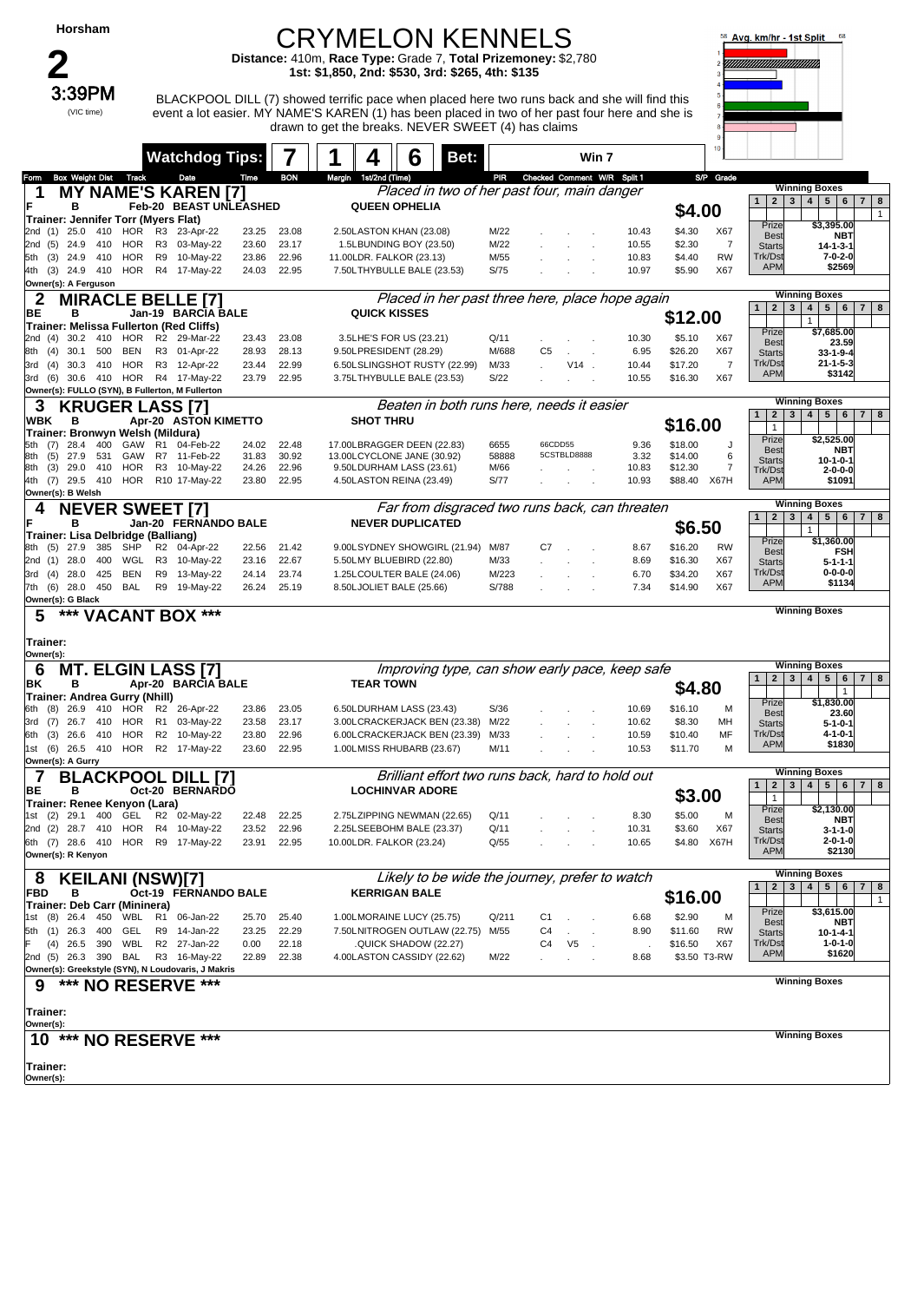#### HORSHAM DOORS & GLASS

**Distance:** 410m, **Race Type:** Mixed 6/7, **Total Prizemoney:** \$2,780 **1st: \$1,850, 2nd: \$530, 3rd: \$265, 4th: \$135**

**3** (VIC time)

3:57PM ENAMOURED (3) was desperately unlucky here last week and a clear run early can see her make amends. DIMORA JET (7) was smartly placed here last time and he will keep the pressure on from the outset. KINIMAKATKA (4) can fire fresh.



|                                                                           | <b>Watchdog Tips:</b>             |                | 3              |                          | 6                                                                  | Bet:                                              |                                  |                | Trifecta 3,7/3,4,6,7/2,3,4,6,7 (\$10 - |                     | 10 <sub>1</sub>                  |                                                |                                                               |
|---------------------------------------------------------------------------|-----------------------------------|----------------|----------------|--------------------------|--------------------------------------------------------------------|---------------------------------------------------|----------------------------------|----------------|----------------------------------------|---------------------|----------------------------------|------------------------------------------------|---------------------------------------------------------------|
| Box Weight Dist Track<br>Form                                             | Date                              | Time           | <b>BON</b>     | 1st/2nd (Time)<br>Margin |                                                                    | PIR                                               |                                  |                | 55.56%)<br>Checked Comment W/R Split 1 |                     | S/P Grade                        |                                                |                                                               |
| <b>PAT MAY JOY [6]</b><br>1                                               |                                   |                |                |                          |                                                                    | Poor record here and unlikely to get into the mix |                                  |                |                                        |                     |                                  |                                                | <b>Winning Boxes</b>                                          |
| в<br>ΒK                                                                   | Aug-18 BARCIA BALE                |                |                |                          | <b>CRYMELON HOLLY</b>                                              |                                                   |                                  |                |                                        |                     |                                  | $\mathbf{2}$<br>$\vert 3 \vert$<br>1           | 4 5 6 7 8                                                     |
| Trainer: Jeanette Spruyt (Glenorchy)                                      |                                   |                |                |                          |                                                                    |                                                   |                                  |                |                                        | \$26.00             |                                  | Prize                                          | $\overline{2}$<br>\$4,650.00                                  |
| 27.0<br>410<br>(5)<br>6th                                                 | HOR R11 26-Apr-22                 | 23.98          | 23.05          | 11.00LCARAJILLO (23.23)  |                                                                    | M/88                                              |                                  |                | 10.93                                  | \$54.40             | RW                               | <b>Best</b>                                    | NBT                                                           |
| $(1)$ 27.0<br>390<br>WBL<br>4th                                           | R9 02-May-22                      | 22.93          | 22.22          |                          | 7.00LGOLDEN HANDS (22.45)                                          | S/64                                              |                                  |                | 9.32                                   | \$20.40             | 6G                               | <b>Starts</b>                                  | $57 - 2 - 2 - 5$                                              |
| WBL<br>27.1<br>390<br>(7)<br>5th<br>8th (4) 27.2 410                      | R3 09-May-22<br>HOR R11 17-May-22 | 22.83<br>23.99 | 21.67<br>22.95 |                          | 5.50LJOFFA'S NEPTUNE (22.46)<br>8.50LBLACKPOOL HANK (23.42)        | M/46<br>M/88                                      |                                  |                | 8.87<br>10.98                          | \$35.80<br>\$100.30 | 6G<br>X67H                       | Trk/Ds<br><b>APM</b>                           | $21 - 0 - 2 - 3$<br>\$1350                                    |
| Owner(s): J Spruyt                                                        |                                   |                |                |                          |                                                                    |                                                   |                                  |                |                                        |                     |                                  |                                                |                                                               |
| 2<br><b>DURHAM LASS [6]</b>                                               |                                   |                |                |                          |                                                                    | Hit or miss early, has the talent, place claims   |                                  |                |                                        |                     |                                  |                                                | <b>Winning Boxes</b>                                          |
| в<br>IBD.                                                                 | May-20 FERNANDO BALE              |                |                | <b>KUMBIA LASS</b>       |                                                                    |                                                   |                                  |                |                                        |                     |                                  | $\mathbf{1}$<br>$\overline{2}$<br>$\mathbf{3}$ | $\overline{4}$<br>$5 \mid 6$<br>$\overline{7}$<br>8           |
| Trainer: Heather Baxter (Murtoa)                                          |                                   |                |                |                          |                                                                    |                                                   |                                  |                |                                        | \$4.60              |                                  | $\mathbf{1}$<br>Prize                          | $\mathbf{1}$<br>\$3,450.00                                    |
| $(2)$ 26.8<br>410<br>HOR<br>1st                                           | R2 26-Apr-22                      | 23.43          | 23.05          |                          | 1.75LCRYMELON IVY (23.54)                                          | Q/11                                              |                                  |                | 10.34                                  | \$4.50              | M                                | <b>Best</b>                                    | 23.43                                                         |
| 26.5<br>410<br>HOR<br>5th (2)                                             | R3 03-May-22                      | 24.23          | 23.17          |                          | 11.00LBUNDING BOY (23.50)                                          | M/44                                              |                                  |                | 10.94                                  | \$2.20              | 7                                | <b>Starts</b>                                  | 4-2-0-0                                                       |
| HOR<br>(7)<br>26.4<br>410<br>1st<br>26.4 410 HOR R11 17-May-22<br>5th (5) | R3 10-May-22                      | 23.61<br>23.93 | 22.96<br>22.95 |                          | 1.75LZULU ANGEL (23.71)<br>7.50LBLACKPOOL HANK (23.42)             | Q/22<br>Q/44                                      |                                  |                | 10.39<br>10.79                         | \$11.10             | $\overline{7}$<br>\$15.20 X67H   | Trk/Dst<br><b>APM</b>                          | 4-2-0-0<br>\$3450                                             |
| Owner(s): CHAMPAGNE PTN (SYN), S Smith, A Langton                         |                                   |                |                |                          |                                                                    |                                                   |                                  |                |                                        |                     |                                  |                                                |                                                               |
| 3<br><b>ENAMOURED [6]</b>                                                 |                                   |                |                |                          |                                                                    | Desperately unlucky here last time, should atone  |                                  |                |                                        |                     |                                  |                                                | <b>Winning Boxes</b>                                          |
| ΒK<br>в                                                                   | Feb-20 ZAMBORA BROCKIE            |                |                | <b>SMITTEN</b>           |                                                                    |                                                   |                                  |                |                                        |                     |                                  | $\mathbf{2}$<br>1                              | 5   6   7   8<br>$3 \mid 4 \mid$                              |
| Trainer: Paul Abela (Parwan)                                              |                                   |                |                |                          |                                                                    |                                                   |                                  |                |                                        | \$2.20              |                                  | $\mathbf{1}$<br>Prize                          | $\mathbf{1}$<br>\$4,475.00                                    |
| 28.3<br>450<br>(6)<br>BAL<br>6th                                          | R3<br>18-Dec-21                   | 25.98          | 25.20          |                          | 9.50LFORREST ELBOW (25.34)                                         | S/666                                             | C <sub>2</sub>                   | SW.            | 6.89                                   | \$2.30              | X67                              | <b>Best</b>                                    | <b>NBT</b>                                                    |
| 2nd (5)<br>28.1<br>300<br>HVL                                             | R1<br>20-Mar-22                   | 16.83          | 16.46          |                          | 0.50LMASTER OGILVIE (16.81)                                        | M/7                                               | C <sub>5</sub>                   | $\sim$         | 4.05                                   | \$3.50              | $\overline{7}$<br>$\overline{7}$ | <b>Starts</b><br>Trk/Ds                        | 9-2-3-1<br>$1 - 0 - 0 - 0$                                    |
| 28.3<br>390<br><b>BAL</b><br>(5)<br>1st<br>HOR<br>7th (8)<br>28.1 410     | R2 26-Mar-22<br>R10 17-May-22     | 21.95<br>23.89 | 21.95<br>22.95 |                          | 5.00LHUNTER GRANGE (22.28)<br>6.00LASTON REINA (23.49)             | M/11<br>Q/34                                      |                                  | SW.            | 8.43<br>10.53                          | \$1.80<br>\$2.20    | X67H                             | <b>APM</b>                                     | \$1884                                                        |
| Owner(s): N Darragh                                                       |                                   |                |                |                          |                                                                    |                                                   |                                  |                |                                        |                     |                                  |                                                |                                                               |
| <b>KINIMAKATKA [7]</b><br>4                                               |                                   |                |                |                          | *** SCRATCHED                                                      |                                                   | ***                              |                |                                        |                     |                                  |                                                | <b>Winning Boxes</b>                                          |
| ΒK<br>в                                                                   | Feb-20 MY BRO FABIO               |                |                |                          | <b>MISS TERINDAH</b>                                               |                                                   |                                  |                |                                        |                     | \$8.00                           | $\overline{2}$<br>1                            | 3   4   5   6   7   8                                         |
| Trainer: Andrea Gurry (Nhill)                                             |                                   |                |                |                          |                                                                    |                                                   |                                  |                |                                        |                     |                                  | Prize                                          | $\mathbf{1}$<br>\$3,922.50                                    |
| 390<br>WBL<br>(2)<br>25.9<br>3rd                                          | R4<br>01-Jan-22                   | 22.58          | 21.96          |                          | 2.50LSLINGSHOT SUDOKU (22.41) M/33                                 |                                                   |                                  |                | 8.80                                   | \$8.30              | X67                              | <b>Best</b>                                    | 23.54                                                         |
| (4)<br>390<br>WBL<br>26.2<br>4=<br>(2)<br>HOR<br>2nd<br>25.8<br>410       | R3<br>08-Jan-22<br>R2 08-Feb-22   | 23.14<br>23.40 | 22.10<br>23.02 |                          | 12.00LNITROGEN OUTLAW (22.35) M/46<br>5.50LMAXIMUM SHIRLEY (23.02) | M/22                                              | C <sub>6</sub><br>C <sub>1</sub> |                | 8.90<br>10.67                          | \$7.70<br>\$5.50    | X67<br>$\overline{7}$            | <b>Starts</b><br>Trk/Dst                       | $12 - 1 - 3 - 2$<br>$7 - 1 - 2 - 1$                           |
| $(3)$ 26.0<br>410<br>HOR                                                  | R3 15-Feb-22                      | 0.00           | 22.93          |                          | .HARLEY RYDER (23.18)                                              | M/88                                              | C8                               | $V21$ .        | 11.47                                  | \$10.80             | 7                                | <b>APM</b>                                     | \$1355                                                        |
| Owner(s): A Gurry                                                         |                                   |                |                |                          |                                                                    |                                                   |                                  |                |                                        |                     |                                  |                                                |                                                               |
| 5<br>*** VACANT BOX ***                                                   |                                   |                |                |                          |                                                                    |                                                   |                                  |                |                                        |                     |                                  |                                                | <b>Winning Boxes</b>                                          |
|                                                                           |                                   |                |                |                          |                                                                    |                                                   |                                  |                |                                        |                     |                                  |                                                |                                                               |
|                                                                           |                                   |                |                |                          |                                                                    |                                                   |                                  |                |                                        |                     |                                  |                                                |                                                               |
| Trainer:                                                                  |                                   |                |                |                          |                                                                    |                                                   |                                  |                |                                        |                     |                                  |                                                |                                                               |
| Owner(s):                                                                 |                                   |                |                |                          |                                                                    |                                                   |                                  |                |                                        |                     |                                  |                                                | <b>Winning Boxes</b>                                          |
| <b>ASTON SIMPKIN [6]</b><br>6<br>ΒK<br>D                                  | Jan-20 ASTON KIMETTO              |                |                |                          | <b>ASTON DINNIGAN</b>                                              | Better than his past few runs, can run a drum     |                                  |                |                                        |                     |                                  | $\overline{2}$<br>$\mathbf{1}$<br>3            | 4   5   6<br> 7 <br>8                                         |
| <b>Trainer: Tracey Salter (Crowlands)</b>                                 |                                   |                |                |                          |                                                                    |                                                   |                                  |                |                                        | \$9.00              |                                  | $\mathbf{1}$                                   |                                                               |
| 35.3<br>350<br>HVL<br>(3)<br>4th l                                        | R4 22-Feb-22                      | 19.74          | 19.25          |                          | 7.00LASTON GALAXY (19.25)                                          | M/5                                               |                                  |                | 6.74<br>W                              |                     | \$11.80 X67H                     | Prize<br>Best                                  | \$5,170.00<br>23.56                                           |
| 7th (3)<br>35.3<br>350<br>HVL                                             | R2 27-Feb-22                      | 20.01          | 19.23          |                          | 9.50LASTON GALAXY (19.35)                                          | M/8                                               | C <sub>1</sub>                   |                | 6.94                                   | \$16.20             | X67F                             | <b>Starts</b>                                  | $12 - 2 - 2 - 1$                                              |
| 410<br>HOR<br>5th (1)<br>34.0                                             | R4 10-May-22                      | 23.90          | 22.96          |                          | 8.00LSEEBOHM BALE (23.37)                                          | M/44<br>Q/22                                      |                                  |                | 10.70<br>10.49                         | \$5.60              | X67                              | Trk/Dst<br><b>APM</b>                          | 6-1-1-1<br>\$2271                                             |
| 4th (1) 33.9 410 HOR R9 17-May-22<br>Owner(s): J Bent                     |                                   | 23.75          | 22.95          | 7.50LDR. FALKOR (23.24)  |                                                                    |                                                   |                                  |                |                                        | \$8.70              | X67H                             |                                                |                                                               |
|                                                                           |                                   |                |                |                          |                                                                    | Brilliant effort here last time, danger if steps  |                                  |                |                                        |                     |                                  |                                                | <b>Winning Boxes</b>                                          |
| DIMORA JET (SA)[6]<br>ΙBΚ<br>D                                            | Feb-20 ASTON DEE BEE              |                |                |                          | <b>DIMORA FLASH</b>                                                |                                                   |                                  |                |                                        |                     |                                  | $\mathbf{2}$<br>$\mathbf{3}$<br>$\mathbf{1}$   | $5\phantom{.0}$<br>$\overline{4}$<br>6<br>$\overline{7}$<br>8 |
| Trainer: Raymond Brewer (Camperdown)                                      |                                   |                |                |                          |                                                                    |                                                   |                                  |                |                                        | \$4.80              |                                  | $\mathbf{1}$<br>Prize                          | $\mathbf{1}$<br>\$2,675.00                                    |
| $(1)$ 32.7 390<br>WBL<br>1st                                              | R2 04-Apr-22                      | 22.62          | 22.41          | 0.25LINDIAN FILE (22.63) |                                                                    | M/22                                              |                                  | SW.            | 8.99                                   | \$2.90              | M                                | <b>Best</b>                                    | NBT                                                           |
| 3rd (4) 32.0 390                                                          | WBL R4 11-Apr-22                  | 22.64          | 22.36          |                          | 4.25LKEMPTON BALE (22.36)                                          | M/33                                              |                                  | SW.            | 8.87                                   | \$4.10              | 7                                | <b>Starts</b>                                  | $5 - 2 - 1 - 1$                                               |
| 1st (8) 31.9 450 WBL R5 18-Apr-22<br>2nd (2) 31.7 410 HOR R3 26-Apr-22    |                                   | 26.04<br>23.30 | 25.57<br>23.05 | 1.25LDIOPTASE (23.23)    | 2.75LSOLAR ROCK (26.23)                                            | M/211<br>M/22                                     |                                  | $\cdot$<br>SW. | 6.84<br>10.44                          | \$3.50<br>\$8.40    | $\overline{7}$<br>X67            | Trk/Dst<br><b>APM</b>                          | $1 - 0 - 1 - 0$<br>\$2246                                     |
| Owner(s): K Bouchier                                                      |                                   |                |                |                          |                                                                    |                                                   |                                  |                |                                        |                     |                                  |                                                |                                                               |
| 8<br><b>NOT ARANDT [6]</b>                                                |                                   |                |                |                          |                                                                    | Struggled for some time now, out of his depth     |                                  |                |                                        |                     |                                  |                                                | <b>Winning Boxes</b>                                          |
| WBK<br>D                                                                  | Apr-18 BANJO BOY                  |                |                | <b>DYNA SHINKO</b>       |                                                                    |                                                   |                                  |                |                                        |                     |                                  | $\mathbf{2}$<br>$\mathbf{3}$<br>1              | 4   5   6<br>$7 \mid 8$                                       |
| Trainer: Jeanette Spruyt (Glenorchy)                                      |                                   |                |                |                          |                                                                    |                                                   |                                  |                |                                        | \$21.00             |                                  | $\mathbf{1}$<br>Prize                          | \$5,348.96                                                    |
| 6th (7) 31.6 410 HOR R3 26-Apr-22                                         |                                   | 23.69          | 23.05          | 7.00LDIOPTASE (23.23)    |                                                                    | M/66                                              |                                  |                | 10.82                                  | \$130.20            | X67                              | Best                                           | 23.63                                                         |
| 5th (2) 31.4 450<br>WBL<br>5th (4) 31.6<br>390<br>WBL                     | R7 02-May-22<br>R2 09-May-22      | 26.11<br>22.74 | 25.72<br>21.67 |                          | 5.00LLEKTRA ASHA (25.78)<br>7.00LSHORT FUSE (22.28)                | M/223<br>S/66                                     |                                  | SW.            | 6.91<br>8.93                           | \$58.70<br>\$54.60  | RW<br>X67                        | <b>Starts</b><br>Trk/Dst                       | 69-2-2-6<br>$26 - 1 - 0 - 3$                                  |
| 6th (4) 32.0 425<br>BEN                                                   | R12 15-May-22                     | 24.51          | 23.76          |                          | 6.50LBENCHESTER (24.08)                                            | M/666                                             |                                  |                | 6.91                                   | \$26.40             | <b>VET</b>                       | <b>APM</b>                                     | \$607                                                         |
| Owner(s): J Spruyt                                                        |                                   |                |                |                          |                                                                    |                                                   |                                  |                |                                        |                     |                                  |                                                |                                                               |
| *** NO RESERVE ***<br>9                                                   |                                   |                |                |                          |                                                                    |                                                   |                                  |                |                                        |                     |                                  |                                                | <b>Winning Boxes</b>                                          |
|                                                                           |                                   |                |                |                          |                                                                    |                                                   |                                  |                |                                        |                     |                                  |                                                |                                                               |
| Trainer:                                                                  |                                   |                |                |                          |                                                                    |                                                   |                                  |                |                                        |                     |                                  |                                                |                                                               |
| Owner(s):                                                                 |                                   |                |                |                          |                                                                    |                                                   |                                  |                |                                        |                     |                                  |                                                | <b>Winning Boxes</b>                                          |
| $10***$                                                                   | <b>NO RESERVE ***</b>             |                |                |                          |                                                                    |                                                   |                                  |                |                                        |                     |                                  |                                                |                                                               |
| Trainer:                                                                  |                                   |                |                |                          |                                                                    |                                                   |                                  |                |                                        |                     |                                  |                                                |                                                               |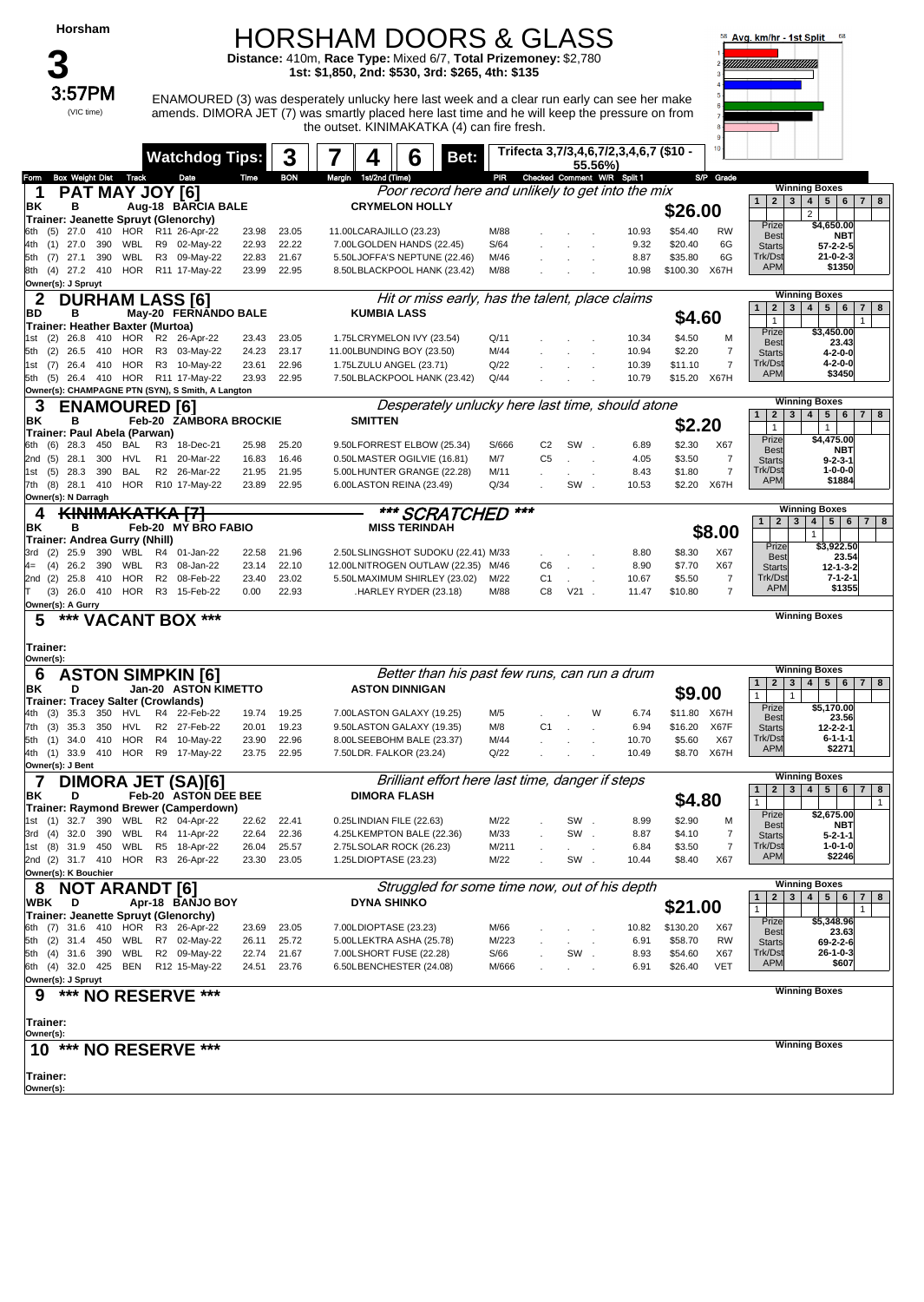| Horsham                                                                            |                                                |                                  | GRV VICBRED ROAD TO THE DIAMOND F<br>Distance: 410m, Race Type: Mixed 6/7 Final, Total Prizemoney: \$16,850<br>1st: \$11,250, 2nd: \$3,200, 3rd: \$1,600, 4th: \$800                                                                           |                  |                                                     |                |                                      | Avg. km/hr - 1st Split<br>68                                                                                         |
|------------------------------------------------------------------------------------|------------------------------------------------|----------------------------------|------------------------------------------------------------------------------------------------------------------------------------------------------------------------------------------------------------------------------------------------|------------------|-----------------------------------------------------|----------------|--------------------------------------|----------------------------------------------------------------------------------------------------------------------|
| 4:14PM<br>(VIC time)                                                               |                                                |                                  | DR. FALKOR (8) has been dominant in his past two here and he should be able to burn them off at<br>the bend. WOBBLY BOOTS (2) is improving all the time and she can follow the red through early on.<br>BLACKPOOL HANK (1) is showing promise. |                  |                                                     |                |                                      |                                                                                                                      |
|                                                                                    | <b>Watchdog Tips:</b>                          | 8                                | 2<br>3<br>Bet:                                                                                                                                                                                                                                 |                  | Trifecta 2,8/1,2,3,8/1,2,3,5,7,8 (\$10 -<br>41.67%) |                |                                      |                                                                                                                      |
| <b>Box Weight Dist Track</b><br>Form                                               | Date                                           | <b>BON</b><br>Time               | Margin 1st/2nd (Time)                                                                                                                                                                                                                          |                  | PIR Checked Comment W/R Split 1                     |                | S/P<br>Grade                         | <b>Winning Boxes</b>                                                                                                 |
| 1<br>D<br>ΒK                                                                       | <b>BLACKPOOL HANK [6]</b><br>Oct-20 BERNARDO   |                                  | Dominant last week, drawn to lead, threat<br><b>LOCHINVAR ADORE</b>                                                                                                                                                                            |                  |                                                     |                |                                      | 2   3   4   5   6<br>$\mathbf{1}$<br>$\overline{7}$<br>8                                                             |
| Trainer: Adrian Kenyon (Lara)                                                      |                                                |                                  |                                                                                                                                                                                                                                                |                  |                                                     |                | \$3.60                               | $\overline{2}$<br>Prize<br>\$4,755.00                                                                                |
| 400<br>GEL<br>2nd (8)<br>31.5<br>31.5 400<br>GEL<br>1st (8)                        | R2 29-Apr-22<br>R2 06-May-22                   | 22.41<br>22.86<br>22.39<br>22.62 | 1.5LVIOLENT DELIGHT (22.76)<br>1.5LBLACKPOOL KOA (22.72)                                                                                                                                                                                       | M/22<br>M/11     | SW.                                                 | 8.52<br>8.38   | \$3.40<br>MН<br>\$3.10<br>MF         | 23.42<br><b>Best</b>                                                                                                 |
| 31.5<br>425<br>BEN<br>4th<br>(7)                                                   | R9 13-May-22                                   | 24.63<br>23.74                   | 8.50LCOULTER BALE (24.06)                                                                                                                                                                                                                      | M/874            |                                                     | 6.88           | \$6.40<br>X67                        | <b>Starts</b><br>5-2-2-0<br>Trk/Dst<br>$1 - 1 - 0 - 0$                                                               |
| 1st (8) 31.5 410<br>HOR<br>Owner(s): R Kenyon                                      | R11 17-May-22                                  | 22.95<br>23.42                   | 1.75LAMLIN FIDGET (23.52)                                                                                                                                                                                                                      | M/11             |                                                     | 10.40          | \$5.70<br>X67H                       | <b>APM</b><br>\$4755                                                                                                 |
| <b>WOBBLY BOOTS [7]</b><br>2                                                       |                                                |                                  | Improving type, gets the gun run, main danger                                                                                                                                                                                                  |                  |                                                     |                |                                      | <b>Winning Boxes</b><br>2 3 4 5 <br>6<br>8<br>$\mathbf{1}$<br>$\overline{7}$                                         |
| в<br>ΒK<br>Trainer: Jeffrey Britton (Anakie)                                       | Aug-20 ORSON ALLEN                             |                                  | <b>MEPUNGA MIDGET</b>                                                                                                                                                                                                                          |                  |                                                     | у              | \$6.00                               |                                                                                                                      |
| 450<br>8th (1) 26.1<br>BAL                                                         | R1 20-Apr-22                                   | 26.36<br>25.21                   | 13.00LSEKOLA (25.50)                                                                                                                                                                                                                           | S/887            |                                                     | 6.85           | \$4.40<br>м                          | Prize<br>\$1,760.00<br><b>Best</b><br><b>NBT</b>                                                                     |
| (2)<br>25.6<br>450<br>SHP<br>3rd                                                   | R2 02-May-22                                   | 25.00<br>25.83                   | 4.00LLONG POCKET (25.56)                                                                                                                                                                                                                       | M/322            |                                                     | 6.82           | \$5.60<br>MН                         | 4-1-1-1<br><b>Starts</b>                                                                                             |
| GEL<br>26.1<br>400<br>1st (7)<br><b>HOR</b><br>2nd (4) 25.8<br>410                 | R <sub>3</sub><br>10-May-22<br>R9 17-May-22    | 22.72<br>22.63<br>22.95<br>23.36 | 0.75LNALANI BALE (22.77)<br>2.00LDR. FALKOR (23.24)                                                                                                                                                                                            | S/22<br>S/33     |                                                     | 8.54<br>10.58  | \$2.60<br>M<br>\$17.80<br>X67H       | Trk/Dst<br>1-0-1-0<br><b>APM</b><br>\$1760                                                                           |
| Owner(s): G Farrugia                                                               |                                                |                                  |                                                                                                                                                                                                                                                |                  |                                                     |                |                                      | <b>Winning Boxes</b>                                                                                                 |
| З<br><b>AMLIN FIDGET [6]</b><br>в<br>ΒK                                            | Dec-19 ASTON DEE BEE                           |                                  | Far from disgraced here last week, keep safe<br><b>AMLIN MYSTIQUE</b>                                                                                                                                                                          |                  |                                                     |                |                                      | $\mathbf{2}$<br>3 <br>4   5   6<br>$\mathbf{1}$<br>7 <sup>1</sup><br>8                                               |
| Trainer: Ashlee Terry (Lara)                                                       |                                                |                                  |                                                                                                                                                                                                                                                |                  |                                                     |                | \$7.50                               | $\mathbf{1}$<br>$\mathbf{1}$<br>Prize<br>\$4,515.00                                                                  |
| 30.0<br>460<br>WGL<br>4th<br>(5)<br>29.5<br>460<br>WGL<br>4th<br>(6)               | R7<br>15-Feb-22<br>R5<br>26-Feb-22             | 25.67<br>26.14<br>26.29<br>25.94 | 3.5LWHARFIE (25.90)<br>4.50LMUMBO ALARM (25.99)                                                                                                                                                                                                | M/654<br>M/664   | C <sub>1</sub>                                      | 6.79<br>6.80   | \$7.50<br>X67<br>\$6.90<br><b>RW</b> | <b>NBT</b><br><b>Best</b>                                                                                            |
| HVL<br>29.5<br>350<br>5th<br>(7)                                                   | R5<br>06-Mar-22                                | 20.03<br>19.38                   | 2.75LMARCUS MOLONEY (19.84)                                                                                                                                                                                                                    | M/3              | C <sub>6</sub>                                      | 6.81           | \$11.20<br>X67H                      | <b>Starts</b><br>$8 - 2 - 1 - 1$<br>Trk/Dst<br>1-0-1-0                                                               |
| 29.2 410 HOR R11 17-May-22<br>2nd (3)                                              |                                                | 22.95<br>23.52                   | 1.75LBLACKPOOL HANK (23.42)                                                                                                                                                                                                                    | Q/33             |                                                     | 10.73          | \$5.50<br>X67H                       | \$2281<br><b>APM</b>                                                                                                 |
| Owner(s): Burn like us (SYN), A Terry, N Rooney<br><b>KORDA [7]</b><br>4           |                                                |                                  | Still learning, may get back early on, next time                                                                                                                                                                                               |                  |                                                     |                |                                      | <b>Winning Boxes</b>                                                                                                 |
| WBK<br>D                                                                           | Oct-20 MEPUNGA BLAZER                          |                                  | <b>MEPUNGA MOLLY</b>                                                                                                                                                                                                                           |                  |                                                     |                | \$21.00                              | 5 <sup>1</sup><br>$2 \mid 3 \mid$<br>4 <sup>1</sup><br>6<br>7 <sup>1</sup><br>8<br>$\mathbf{1}$                      |
| Trainer: Angela Langton (Anakie)                                                   |                                                |                                  |                                                                                                                                                                                                                                                |                  |                                                     |                |                                      | $\mathbf{1}$<br>Prize<br>\$2,130.00                                                                                  |
| 33.1<br>450<br>SHP<br>7th (8)<br><b>BAL</b><br>1st (4)<br>33.4 390                 | R1 02-May-22<br>R1 11-May-22                   | 25.00<br>26.16<br>22.41<br>21.97 | 12.00LMY BRO BLAZER (25.35)<br>1.00LHYDRO GLIDE (22.47)                                                                                                                                                                                        | Q/567<br>M/33    |                                                     | 6.84<br>8.75   | \$13.60<br>MН<br>\$5.80              | <b>Best</b><br><b>NBT</b><br>М<br>$3 - 1 - 1 - 0$<br><b>Starts</b>                                                   |
| 2nd (6) 33.2 410 HOR R10 17-May-22                                                 |                                                | 23.72 22.95                      | 3.5LASTON REINA (23.49)                                                                                                                                                                                                                        | S/65             |                                                     | 10.63          | \$12.20 X67H                         | Trk/Dst<br>1-0-1-0<br><b>APM</b><br>\$2130                                                                           |
| Owner(s): CHAMPAGNE PTN (SYN), S Smith, A Langton                                  |                                                |                                  |                                                                                                                                                                                                                                                |                  |                                                     |                |                                      |                                                                                                                      |
| <b>ASTON REINA [6]</b><br>5                                                        |                                                |                                  | Can come out running, place claims if crosses                                                                                                                                                                                                  |                  |                                                     |                |                                      | <b>Winning Boxes</b><br>$4 \mid 5 \mid$<br>6 <sup>1</sup><br>7 8<br>$\mathbf{1}$<br>2 <sub>1</sub><br>3 <sup>1</sup> |
| BE<br>в<br>Trainer: Ian Garland (Longlea)                                          | May-20 FERNANDO BALE                           |                                  | <b>ASTON MILEY</b>                                                                                                                                                                                                                             |                  |                                                     |                | \$8.00                               | $\mathbf{1}$<br>$\mathbf{1}$                                                                                         |
| 26.2 525<br>MEA<br>2nd (5)                                                         | R1 23-Apr-22                                   | 30.40<br>30.02                   | 0.50LON THE OFF (30.38)                                                                                                                                                                                                                        | M/1111           |                                                     | 5.09           | \$1.90                               | \$8.610.00<br>Prize<br>7<br><b>Best</b><br>23.49                                                                     |
| 26.1<br>525<br>MEA<br>4th<br>(7)<br>525<br>MEA<br>(7)<br>26.1<br>3rd               | R1 30-Apr-22<br>R1 07-May-22                   | 30.85<br>29.86<br>29.99<br>30.63 | 7.00LAMBROSE BALE (30.38)<br>1.25LCITY NIGHTS (30.54)                                                                                                                                                                                          | M/1445<br>M/2332 |                                                     | 5.10<br>5.13   | \$3.50<br>\$8.30<br>X67              | $\overline{7}$<br>$11 - 2 - 2 - 4$<br>Starts<br>Trk/Dst<br>1-1-0-0                                                   |
| 1st (3) 26.2 410 HOR R10 17-May-22                                                 |                                                | 22.95<br>23.49                   | 3.5LKORDA (23.72)                                                                                                                                                                                                                              | Q/11             |                                                     | 10.51          | X67H<br>\$3.00                       | <b>APM</b><br>\$7149                                                                                                 |
| Owner(s): R Borda                                                                  |                                                |                                  |                                                                                                                                                                                                                                                |                  |                                                     |                |                                      | <b>Winning Boxes</b>                                                                                                 |
| <b>SHOWGIRL LEXI [7]</b><br>6<br>ΒK<br>в                                           | Nov-19 MEPUNGA BLAZER                          |                                  | Pace outside is a worry, may get crowded<br><b>MOSSY GIRL</b>                                                                                                                                                                                  |                  |                                                     |                |                                      | $\overline{2}$<br>3 <sup>1</sup><br>4   5   6  <br>$\mathbf{1}$<br>7 <sup>1</sup><br>8                               |
| Trainer: Kerry Prowse (Red Cliffs)                                                 |                                                |                                  |                                                                                                                                                                                                                                                |                  |                                                     |                | \$26.00                              | \$3,945.00<br>Prize                                                                                                  |
| (4) 30.0 410 HOR R3 23-Apr-22<br>3rd<br>3rd (8)<br>30.8 410<br>HOR                 | R3 03-May-22                                   | 23.78<br>23.08<br>24.16<br>23.17 | 10.00LASTON KHAN (23.08)<br>9.50LBUNDING BOY (23.50)                                                                                                                                                                                           | M/33<br>S/55     |                                                     | 10.92<br>11.01 | \$7.30<br>X67<br>\$9.70              | <b>Best</b><br>24.00<br>7<br>$7 - 1 - 2 - 3$<br><b>Starts</b>                                                        |
| HOR<br>30.8<br>410<br>6th<br>(6)                                                   | R3 10-May-22                                   | 22.96<br>24.15                   | 8.00LDURHAM LASS (23.61)                                                                                                                                                                                                                       | M/88             |                                                     | 10.93          | \$31.20                              | Trk/Dst<br>$5 - 1 - 0 - 3$<br>$\overline{7}$                                                                         |
| 3rd (2) 30.7 410 HOR R10 17-May-22<br>Owner(s): G Petrie                           |                                                | 22.95<br>23.73                   | 3.5LASTON REINA (23.49)                                                                                                                                                                                                                        | M/52             |                                                     | 10.60          | \$58.10 X67H                         | <b>APM</b><br>\$3262                                                                                                 |
| 7                                                                                  | <b>BLACKPOOL MAY [7]</b>                       |                                  | Has the speed to cross early on, place claims                                                                                                                                                                                                  |                  |                                                     |                |                                      | <b>Winning Boxes</b>                                                                                                 |
| <b>BEF</b><br>в                                                                    | Oct-20 BERNARDO                                |                                  | <b>LOCHINVAR ADORE</b>                                                                                                                                                                                                                         |                  |                                                     |                | \$10.00                              | 2 <br>3 <sup>2</sup><br>$4 \mid 5 \mid$<br>$7 \mid 8$<br>$\mathbf{1}$<br>6                                           |
| Trainer: Alexis Kenyon (Lara)<br>4th (4) 26.5 390<br>BAL                           | R9<br>25-Apr-22                                | 22.04<br>22.69                   | 3.25LKAYLEE ONYX (22.47)                                                                                                                                                                                                                       | M/24             |                                                     | 8.62           | \$3.30<br>м                          | Prize<br>\$2,115.00                                                                                                  |
| 400<br>GEL<br>1st (7)<br>26.7                                                      | R3 02-May-22                                   | 22.65<br>22.25                   | 3.00LRIGHTEOUS BALE (22.85)                                                                                                                                                                                                                    | M/11             |                                                     | 8.41           | \$5.90                               | <b>Best</b><br>NBT<br>М<br>4-1-0-1<br><b>Starts</b>                                                                  |
| HOR<br>4th (8)<br>26.5 410<br>3rd (7) 26.8 410 HOR R11 17-May-22                   | R3 10-May-22                                   | 23.96<br>22.96<br>23.55<br>22.95 | 5.50LDURHAM LASS (23.61)                                                                                                                                                                                                                       | M/44<br>M/22     |                                                     | 10.72          | \$6.30<br>\$18.50 X67H               | Trk/Dst<br>$2 - 0 - 0 - 1$<br>$\overline{7}$<br><b>APM</b><br>\$2115                                                 |
| Owner(s): GLASWEGIAN ANGEL (SYN), A Kenyon, R Kenyon, A Kenyon, R Kenyon, R Kenyon |                                                |                                  | 2.00LBLACKPOOL HANK (23.42)                                                                                                                                                                                                                    |                  |                                                     | 10.56          |                                      |                                                                                                                      |
| <del>FALKOR [5</del> ]<br>୪                                                        |                                                |                                  | *** SCRATCHED                                                                                                                                                                                                                                  | $***$            |                                                     |                |                                      | <b>Winning Boxes</b><br>1<br>4<br>5 <sup>1</sup><br>$\mathbf{2}$<br>$\mathbf{3}$<br>6 <br>$\overline{7}$<br>8        |
| <b>BEF</b><br>D<br>Trainer: Robert Tartaglia (Newcomb)                             | Apr-20 BERNARDO                                |                                  | DR. DAWN                                                                                                                                                                                                                                       |                  |                                                     |                | \$3.40                               | $\mathbf{1}$<br>$\mathbf{1}$<br>$\mathbf{1}$                                                                         |
| 36.9<br>525<br>MEA<br>2nd (3)                                                      | R <sub>1</sub><br>02-Apr-22                    | 30.57<br>29.96                   | 4.25LASTON ELEANOR (30.28)                                                                                                                                                                                                                     | M/4322           | C6                                                  | 5.16           | \$2.80<br>MF                         | Prize<br>\$8,890.00<br>23.13<br><b>Best</b>                                                                          |
| 525<br>MEA<br>5th (4)<br>37.0<br>HOR<br>1st (8) 37.1<br>410                        | R <sub>1</sub><br>09-Apr-22<br>R9<br>10-May-22 | 29.82<br>31.75<br>22.96<br>23.13 | 21.00LCITY NIGHTS (30.32)<br>6.50LGIOVANI (23.58)                                                                                                                                                                                              | M/6556<br>M/11   | C <sub>3</sub><br>SW.                               | 5.29<br>10.13  | \$4.10<br>X67<br>\$2.10<br><b>RW</b> | <b>Starts</b><br>$9 - 3 - 2 - 1$<br>Trk/Dst<br>$4 - 2 - 1 - 1$                                                       |
| 1st (3) 37.2 410                                                                   | HOR R9 17-May-22                               | 22.95<br>23.24                   | 2.00LWOBBLY BOOTS (23.36)                                                                                                                                                                                                                      | Q/11             |                                                     | 10.21          | \$2.70 X67H                          | \$7154<br><b>APM</b>                                                                                                 |
| Owner(s): W Mcmahon                                                                |                                                |                                  | Powerful type, major player if gains a run                                                                                                                                                                                                     |                  |                                                     |                |                                      | <b>Winning Boxes</b>                                                                                                 |
| 9<br><b>BKW</b><br>D                                                               | MY BRO BLAZER [7](8)<br>Aug-20 MEPUNGA BLAZER  |                                  | <b>MEPUNGA DEBBIE</b>                                                                                                                                                                                                                          |                  |                                                     |                |                                      | 2 <br>$\mathbf{3}$<br>4 <sup>1</sup><br>5 <sup>1</sup><br>$7 \mid 8$<br>$\mathbf{1}$<br>6                            |
| Trainer: Jeffrey Britton (Anakie)                                                  |                                                |                                  |                                                                                                                                                                                                                                                |                  |                                                     |                | \$4.20                               | $\mathbf{1}$<br>\$2,965.00<br>Prize                                                                                  |
| 3rd (8)<br>37.0<br>450<br>BAL<br>1st (3) 36.8<br>SHP<br>450                        | 20-Apr-22<br>R1<br>R1 02-May-22                | 25.21<br>25.69<br>25.00<br>25.35 | 2.75LSEKOLA (25.50)<br>1.5LMIDNIGHT ROCKER (25.45)                                                                                                                                                                                             | M/323<br>M/221   |                                                     | 6.71<br>6.71   | \$5.20<br>м<br>\$4.20<br>MН          | <b>Best</b><br>NBT<br>4-1-0-2<br><b>Starts</b>                                                                       |
| 7th (1) 36.7 450<br>SHP                                                            | R2 09-May-22                                   | 25.15<br>26.16                   | 12.00LALWAYS A THRILL (25.32)                                                                                                                                                                                                                  | M/577            |                                                     | 6.81           | \$3.60<br>MF                         | Trk/Dst<br>$1 - 0 - 0 - 1$                                                                                           |
| 3rd (6) 36.8 410<br>Owner(s): J Mcdowall                                           | HOR R9 17-May-22                               | 22.95<br>23.73                   | 7.50LDR. FALKOR (23.24)                                                                                                                                                                                                                        | S/44             |                                                     | 10.65          | \$6.40<br>X67H                       | <b>APM</b><br>\$2965                                                                                                 |
| 10                                                                                 | <b>ASTON SIMPKIN [6]Res.</b>                   |                                  | *** SCRATCHED                                                                                                                                                                                                                                  | ***              |                                                     |                |                                      | <b>Winning Boxes</b>                                                                                                 |
| D<br>ΒK                                                                            | Jan-20 ASTON KIMETTO                           |                                  | <b>ASTON DINNIGAN</b>                                                                                                                                                                                                                          |                  |                                                     |                | \$15.00                              | 1<br>$\mathbf{2}$<br>3 <br>4 <br>5   6   7  <br>8<br>$\mathbf{1}$<br>$\mathbf{1}$                                    |
| <b>Trainer: Tracey Salter (Crowlands)</b><br>$(3)$ 35.3<br>4th<br>350<br>HVL       | 22-Feb-22<br>R4                                | 19.25<br>19.74                   | 7.00LASTON GALAXY (19.25)                                                                                                                                                                                                                      | M/5              | W                                                   | 6.74           | \$11.80 X67H                         | Prize<br>\$5,170.00                                                                                                  |
| 35.3<br>350<br>HVL<br>7th (3)                                                      | R <sub>2</sub><br>27-Feb-22                    | 20.01<br>19.23                   | 9.50LASTON GALAXY (19.35)                                                                                                                                                                                                                      | M/8              | C <sub>1</sub>                                      | 6.94           | \$16.20<br>X67F                      | 23.56<br><b>Best</b><br><b>Starts</b><br>$12 - 2 - 2 - 1$                                                            |
| HOR<br>34.0<br>410<br>5th<br>(1)<br>4th (1) 33.9                                   | R4<br>10-May-22<br>410 HOR R9 17-May-22        | 22.96<br>23.90<br>22.95<br>23.75 | 8.00LSEEBOHM BALE (23.37)<br>7.50LDR. FALKOR (23.24)                                                                                                                                                                                           | M/44<br>Q/22     |                                                     | 10.70<br>10.49 | \$5.60<br>X67<br>\$8.70 X67H         | Trk/Dst<br>$6 - 1 - 1 - 1$<br>\$2271<br><b>APM</b>                                                                   |
| Owner(s): J Bent                                                                   |                                                |                                  |                                                                                                                                                                                                                                                |                  |                                                     |                |                                      |                                                                                                                      |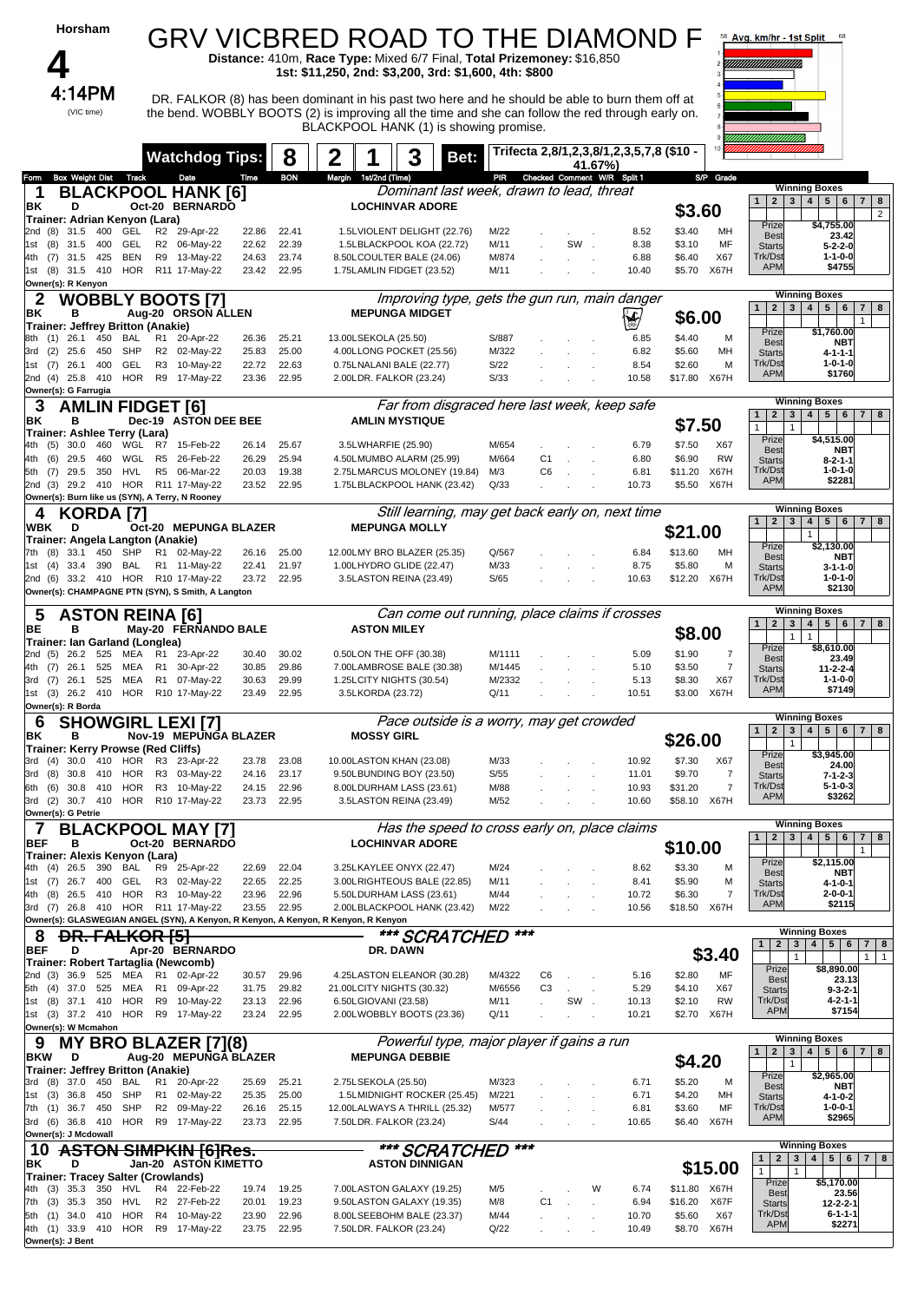### WEBBCON MARINE

**Distance:** 485m, **Race Type:** Mixed 6/7, **Total Prizemoney:** \$3,185 **1st: \$2,100, 2nd: \$620, 3rd: \$310, 4th: \$155**



**4:38PM** MY BRO BLAZER (2) was a little unlucky here last week and he will appreciate the slight rise in distance. DEVASTATION (5) was dominant when winning on debut and he should be in the mix from the outset. CRYMELON NEPTUNE (7) has claims



| PIR Checked Comment W/R Split 1<br>S/P Grade<br><b>Box Weight Dist Track</b><br><b>BON</b><br>Margin 1st/2nd (Time)<br>Time<br>Form<br>Date<br><b>Winning Boxes</b><br>Steady maiden winner, this is harder, tested<br><b>CRYMELON LIBBY [7]</b><br>1<br>4   5   6   7   8<br>$\mathbf{2}$<br>$\mathbf{3}$<br><b>RBD</b><br>в<br>Apr-19 HAWK ALONE<br><b>CRYMELON HOLLY</b><br>\$26.00<br>$\mathbf{1}$<br>Trainer: Ian Bibby (Warracknabeal)<br>Prize<br>\$3,630.00<br>HOR<br>R <sub>1</sub><br>26-Apr-22<br>14.00LFITZROY BALE (27.51)<br>\$11.50<br>(6)<br>26.5<br>485<br>28.43<br>26.83<br>M/343<br>6.86<br>M<br>3rd<br><b>Best</b><br>28.28<br><b>HOR</b><br>R2<br>23.17<br>3.00LSPEEDY CASHEW (23.92)<br>\$27.00<br>26.6<br>410<br>03-May-22<br>24.12<br>M/22<br>11.02<br>MН<br>2nd (8)<br><b>Starts</b><br>$32 - 1 - 1 - 3$<br>$3 - 1 - 0 - 1$<br><b>HOR</b><br>R <sub>2</sub><br>10-May-22<br>22.96<br>11.00LCRACKERJACK BEN (23.39)<br>\$62.40<br>Trk/Dst<br>26.6<br>410<br>24.16<br>M/77<br>11.12<br>MF<br>7th (7)<br><b>APM</b><br>\$3048<br><b>HOR</b><br>R1 17-May-22<br>15.00LSON OF POOKIE (29.27)<br>SW<br>1st(2)<br>26.5<br>485<br>28.28<br>28.28<br>Q/111<br>6.89<br>\$4.40<br>M<br>$\sim$<br>Owner(s): BMBB (SYN), I Bibby, P Borradale, O Mcgovern, J Bibby<br><b>Winning Boxes</b><br>***<br>*** SCRATCHED<br><b>BRO BLAZER [7]</b><br>2<br>$\mathbf{2}$<br>5 <sub>5</sub><br>$6 \mid 7 \mid$<br>$\mathbf{1}$<br>3<br>4<br>8<br>Aug-20 MEPUNGA BLAZER<br><b>MEPUNGA DEBBIE</b><br><b>BKW</b><br>D<br>\$2.80<br>$\mathbf{1}$<br>Trainer: Jeffrey Britton (Anakie)<br>Prize<br>\$2,965.00<br>37.0<br>450<br><b>BAL</b><br>25.21<br>2.75LSEKOLA (25.50)<br>M/323<br>\$5.20<br>3rd<br>(8)<br>R1<br>20-Apr-22<br>25.69<br>6.71<br>м<br><b>Best</b><br><b>FSTD</b><br>SHP<br>25.00<br>M/221<br>\$4.20<br>36.8<br>450<br>R1 02-May-22<br>25.35<br>1.5LMIDNIGHT ROCKER (25.45)<br>MН<br>(3)<br>6.71<br>1st<br><b>Starts</b><br>4-1-0-2<br>Trk/Dst<br>$0 - 0 - 0 - 0$<br><b>SHP</b><br>09-May-22<br>MF<br>36.7<br>450<br>R <sub>2</sub><br>26.16<br>25.15<br>12.00LALWAYS A THRILL (25.32)<br>M/577<br>6.81<br>\$3.60<br>(1)<br>7th<br><b>APM</b><br>\$2965<br><b>HOR</b><br>R <sub>9</sub><br>22.95<br>X67H<br>3rd<br>(6)<br>36.8<br>410<br>17-May-22<br>23.73<br>7.50LDR. FALKOR (23.24)<br>S/44<br>10.65<br>\$6.40<br>Owner(s): J Mcdowall<br><b>Winning Boxes</b><br>Needs to lead, rises in class, place best<br><b>INGA SADIE [6]</b><br>З<br>$\mathbf{2}$<br>5 <sub>1</sub><br>$7 \mid 8$<br>$\mathbf{1}$<br>$\mathbf{3}$<br>4 <br>$6\overline{6}$<br>в<br>Mar-20 SULZANTI<br><b>MISS SHIEKA</b><br>ΒK<br>\$10.00<br>$\mathbf{1}$<br>$\mathbf{1}$<br>Trainer: Mary Inguanti (Camperdown)<br>Prize<br>\$3,782.14<br>\$.<br>390<br>WBL<br>25-Apr-22<br>9.50LTrial Cleared<br>M/44<br>4of4.<br>8.62<br>ST<br>$(\text{-})$<br>24.6<br>22.77<br>ST<br><b>FSH</b><br><b>Best</b><br><b>WBL</b><br>Q/222<br>SW.<br>\$19.80<br>24.6<br>R <sub>5</sub><br>02-May-22<br>25.72<br>25.72<br>0.50LINGA LENNY (25.75)<br>6.75<br>7<br>(7)<br>450<br>1st<br><b>Starts</b><br>14-2-2-2<br><b>MEP</b><br>R <sub>3</sub><br>11-May-22<br>30.98<br>29.76<br>7.50LDARK MILLINER (30.47)<br>M/4555<br>\$32.80<br>X67<br>Trk/Dst<br>$0 - 0 - 0 - 0$<br>5th (7)<br>24.8<br>525<br>5.28<br><b>APM</b><br>\$2917<br>25.0<br><b>BEN</b><br>R7 18-May-22<br>M/222<br>6G<br>2nd (3)<br>500<br>28.46<br>28.20<br>2.75LMAMBA BALE (28.28)<br>SW.<br>\$79.40<br>6.61<br>Owner(s): M Inguanti<br><b>Winning Boxes</b><br>Far from disgraced here last time, keep safe<br><b>FLYING FRANK [7]</b><br>4<br>4<br>5 <sup>1</sup><br>$\mathbf{1}$<br>$\overline{2}$<br>$\mathbf{3}$<br>6<br>$7 \mid 8$<br>Jan-19 BARCIA BALE<br><b>QUICK KISSES</b><br>BE<br>D<br>\$8.00<br>$\mathbf{1}$<br><b>Trainer: Melissa Fullerton (Red Cliffs)</b><br>Prize<br>\$6,270.00<br>485<br>HOR<br>R5<br>19-Apr-22<br>26.99<br>7.00LWINRY BALE (27.35)<br>S/655<br>\$11.00<br>X67<br>(5)<br>34.3<br>27.83<br>6.69<br>5th<br><b>Best</b><br>NBT<br>30.75<br>7.00LSALLY INTENTION (31.34)<br>M/5444<br>\$3.00<br><b>RW</b><br>34.3<br>545<br>BAL<br>R2 27-Apr-22<br>31.83<br>7.12<br>(6)<br>3rd<br><b>Starts</b><br>$22 - 1 - 5 - 5$<br>Trk/Dst<br>$3 - 0 - 0 - 1$<br>HOR<br>R10 03-May-22<br>26.95<br>7.50LSUGAR SHANE (27.59)<br>M/355<br><b>RW</b><br>(2)<br>34.3<br>485<br>28.10<br>6.80<br>\$9.10<br>5th<br><b>APM</b><br>\$3124<br>410 HOR<br>R4 17-May-22<br>23.61<br>22.95<br>X67<br>2nd (1) 34.3<br>1.25LTHYBULLE BALE (23.53)<br>M/33<br>10.76<br>\$9.10<br>Owner(s): FULLO (SYN), B Fullerton, M Fullerton<br><b>Winning Boxes</b><br>Dominant on debut, can cross early, danger<br><b>DEVASTATION [7]</b><br>ა<br>$\overline{2}$<br>4   5   6  <br>7 8<br>3<br>$\mathbf{1}$<br><b>BURN LIKE FIRE</b><br>D<br>Sep-20 FERNANDO BALE<br>ΒK<br>\$3.60<br>$\mathbf{1}$<br><b>Trainer: Ashlee Terry (Lara)</b><br>\$1,600.00<br>Prize<br>1st (3) 31.7 450 SHP<br>R1 12-May-22<br>25.21<br>2.75LIN MOTION (25.71)<br>\$1.30<br>25.53<br>M/111<br>6.69<br>M<br><b>FSH</b><br><b>Best</b><br>Owner(s): Burn like us (SYN), A Terry, N Rooney<br><b>Starts</b><br>$1 - 1 - 0 - 0$<br>Trk/Dst<br>$0 - 0 - 0 - 0$<br><b>APM</b><br>\$1600<br><b>Winning Boxes</b><br>Quick PB here but the draw is a worry, place<br><b>GOT MY STAR [7]</b><br>6<br>5 <br>$\mathbf{2}$<br>$\mathbf{3}$<br>$\overline{4}$<br>6<br>7 8<br>$\mathbf{1}$<br><b>GOT ONE BACK</b><br>в<br>May-20 FERNANDO BALE<br>ΒK<br>\$10.00<br>$\mathbf{1}$<br>Trainer: Garry George (Beulah)<br>Prize<br>\$4,047.50<br>Q/333<br>24.6<br>450<br>WBL<br>R <sub>2</sub><br>21-Apr-22<br>25.88<br>25.17<br>1.75LMILKMAN NEIL (25.76)<br>6.73<br>\$5.30<br>MF<br>(7)<br>27.45<br><b>Best</b><br><b>HOR</b><br>R1 23-Apr-22<br>27.22<br>5.00LCRYMELON IVY (27.79)<br>M/111<br>\$2.20<br>(2)<br>25.0<br>485<br>27.45<br>6.58<br>M<br>1st<br>$8 - 1 - 2 - 3$<br><b>Starts</b><br>Trk/Dst<br>$3-1-0-2$<br><b>BEN</b><br>R <sub>5</sub><br>29-Apr-22<br><b>RW</b><br>25.0<br>500<br>28.73<br>28.24<br>3.25LMISSY HA HA (28.52)<br>M/144<br>\$4.10<br>5th (1)<br>6.59<br><b>APM</b><br>\$3664<br>485<br>HOR<br>R10 03-May-22<br>26.95<br>Q/123<br>\$2.00<br><b>RW</b><br>3rd (1) 24.8<br>27.84<br>3.5LSUGAR SHANE (27.59)<br>6.61<br>Owner(s): T Baker<br><b>Winning Boxes</b><br>Improving type, solid muster, can threaten<br><b>CRYMELON NEPTUNE [7]</b><br>2 3 4 5 6 7 8<br>1 <sup>1</sup><br><b>CRYMELON HOLLY</b><br>BD<br>May-20 ZAMBORA BROCKIE<br>\$7.50<br>$\mathbf{1}$<br>Trainer: Ian Bibby (Warracknabeal)<br>Prize<br>\$1,865.00<br>5th (5) 30.7 485 HOR<br>R1 05-Apr-22<br>13.00LDOWNTON IVY (27.49)<br>27.00<br>M/365<br>C <sub>2</sub><br>6.72<br>\$7.60<br>M<br>28.34<br><b>NBT</b><br><b>Best</b><br>0.50LBROOMBRAE BLAZE (23.79) S/42<br>1st (5)<br>30.4 410<br>HOR<br>R2 12-Apr-22<br>23.76<br>22.99<br>10.69<br>\$3.40<br>M<br>4-1-0-1<br><b>Starts</b><br>Trk/Dst<br>$1 - 0 - 0 - 0$<br>29.6 410 HOR<br>R <sub>3</sub><br>26-Apr-22<br>X67<br>23.43<br>23.05<br>3.00LDIOPTASE (23.23)<br>Q/33<br>\$3.70<br>3rd (1)<br>10.58<br><b>APM</b><br>\$1545<br>29.6 410 HOR R4 17-May-22<br>24.20<br>22.95<br>10.00LTHYBULLE BALE (23.53)<br>7th (7)<br>S/47<br>10.77<br>\$8.30<br>X67<br>Owner(s): CRYMELON KENNELS (SYN), I Bibby, J Bibby<br><b>Winning Boxes</b><br>Well deserved win last time but this is harder<br>8<br><b>CRYMELON IVY [7]</b><br>5 6 <br>$\mathbf{2}$<br>3<br>$\overline{\mathbf{4}}$<br>7 8<br>$\mathbf{1}$<br>BD<br><b>CRYMELON HOLLY</b><br>в<br>Apr-19 HAWK ALONE<br>\$26.00<br>$\mathbf{1}$<br>Trainer: Ian Bibby (Warracknabeal)<br>Prize<br>\$7,815.00<br>R2 26-Apr-22<br>27.0<br>410 HOR<br>1.75LDURHAM LASS (23.43)<br>\$9.50<br>2nd (3)<br>23.54<br>23.05<br>M/62<br>10.81<br>M<br><b>NBT</b><br><b>Best</b><br>4th (2) 27.0<br>410 HOR R1 03-May-22<br>23.72<br>23.17<br>5.00LCRACKERJACK BEN (23.38)<br>Q/44<br>\$6.20<br>MН<br>10.83<br>$34 - 1 - 8 - 8$<br>÷,<br><b>Starts</b><br>Trk/Dst<br>$2 - 0 - 2 - 0$<br>HOR<br>R <sub>2</sub><br>5th (2)<br>26.9<br>410<br>10-May-22<br>23.77<br>22.96<br>5.50LCRACKERJACK BEN (23.39)<br>MF<br>Q/55<br>10.82<br>\$16.20<br><b>APM</b><br>\$4955<br>1st (4) 26.8 410 HOR R3 17-May-22<br>24.07<br>22.95<br>2.25LWILD BEAN (24.23)<br>\$7.70<br>M<br>M/54<br>10.91<br>Owner(s): BMBB (SYN), I Bibby, P Borradale, O Mcgovern, J Bibby<br><b>Winning Boxes</b><br>***<br><b>NIGHT PATROL (NSW)[6]Res.</b><br>*** SCRATCHED<br>9<br>5 <sub>5</sub><br>$\mathbf{2}$<br>3<br>4<br>6<br>$\overline{7}$<br>8<br>1<br>Dec-19 BARCIA BALE<br>ΒK<br>D<br><b>MIDNIGHT ELSA</b><br>\$16.00<br>$\mathbf{1}$<br>$\overline{1}$<br>Trainer: Adrian Kenyon (Lara)<br>Prize<br>\$10,300.00<br>33.4 460<br>GEL<br>R <sub>5</sub><br>02-May-22<br>25.57<br>12.00LSTREET OF DREAMS (25.57) M/776<br>6.86<br>\$11.50<br>X67<br>(7)<br>26.37<br>6th<br><b>Best</b><br><b>FSH</b><br>33.2<br>460<br>GEL<br>R4<br>06-May-22<br>26.61<br>25.71<br>13.00LANGUS KEEPING (25.72)<br>M/886<br>6.93<br>\$29.40<br>X67<br>6th (3)<br>29-2-7-6<br><b>Starts</b><br>Trk/Dst<br>$0 - 0 - 0 - 0$<br><b>BAL</b><br>R3 11-May-22<br>33.4 450<br>25.66<br>25.10<br>3.5LCOME ON PICKLES (25.42)<br>S/653<br>\$9.40<br>X67<br>3rd (2)<br>6.83<br><b>APM</b><br>\$4895<br>33.8 525 MEP<br>R10 18-May-22<br>30.79<br>4.75LORBITAL BALE (30.46)<br>X67<br>4th (6)<br>30.06<br>S/8444<br>5.51<br>\$8.30<br>Owner(s): The Nineofus (SYN), D Peckham, G Siney, B Schurgott, G Sterzl<br><b>Winning Boxes</b><br>Strong 25.65 Warrnambool winner, respect<br>10<br><b>DIMORA CRUZ (SA)[7](2)</b><br>5 <br>$\mathbf{2}$<br>3<br>$\overline{4}$<br>$6\overline{6}$<br>7 8<br>Feb-20 ASTON DEE BEE<br>D<br><b>DIMORA FLASH</b><br>ΒK<br>\$14.00<br>1<br>Trainer: Raymond Brewer (Camperdown)<br>\$1,160.00<br>Prize<br>5th (5) 31.8 390 WBL<br>R1 07-Apr-22<br>22.14<br>17.00LCOWBOY BEBOP (22.41)<br>9.26<br>\$8.10<br>23.58<br>M/55<br>C7<br>M<br><b>FSH</b><br><b>Best</b><br>SW.<br>1st (3) 31.6<br>450<br>WBL<br>R1 11-Apr-22<br>25.65<br>25.65<br>4.50LSUNNY LOVE (25.96)<br>M/211<br>\$2.90<br>M<br>6.79<br>$5 - 1 - 0 - 0$<br><b>Starts</b><br>Trk/Dst<br>$0 - 0 - 0 - 0$<br><b>WBL</b><br>7<br>31.6<br>450<br>R <sub>5</sub><br>18-Apr-22<br>26.65<br>9.00LDIMORA JET (26.04)<br>M/455<br>\$2.20<br>5th<br>(2)<br>25.57<br>6.86<br><b>APM</b><br>\$944<br>7<br>5th (5) 31.8<br>450<br>WBL<br>R5<br>02-May-22<br>25.72<br>6.50LINGA SADIE (25.72)<br>M/555<br>6.99<br>\$2.50<br>26.14<br>Owner(s): K Bouchier | <b>Watchdog Tips:</b> | 5<br>Bet: |  | Quinella 2/4,5,7 (\$10 for 333.33%) |  |  |
|----------------------------------------------------------------------------------------------------------------------------------------------------------------------------------------------------------------------------------------------------------------------------------------------------------------------------------------------------------------------------------------------------------------------------------------------------------------------------------------------------------------------------------------------------------------------------------------------------------------------------------------------------------------------------------------------------------------------------------------------------------------------------------------------------------------------------------------------------------------------------------------------------------------------------------------------------------------------------------------------------------------------------------------------------------------------------------------------------------------------------------------------------------------------------------------------------------------------------------------------------------------------------------------------------------------------------------------------------------------------------------------------------------------------------------------------------------------------------------------------------------------------------------------------------------------------------------------------------------------------------------------------------------------------------------------------------------------------------------------------------------------------------------------------------------------------------------------------------------------------------------------------------------------------------------------------------------------------------------------------------------------------------------------------------------------------------------------------------------------------------------------------------------------------------------------------------------------------------------------------------------------------------------------------------------------------------------------------------------------------------------------------------------------------------------------------------------------------------------------------------------------------------------------------------------------------------------------------------------------------------------------------------------------------------------------------------------------------------------------------------------------------------------------------------------------------------------------------------------------------------------------------------------------------------------------------------------------------------------------------------------------------------------------------------------------------------------------------------------------------------------------------------------------------------------------------------------------------------------------------------------------------------------------------------------------------------------------------------------------------------------------------------------------------------------------------------------------------------------------------------------------------------------------------------------------------------------------------------------------------------------------------------------------------------------------------------------------------------------------------------------------------------------------------------------------------------------------------------------------------------------------------------------------------------------------------------------------------------------------------------------------------------------------------------------------------------------------------------------------------------------------------------------------------------------------------------------------------------------------------------------------------------------------------------------------------------------------------------------------------------------------------------------------------------------------------------------------------------------------------------------------------------------------------------------------------------------------------------------------------------------------------------------------------------------------------------------------------------------------------------------------------------------------------------------------------------------------------------------------------------------------------------------------------------------------------------------------------------------------------------------------------------------------------------------------------------------------------------------------------------------------------------------------------------------------------------------------------------------------------------------------------------------------------------------------------------------------------------------------------------------------------------------------------------------------------------------------------------------------------------------------------------------------------------------------------------------------------------------------------------------------------------------------------------------------------------------------------------------------------------------------------------------------------------------------------------------------------------------------------------------------------------------------------------------------------------------------------------------------------------------------------------------------------------------------------------------------------------------------------------------------------------------------------------------------------------------------------------------------------------------------------------------------------------------------------------------------------------------------------------------------------------------------------------------------------------------------------------------------------------------------------------------------------------------------------------------------------------------------------------------------------------------------------------------------------------------------------------------------------------------------------------------------------------------------------------------------------------------------------------------------------------------------------------------------------------------------------------------------------------------------------------------------------------------------------------------------------------------------------------------------------------------------------------------------------------------------------------------------------------------------------------------------------------------------------------------------------------------------------------------------------------------------------------------------------------------------------------------------------------------------------------------------------------------------------------------------------------------------------------------------------------------------------------------------------------------------------------------------------------------------------------------------------------------------------------------------------------------------------------------------------------------------------------------------------------------------------------------------------------------------------------------------------------------------------------------------------------------------------------------------------------------------------------------------------------------------------------------------------------------------------------------------------------------------------------------------------------------------------------------------------------------------------------------------------------------------------------------------------------------------------------------------------------------------------------------------------------------------------------------------------------------------------------------------------------------------------------------------------------------------------------------------------------------------------------------------------------------------------------------------------------------------------------------------------------------------------------------------------------------------------------------------------------------------------------------------------------------------------------------------------------------------------------------------------------------------------------------------------------------------------------------------------------------------------------------------------------------------------------------------------------------------------------------------------------------------------------------------------------------------------------------------------------------------------------------------------------------------------------------------------------------------------------------------------------------------------------------------------------------------------------------------------------------------------------------------------------------------------------------------------------------------------------------------------------------------------------------------------------------------------------------------------------------------------------------------------------------------------------------------------------------------------------------------------------------------------------------------------------------------------------------------------------------------------------------------------------------------------------------------------------------------------------------------------------------------------------------|-----------------------|-----------|--|-------------------------------------|--|--|
|                                                                                                                                                                                                                                                                                                                                                                                                                                                                                                                                                                                                                                                                                                                                                                                                                                                                                                                                                                                                                                                                                                                                                                                                                                                                                                                                                                                                                                                                                                                                                                                                                                                                                                                                                                                                                                                                                                                                                                                                                                                                                                                                                                                                                                                                                                                                                                                                                                                                                                                                                                                                                                                                                                                                                                                                                                                                                                                                                                                                                                                                                                                                                                                                                                                                                                                                                                                                                                                                                                                                                                                                                                                                                                                                                                                                                                                                                                                                                                                                                                                                                                                                                                                                                                                                                                                                                                                                                                                                                                                                                                                                                                                                                                                                                                                                                                                                                                                                                                                                                                                                                                                                                                                                                                                                                                                                                                                                                                                                                                                                                                                                                                                                                                                                                                                                                                                                                                                                                                                                                                                                                                                                                                                                                                                                                                                                                                                                                                                                                                                                                                                                                                                                                                                                                                                                                                                                                                                                                                                                                                                                                                                                                                                                                                                                                                                                                                                                                                                                                                                                                                                                                                                                                                                                                                                                                                                                                                                                                                                                                                                                                                                                                                                                                                                                                                                                                                                                                                                                                                                                                                                                                                                                                                                                                                                                                                                                                                                                                                                                                                                                                                                                                                                                                                                                                                                                                                                                                                                                                                                                                                                                                                                                                                                                                                                                                                                                                                                                                                                                                                                                                                                                                                                                                                                                                                                                                                                                                                                                                  |                       |           |  |                                     |  |  |
|                                                                                                                                                                                                                                                                                                                                                                                                                                                                                                                                                                                                                                                                                                                                                                                                                                                                                                                                                                                                                                                                                                                                                                                                                                                                                                                                                                                                                                                                                                                                                                                                                                                                                                                                                                                                                                                                                                                                                                                                                                                                                                                                                                                                                                                                                                                                                                                                                                                                                                                                                                                                                                                                                                                                                                                                                                                                                                                                                                                                                                                                                                                                                                                                                                                                                                                                                                                                                                                                                                                                                                                                                                                                                                                                                                                                                                                                                                                                                                                                                                                                                                                                                                                                                                                                                                                                                                                                                                                                                                                                                                                                                                                                                                                                                                                                                                                                                                                                                                                                                                                                                                                                                                                                                                                                                                                                                                                                                                                                                                                                                                                                                                                                                                                                                                                                                                                                                                                                                                                                                                                                                                                                                                                                                                                                                                                                                                                                                                                                                                                                                                                                                                                                                                                                                                                                                                                                                                                                                                                                                                                                                                                                                                                                                                                                                                                                                                                                                                                                                                                                                                                                                                                                                                                                                                                                                                                                                                                                                                                                                                                                                                                                                                                                                                                                                                                                                                                                                                                                                                                                                                                                                                                                                                                                                                                                                                                                                                                                                                                                                                                                                                                                                                                                                                                                                                                                                                                                                                                                                                                                                                                                                                                                                                                                                                                                                                                                                                                                                                                                                                                                                                                                                                                                                                                                                                                                                                                                                                                                                  |                       |           |  |                                     |  |  |
|                                                                                                                                                                                                                                                                                                                                                                                                                                                                                                                                                                                                                                                                                                                                                                                                                                                                                                                                                                                                                                                                                                                                                                                                                                                                                                                                                                                                                                                                                                                                                                                                                                                                                                                                                                                                                                                                                                                                                                                                                                                                                                                                                                                                                                                                                                                                                                                                                                                                                                                                                                                                                                                                                                                                                                                                                                                                                                                                                                                                                                                                                                                                                                                                                                                                                                                                                                                                                                                                                                                                                                                                                                                                                                                                                                                                                                                                                                                                                                                                                                                                                                                                                                                                                                                                                                                                                                                                                                                                                                                                                                                                                                                                                                                                                                                                                                                                                                                                                                                                                                                                                                                                                                                                                                                                                                                                                                                                                                                                                                                                                                                                                                                                                                                                                                                                                                                                                                                                                                                                                                                                                                                                                                                                                                                                                                                                                                                                                                                                                                                                                                                                                                                                                                                                                                                                                                                                                                                                                                                                                                                                                                                                                                                                                                                                                                                                                                                                                                                                                                                                                                                                                                                                                                                                                                                                                                                                                                                                                                                                                                                                                                                                                                                                                                                                                                                                                                                                                                                                                                                                                                                                                                                                                                                                                                                                                                                                                                                                                                                                                                                                                                                                                                                                                                                                                                                                                                                                                                                                                                                                                                                                                                                                                                                                                                                                                                                                                                                                                                                                                                                                                                                                                                                                                                                                                                                                                                                                                                                                                  |                       |           |  |                                     |  |  |
|                                                                                                                                                                                                                                                                                                                                                                                                                                                                                                                                                                                                                                                                                                                                                                                                                                                                                                                                                                                                                                                                                                                                                                                                                                                                                                                                                                                                                                                                                                                                                                                                                                                                                                                                                                                                                                                                                                                                                                                                                                                                                                                                                                                                                                                                                                                                                                                                                                                                                                                                                                                                                                                                                                                                                                                                                                                                                                                                                                                                                                                                                                                                                                                                                                                                                                                                                                                                                                                                                                                                                                                                                                                                                                                                                                                                                                                                                                                                                                                                                                                                                                                                                                                                                                                                                                                                                                                                                                                                                                                                                                                                                                                                                                                                                                                                                                                                                                                                                                                                                                                                                                                                                                                                                                                                                                                                                                                                                                                                                                                                                                                                                                                                                                                                                                                                                                                                                                                                                                                                                                                                                                                                                                                                                                                                                                                                                                                                                                                                                                                                                                                                                                                                                                                                                                                                                                                                                                                                                                                                                                                                                                                                                                                                                                                                                                                                                                                                                                                                                                                                                                                                                                                                                                                                                                                                                                                                                                                                                                                                                                                                                                                                                                                                                                                                                                                                                                                                                                                                                                                                                                                                                                                                                                                                                                                                                                                                                                                                                                                                                                                                                                                                                                                                                                                                                                                                                                                                                                                                                                                                                                                                                                                                                                                                                                                                                                                                                                                                                                                                                                                                                                                                                                                                                                                                                                                                                                                                                                                                                  |                       |           |  |                                     |  |  |
|                                                                                                                                                                                                                                                                                                                                                                                                                                                                                                                                                                                                                                                                                                                                                                                                                                                                                                                                                                                                                                                                                                                                                                                                                                                                                                                                                                                                                                                                                                                                                                                                                                                                                                                                                                                                                                                                                                                                                                                                                                                                                                                                                                                                                                                                                                                                                                                                                                                                                                                                                                                                                                                                                                                                                                                                                                                                                                                                                                                                                                                                                                                                                                                                                                                                                                                                                                                                                                                                                                                                                                                                                                                                                                                                                                                                                                                                                                                                                                                                                                                                                                                                                                                                                                                                                                                                                                                                                                                                                                                                                                                                                                                                                                                                                                                                                                                                                                                                                                                                                                                                                                                                                                                                                                                                                                                                                                                                                                                                                                                                                                                                                                                                                                                                                                                                                                                                                                                                                                                                                                                                                                                                                                                                                                                                                                                                                                                                                                                                                                                                                                                                                                                                                                                                                                                                                                                                                                                                                                                                                                                                                                                                                                                                                                                                                                                                                                                                                                                                                                                                                                                                                                                                                                                                                                                                                                                                                                                                                                                                                                                                                                                                                                                                                                                                                                                                                                                                                                                                                                                                                                                                                                                                                                                                                                                                                                                                                                                                                                                                                                                                                                                                                                                                                                                                                                                                                                                                                                                                                                                                                                                                                                                                                                                                                                                                                                                                                                                                                                                                                                                                                                                                                                                                                                                                                                                                                                                                                                                                                  |                       |           |  |                                     |  |  |
|                                                                                                                                                                                                                                                                                                                                                                                                                                                                                                                                                                                                                                                                                                                                                                                                                                                                                                                                                                                                                                                                                                                                                                                                                                                                                                                                                                                                                                                                                                                                                                                                                                                                                                                                                                                                                                                                                                                                                                                                                                                                                                                                                                                                                                                                                                                                                                                                                                                                                                                                                                                                                                                                                                                                                                                                                                                                                                                                                                                                                                                                                                                                                                                                                                                                                                                                                                                                                                                                                                                                                                                                                                                                                                                                                                                                                                                                                                                                                                                                                                                                                                                                                                                                                                                                                                                                                                                                                                                                                                                                                                                                                                                                                                                                                                                                                                                                                                                                                                                                                                                                                                                                                                                                                                                                                                                                                                                                                                                                                                                                                                                                                                                                                                                                                                                                                                                                                                                                                                                                                                                                                                                                                                                                                                                                                                                                                                                                                                                                                                                                                                                                                                                                                                                                                                                                                                                                                                                                                                                                                                                                                                                                                                                                                                                                                                                                                                                                                                                                                                                                                                                                                                                                                                                                                                                                                                                                                                                                                                                                                                                                                                                                                                                                                                                                                                                                                                                                                                                                                                                                                                                                                                                                                                                                                                                                                                                                                                                                                                                                                                                                                                                                                                                                                                                                                                                                                                                                                                                                                                                                                                                                                                                                                                                                                                                                                                                                                                                                                                                                                                                                                                                                                                                                                                                                                                                                                                                                                                                                                  |                       |           |  |                                     |  |  |
|                                                                                                                                                                                                                                                                                                                                                                                                                                                                                                                                                                                                                                                                                                                                                                                                                                                                                                                                                                                                                                                                                                                                                                                                                                                                                                                                                                                                                                                                                                                                                                                                                                                                                                                                                                                                                                                                                                                                                                                                                                                                                                                                                                                                                                                                                                                                                                                                                                                                                                                                                                                                                                                                                                                                                                                                                                                                                                                                                                                                                                                                                                                                                                                                                                                                                                                                                                                                                                                                                                                                                                                                                                                                                                                                                                                                                                                                                                                                                                                                                                                                                                                                                                                                                                                                                                                                                                                                                                                                                                                                                                                                                                                                                                                                                                                                                                                                                                                                                                                                                                                                                                                                                                                                                                                                                                                                                                                                                                                                                                                                                                                                                                                                                                                                                                                                                                                                                                                                                                                                                                                                                                                                                                                                                                                                                                                                                                                                                                                                                                                                                                                                                                                                                                                                                                                                                                                                                                                                                                                                                                                                                                                                                                                                                                                                                                                                                                                                                                                                                                                                                                                                                                                                                                                                                                                                                                                                                                                                                                                                                                                                                                                                                                                                                                                                                                                                                                                                                                                                                                                                                                                                                                                                                                                                                                                                                                                                                                                                                                                                                                                                                                                                                                                                                                                                                                                                                                                                                                                                                                                                                                                                                                                                                                                                                                                                                                                                                                                                                                                                                                                                                                                                                                                                                                                                                                                                                                                                                                                                                  |                       |           |  |                                     |  |  |
|                                                                                                                                                                                                                                                                                                                                                                                                                                                                                                                                                                                                                                                                                                                                                                                                                                                                                                                                                                                                                                                                                                                                                                                                                                                                                                                                                                                                                                                                                                                                                                                                                                                                                                                                                                                                                                                                                                                                                                                                                                                                                                                                                                                                                                                                                                                                                                                                                                                                                                                                                                                                                                                                                                                                                                                                                                                                                                                                                                                                                                                                                                                                                                                                                                                                                                                                                                                                                                                                                                                                                                                                                                                                                                                                                                                                                                                                                                                                                                                                                                                                                                                                                                                                                                                                                                                                                                                                                                                                                                                                                                                                                                                                                                                                                                                                                                                                                                                                                                                                                                                                                                                                                                                                                                                                                                                                                                                                                                                                                                                                                                                                                                                                                                                                                                                                                                                                                                                                                                                                                                                                                                                                                                                                                                                                                                                                                                                                                                                                                                                                                                                                                                                                                                                                                                                                                                                                                                                                                                                                                                                                                                                                                                                                                                                                                                                                                                                                                                                                                                                                                                                                                                                                                                                                                                                                                                                                                                                                                                                                                                                                                                                                                                                                                                                                                                                                                                                                                                                                                                                                                                                                                                                                                                                                                                                                                                                                                                                                                                                                                                                                                                                                                                                                                                                                                                                                                                                                                                                                                                                                                                                                                                                                                                                                                                                                                                                                                                                                                                                                                                                                                                                                                                                                                                                                                                                                                                                                                                                                                  |                       |           |  |                                     |  |  |
|                                                                                                                                                                                                                                                                                                                                                                                                                                                                                                                                                                                                                                                                                                                                                                                                                                                                                                                                                                                                                                                                                                                                                                                                                                                                                                                                                                                                                                                                                                                                                                                                                                                                                                                                                                                                                                                                                                                                                                                                                                                                                                                                                                                                                                                                                                                                                                                                                                                                                                                                                                                                                                                                                                                                                                                                                                                                                                                                                                                                                                                                                                                                                                                                                                                                                                                                                                                                                                                                                                                                                                                                                                                                                                                                                                                                                                                                                                                                                                                                                                                                                                                                                                                                                                                                                                                                                                                                                                                                                                                                                                                                                                                                                                                                                                                                                                                                                                                                                                                                                                                                                                                                                                                                                                                                                                                                                                                                                                                                                                                                                                                                                                                                                                                                                                                                                                                                                                                                                                                                                                                                                                                                                                                                                                                                                                                                                                                                                                                                                                                                                                                                                                                                                                                                                                                                                                                                                                                                                                                                                                                                                                                                                                                                                                                                                                                                                                                                                                                                                                                                                                                                                                                                                                                                                                                                                                                                                                                                                                                                                                                                                                                                                                                                                                                                                                                                                                                                                                                                                                                                                                                                                                                                                                                                                                                                                                                                                                                                                                                                                                                                                                                                                                                                                                                                                                                                                                                                                                                                                                                                                                                                                                                                                                                                                                                                                                                                                                                                                                                                                                                                                                                                                                                                                                                                                                                                                                                                                                                                                  |                       |           |  |                                     |  |  |
|                                                                                                                                                                                                                                                                                                                                                                                                                                                                                                                                                                                                                                                                                                                                                                                                                                                                                                                                                                                                                                                                                                                                                                                                                                                                                                                                                                                                                                                                                                                                                                                                                                                                                                                                                                                                                                                                                                                                                                                                                                                                                                                                                                                                                                                                                                                                                                                                                                                                                                                                                                                                                                                                                                                                                                                                                                                                                                                                                                                                                                                                                                                                                                                                                                                                                                                                                                                                                                                                                                                                                                                                                                                                                                                                                                                                                                                                                                                                                                                                                                                                                                                                                                                                                                                                                                                                                                                                                                                                                                                                                                                                                                                                                                                                                                                                                                                                                                                                                                                                                                                                                                                                                                                                                                                                                                                                                                                                                                                                                                                                                                                                                                                                                                                                                                                                                                                                                                                                                                                                                                                                                                                                                                                                                                                                                                                                                                                                                                                                                                                                                                                                                                                                                                                                                                                                                                                                                                                                                                                                                                                                                                                                                                                                                                                                                                                                                                                                                                                                                                                                                                                                                                                                                                                                                                                                                                                                                                                                                                                                                                                                                                                                                                                                                                                                                                                                                                                                                                                                                                                                                                                                                                                                                                                                                                                                                                                                                                                                                                                                                                                                                                                                                                                                                                                                                                                                                                                                                                                                                                                                                                                                                                                                                                                                                                                                                                                                                                                                                                                                                                                                                                                                                                                                                                                                                                                                                                                                                                                                                  |                       |           |  |                                     |  |  |
|                                                                                                                                                                                                                                                                                                                                                                                                                                                                                                                                                                                                                                                                                                                                                                                                                                                                                                                                                                                                                                                                                                                                                                                                                                                                                                                                                                                                                                                                                                                                                                                                                                                                                                                                                                                                                                                                                                                                                                                                                                                                                                                                                                                                                                                                                                                                                                                                                                                                                                                                                                                                                                                                                                                                                                                                                                                                                                                                                                                                                                                                                                                                                                                                                                                                                                                                                                                                                                                                                                                                                                                                                                                                                                                                                                                                                                                                                                                                                                                                                                                                                                                                                                                                                                                                                                                                                                                                                                                                                                                                                                                                                                                                                                                                                                                                                                                                                                                                                                                                                                                                                                                                                                                                                                                                                                                                                                                                                                                                                                                                                                                                                                                                                                                                                                                                                                                                                                                                                                                                                                                                                                                                                                                                                                                                                                                                                                                                                                                                                                                                                                                                                                                                                                                                                                                                                                                                                                                                                                                                                                                                                                                                                                                                                                                                                                                                                                                                                                                                                                                                                                                                                                                                                                                                                                                                                                                                                                                                                                                                                                                                                                                                                                                                                                                                                                                                                                                                                                                                                                                                                                                                                                                                                                                                                                                                                                                                                                                                                                                                                                                                                                                                                                                                                                                                                                                                                                                                                                                                                                                                                                                                                                                                                                                                                                                                                                                                                                                                                                                                                                                                                                                                                                                                                                                                                                                                                                                                                                                                                  |                       |           |  |                                     |  |  |
|                                                                                                                                                                                                                                                                                                                                                                                                                                                                                                                                                                                                                                                                                                                                                                                                                                                                                                                                                                                                                                                                                                                                                                                                                                                                                                                                                                                                                                                                                                                                                                                                                                                                                                                                                                                                                                                                                                                                                                                                                                                                                                                                                                                                                                                                                                                                                                                                                                                                                                                                                                                                                                                                                                                                                                                                                                                                                                                                                                                                                                                                                                                                                                                                                                                                                                                                                                                                                                                                                                                                                                                                                                                                                                                                                                                                                                                                                                                                                                                                                                                                                                                                                                                                                                                                                                                                                                                                                                                                                                                                                                                                                                                                                                                                                                                                                                                                                                                                                                                                                                                                                                                                                                                                                                                                                                                                                                                                                                                                                                                                                                                                                                                                                                                                                                                                                                                                                                                                                                                                                                                                                                                                                                                                                                                                                                                                                                                                                                                                                                                                                                                                                                                                                                                                                                                                                                                                                                                                                                                                                                                                                                                                                                                                                                                                                                                                                                                                                                                                                                                                                                                                                                                                                                                                                                                                                                                                                                                                                                                                                                                                                                                                                                                                                                                                                                                                                                                                                                                                                                                                                                                                                                                                                                                                                                                                                                                                                                                                                                                                                                                                                                                                                                                                                                                                                                                                                                                                                                                                                                                                                                                                                                                                                                                                                                                                                                                                                                                                                                                                                                                                                                                                                                                                                                                                                                                                                                                                                                                                                  |                       |           |  |                                     |  |  |
|                                                                                                                                                                                                                                                                                                                                                                                                                                                                                                                                                                                                                                                                                                                                                                                                                                                                                                                                                                                                                                                                                                                                                                                                                                                                                                                                                                                                                                                                                                                                                                                                                                                                                                                                                                                                                                                                                                                                                                                                                                                                                                                                                                                                                                                                                                                                                                                                                                                                                                                                                                                                                                                                                                                                                                                                                                                                                                                                                                                                                                                                                                                                                                                                                                                                                                                                                                                                                                                                                                                                                                                                                                                                                                                                                                                                                                                                                                                                                                                                                                                                                                                                                                                                                                                                                                                                                                                                                                                                                                                                                                                                                                                                                                                                                                                                                                                                                                                                                                                                                                                                                                                                                                                                                                                                                                                                                                                                                                                                                                                                                                                                                                                                                                                                                                                                                                                                                                                                                                                                                                                                                                                                                                                                                                                                                                                                                                                                                                                                                                                                                                                                                                                                                                                                                                                                                                                                                                                                                                                                                                                                                                                                                                                                                                                                                                                                                                                                                                                                                                                                                                                                                                                                                                                                                                                                                                                                                                                                                                                                                                                                                                                                                                                                                                                                                                                                                                                                                                                                                                                                                                                                                                                                                                                                                                                                                                                                                                                                                                                                                                                                                                                                                                                                                                                                                                                                                                                                                                                                                                                                                                                                                                                                                                                                                                                                                                                                                                                                                                                                                                                                                                                                                                                                                                                                                                                                                                                                                                                                                  |                       |           |  |                                     |  |  |
|                                                                                                                                                                                                                                                                                                                                                                                                                                                                                                                                                                                                                                                                                                                                                                                                                                                                                                                                                                                                                                                                                                                                                                                                                                                                                                                                                                                                                                                                                                                                                                                                                                                                                                                                                                                                                                                                                                                                                                                                                                                                                                                                                                                                                                                                                                                                                                                                                                                                                                                                                                                                                                                                                                                                                                                                                                                                                                                                                                                                                                                                                                                                                                                                                                                                                                                                                                                                                                                                                                                                                                                                                                                                                                                                                                                                                                                                                                                                                                                                                                                                                                                                                                                                                                                                                                                                                                                                                                                                                                                                                                                                                                                                                                                                                                                                                                                                                                                                                                                                                                                                                                                                                                                                                                                                                                                                                                                                                                                                                                                                                                                                                                                                                                                                                                                                                                                                                                                                                                                                                                                                                                                                                                                                                                                                                                                                                                                                                                                                                                                                                                                                                                                                                                                                                                                                                                                                                                                                                                                                                                                                                                                                                                                                                                                                                                                                                                                                                                                                                                                                                                                                                                                                                                                                                                                                                                                                                                                                                                                                                                                                                                                                                                                                                                                                                                                                                                                                                                                                                                                                                                                                                                                                                                                                                                                                                                                                                                                                                                                                                                                                                                                                                                                                                                                                                                                                                                                                                                                                                                                                                                                                                                                                                                                                                                                                                                                                                                                                                                                                                                                                                                                                                                                                                                                                                                                                                                                                                                                                                  |                       |           |  |                                     |  |  |
|                                                                                                                                                                                                                                                                                                                                                                                                                                                                                                                                                                                                                                                                                                                                                                                                                                                                                                                                                                                                                                                                                                                                                                                                                                                                                                                                                                                                                                                                                                                                                                                                                                                                                                                                                                                                                                                                                                                                                                                                                                                                                                                                                                                                                                                                                                                                                                                                                                                                                                                                                                                                                                                                                                                                                                                                                                                                                                                                                                                                                                                                                                                                                                                                                                                                                                                                                                                                                                                                                                                                                                                                                                                                                                                                                                                                                                                                                                                                                                                                                                                                                                                                                                                                                                                                                                                                                                                                                                                                                                                                                                                                                                                                                                                                                                                                                                                                                                                                                                                                                                                                                                                                                                                                                                                                                                                                                                                                                                                                                                                                                                                                                                                                                                                                                                                                                                                                                                                                                                                                                                                                                                                                                                                                                                                                                                                                                                                                                                                                                                                                                                                                                                                                                                                                                                                                                                                                                                                                                                                                                                                                                                                                                                                                                                                                                                                                                                                                                                                                                                                                                                                                                                                                                                                                                                                                                                                                                                                                                                                                                                                                                                                                                                                                                                                                                                                                                                                                                                                                                                                                                                                                                                                                                                                                                                                                                                                                                                                                                                                                                                                                                                                                                                                                                                                                                                                                                                                                                                                                                                                                                                                                                                                                                                                                                                                                                                                                                                                                                                                                                                                                                                                                                                                                                                                                                                                                                                                                                                                                                  |                       |           |  |                                     |  |  |
|                                                                                                                                                                                                                                                                                                                                                                                                                                                                                                                                                                                                                                                                                                                                                                                                                                                                                                                                                                                                                                                                                                                                                                                                                                                                                                                                                                                                                                                                                                                                                                                                                                                                                                                                                                                                                                                                                                                                                                                                                                                                                                                                                                                                                                                                                                                                                                                                                                                                                                                                                                                                                                                                                                                                                                                                                                                                                                                                                                                                                                                                                                                                                                                                                                                                                                                                                                                                                                                                                                                                                                                                                                                                                                                                                                                                                                                                                                                                                                                                                                                                                                                                                                                                                                                                                                                                                                                                                                                                                                                                                                                                                                                                                                                                                                                                                                                                                                                                                                                                                                                                                                                                                                                                                                                                                                                                                                                                                                                                                                                                                                                                                                                                                                                                                                                                                                                                                                                                                                                                                                                                                                                                                                                                                                                                                                                                                                                                                                                                                                                                                                                                                                                                                                                                                                                                                                                                                                                                                                                                                                                                                                                                                                                                                                                                                                                                                                                                                                                                                                                                                                                                                                                                                                                                                                                                                                                                                                                                                                                                                                                                                                                                                                                                                                                                                                                                                                                                                                                                                                                                                                                                                                                                                                                                                                                                                                                                                                                                                                                                                                                                                                                                                                                                                                                                                                                                                                                                                                                                                                                                                                                                                                                                                                                                                                                                                                                                                                                                                                                                                                                                                                                                                                                                                                                                                                                                                                                                                                                                                  |                       |           |  |                                     |  |  |
|                                                                                                                                                                                                                                                                                                                                                                                                                                                                                                                                                                                                                                                                                                                                                                                                                                                                                                                                                                                                                                                                                                                                                                                                                                                                                                                                                                                                                                                                                                                                                                                                                                                                                                                                                                                                                                                                                                                                                                                                                                                                                                                                                                                                                                                                                                                                                                                                                                                                                                                                                                                                                                                                                                                                                                                                                                                                                                                                                                                                                                                                                                                                                                                                                                                                                                                                                                                                                                                                                                                                                                                                                                                                                                                                                                                                                                                                                                                                                                                                                                                                                                                                                                                                                                                                                                                                                                                                                                                                                                                                                                                                                                                                                                                                                                                                                                                                                                                                                                                                                                                                                                                                                                                                                                                                                                                                                                                                                                                                                                                                                                                                                                                                                                                                                                                                                                                                                                                                                                                                                                                                                                                                                                                                                                                                                                                                                                                                                                                                                                                                                                                                                                                                                                                                                                                                                                                                                                                                                                                                                                                                                                                                                                                                                                                                                                                                                                                                                                                                                                                                                                                                                                                                                                                                                                                                                                                                                                                                                                                                                                                                                                                                                                                                                                                                                                                                                                                                                                                                                                                                                                                                                                                                                                                                                                                                                                                                                                                                                                                                                                                                                                                                                                                                                                                                                                                                                                                                                                                                                                                                                                                                                                                                                                                                                                                                                                                                                                                                                                                                                                                                                                                                                                                                                                                                                                                                                                                                                                                                                  |                       |           |  |                                     |  |  |
|                                                                                                                                                                                                                                                                                                                                                                                                                                                                                                                                                                                                                                                                                                                                                                                                                                                                                                                                                                                                                                                                                                                                                                                                                                                                                                                                                                                                                                                                                                                                                                                                                                                                                                                                                                                                                                                                                                                                                                                                                                                                                                                                                                                                                                                                                                                                                                                                                                                                                                                                                                                                                                                                                                                                                                                                                                                                                                                                                                                                                                                                                                                                                                                                                                                                                                                                                                                                                                                                                                                                                                                                                                                                                                                                                                                                                                                                                                                                                                                                                                                                                                                                                                                                                                                                                                                                                                                                                                                                                                                                                                                                                                                                                                                                                                                                                                                                                                                                                                                                                                                                                                                                                                                                                                                                                                                                                                                                                                                                                                                                                                                                                                                                                                                                                                                                                                                                                                                                                                                                                                                                                                                                                                                                                                                                                                                                                                                                                                                                                                                                                                                                                                                                                                                                                                                                                                                                                                                                                                                                                                                                                                                                                                                                                                                                                                                                                                                                                                                                                                                                                                                                                                                                                                                                                                                                                                                                                                                                                                                                                                                                                                                                                                                                                                                                                                                                                                                                                                                                                                                                                                                                                                                                                                                                                                                                                                                                                                                                                                                                                                                                                                                                                                                                                                                                                                                                                                                                                                                                                                                                                                                                                                                                                                                                                                                                                                                                                                                                                                                                                                                                                                                                                                                                                                                                                                                                                                                                                                                                                  |                       |           |  |                                     |  |  |
|                                                                                                                                                                                                                                                                                                                                                                                                                                                                                                                                                                                                                                                                                                                                                                                                                                                                                                                                                                                                                                                                                                                                                                                                                                                                                                                                                                                                                                                                                                                                                                                                                                                                                                                                                                                                                                                                                                                                                                                                                                                                                                                                                                                                                                                                                                                                                                                                                                                                                                                                                                                                                                                                                                                                                                                                                                                                                                                                                                                                                                                                                                                                                                                                                                                                                                                                                                                                                                                                                                                                                                                                                                                                                                                                                                                                                                                                                                                                                                                                                                                                                                                                                                                                                                                                                                                                                                                                                                                                                                                                                                                                                                                                                                                                                                                                                                                                                                                                                                                                                                                                                                                                                                                                                                                                                                                                                                                                                                                                                                                                                                                                                                                                                                                                                                                                                                                                                                                                                                                                                                                                                                                                                                                                                                                                                                                                                                                                                                                                                                                                                                                                                                                                                                                                                                                                                                                                                                                                                                                                                                                                                                                                                                                                                                                                                                                                                                                                                                                                                                                                                                                                                                                                                                                                                                                                                                                                                                                                                                                                                                                                                                                                                                                                                                                                                                                                                                                                                                                                                                                                                                                                                                                                                                                                                                                                                                                                                                                                                                                                                                                                                                                                                                                                                                                                                                                                                                                                                                                                                                                                                                                                                                                                                                                                                                                                                                                                                                                                                                                                                                                                                                                                                                                                                                                                                                                                                                                                                                                                                  |                       |           |  |                                     |  |  |
|                                                                                                                                                                                                                                                                                                                                                                                                                                                                                                                                                                                                                                                                                                                                                                                                                                                                                                                                                                                                                                                                                                                                                                                                                                                                                                                                                                                                                                                                                                                                                                                                                                                                                                                                                                                                                                                                                                                                                                                                                                                                                                                                                                                                                                                                                                                                                                                                                                                                                                                                                                                                                                                                                                                                                                                                                                                                                                                                                                                                                                                                                                                                                                                                                                                                                                                                                                                                                                                                                                                                                                                                                                                                                                                                                                                                                                                                                                                                                                                                                                                                                                                                                                                                                                                                                                                                                                                                                                                                                                                                                                                                                                                                                                                                                                                                                                                                                                                                                                                                                                                                                                                                                                                                                                                                                                                                                                                                                                                                                                                                                                                                                                                                                                                                                                                                                                                                                                                                                                                                                                                                                                                                                                                                                                                                                                                                                                                                                                                                                                                                                                                                                                                                                                                                                                                                                                                                                                                                                                                                                                                                                                                                                                                                                                                                                                                                                                                                                                                                                                                                                                                                                                                                                                                                                                                                                                                                                                                                                                                                                                                                                                                                                                                                                                                                                                                                                                                                                                                                                                                                                                                                                                                                                                                                                                                                                                                                                                                                                                                                                                                                                                                                                                                                                                                                                                                                                                                                                                                                                                                                                                                                                                                                                                                                                                                                                                                                                                                                                                                                                                                                                                                                                                                                                                                                                                                                                                                                                                                                                  |                       |           |  |                                     |  |  |
|                                                                                                                                                                                                                                                                                                                                                                                                                                                                                                                                                                                                                                                                                                                                                                                                                                                                                                                                                                                                                                                                                                                                                                                                                                                                                                                                                                                                                                                                                                                                                                                                                                                                                                                                                                                                                                                                                                                                                                                                                                                                                                                                                                                                                                                                                                                                                                                                                                                                                                                                                                                                                                                                                                                                                                                                                                                                                                                                                                                                                                                                                                                                                                                                                                                                                                                                                                                                                                                                                                                                                                                                                                                                                                                                                                                                                                                                                                                                                                                                                                                                                                                                                                                                                                                                                                                                                                                                                                                                                                                                                                                                                                                                                                                                                                                                                                                                                                                                                                                                                                                                                                                                                                                                                                                                                                                                                                                                                                                                                                                                                                                                                                                                                                                                                                                                                                                                                                                                                                                                                                                                                                                                                                                                                                                                                                                                                                                                                                                                                                                                                                                                                                                                                                                                                                                                                                                                                                                                                                                                                                                                                                                                                                                                                                                                                                                                                                                                                                                                                                                                                                                                                                                                                                                                                                                                                                                                                                                                                                                                                                                                                                                                                                                                                                                                                                                                                                                                                                                                                                                                                                                                                                                                                                                                                                                                                                                                                                                                                                                                                                                                                                                                                                                                                                                                                                                                                                                                                                                                                                                                                                                                                                                                                                                                                                                                                                                                                                                                                                                                                                                                                                                                                                                                                                                                                                                                                                                                                                                                                  |                       |           |  |                                     |  |  |
|                                                                                                                                                                                                                                                                                                                                                                                                                                                                                                                                                                                                                                                                                                                                                                                                                                                                                                                                                                                                                                                                                                                                                                                                                                                                                                                                                                                                                                                                                                                                                                                                                                                                                                                                                                                                                                                                                                                                                                                                                                                                                                                                                                                                                                                                                                                                                                                                                                                                                                                                                                                                                                                                                                                                                                                                                                                                                                                                                                                                                                                                                                                                                                                                                                                                                                                                                                                                                                                                                                                                                                                                                                                                                                                                                                                                                                                                                                                                                                                                                                                                                                                                                                                                                                                                                                                                                                                                                                                                                                                                                                                                                                                                                                                                                                                                                                                                                                                                                                                                                                                                                                                                                                                                                                                                                                                                                                                                                                                                                                                                                                                                                                                                                                                                                                                                                                                                                                                                                                                                                                                                                                                                                                                                                                                                                                                                                                                                                                                                                                                                                                                                                                                                                                                                                                                                                                                                                                                                                                                                                                                                                                                                                                                                                                                                                                                                                                                                                                                                                                                                                                                                                                                                                                                                                                                                                                                                                                                                                                                                                                                                                                                                                                                                                                                                                                                                                                                                                                                                                                                                                                                                                                                                                                                                                                                                                                                                                                                                                                                                                                                                                                                                                                                                                                                                                                                                                                                                                                                                                                                                                                                                                                                                                                                                                                                                                                                                                                                                                                                                                                                                                                                                                                                                                                                                                                                                                                                                                                                                                  |                       |           |  |                                     |  |  |
|                                                                                                                                                                                                                                                                                                                                                                                                                                                                                                                                                                                                                                                                                                                                                                                                                                                                                                                                                                                                                                                                                                                                                                                                                                                                                                                                                                                                                                                                                                                                                                                                                                                                                                                                                                                                                                                                                                                                                                                                                                                                                                                                                                                                                                                                                                                                                                                                                                                                                                                                                                                                                                                                                                                                                                                                                                                                                                                                                                                                                                                                                                                                                                                                                                                                                                                                                                                                                                                                                                                                                                                                                                                                                                                                                                                                                                                                                                                                                                                                                                                                                                                                                                                                                                                                                                                                                                                                                                                                                                                                                                                                                                                                                                                                                                                                                                                                                                                                                                                                                                                                                                                                                                                                                                                                                                                                                                                                                                                                                                                                                                                                                                                                                                                                                                                                                                                                                                                                                                                                                                                                                                                                                                                                                                                                                                                                                                                                                                                                                                                                                                                                                                                                                                                                                                                                                                                                                                                                                                                                                                                                                                                                                                                                                                                                                                                                                                                                                                                                                                                                                                                                                                                                                                                                                                                                                                                                                                                                                                                                                                                                                                                                                                                                                                                                                                                                                                                                                                                                                                                                                                                                                                                                                                                                                                                                                                                                                                                                                                                                                                                                                                                                                                                                                                                                                                                                                                                                                                                                                                                                                                                                                                                                                                                                                                                                                                                                                                                                                                                                                                                                                                                                                                                                                                                                                                                                                                                                                                                                                  |                       |           |  |                                     |  |  |
|                                                                                                                                                                                                                                                                                                                                                                                                                                                                                                                                                                                                                                                                                                                                                                                                                                                                                                                                                                                                                                                                                                                                                                                                                                                                                                                                                                                                                                                                                                                                                                                                                                                                                                                                                                                                                                                                                                                                                                                                                                                                                                                                                                                                                                                                                                                                                                                                                                                                                                                                                                                                                                                                                                                                                                                                                                                                                                                                                                                                                                                                                                                                                                                                                                                                                                                                                                                                                                                                                                                                                                                                                                                                                                                                                                                                                                                                                                                                                                                                                                                                                                                                                                                                                                                                                                                                                                                                                                                                                                                                                                                                                                                                                                                                                                                                                                                                                                                                                                                                                                                                                                                                                                                                                                                                                                                                                                                                                                                                                                                                                                                                                                                                                                                                                                                                                                                                                                                                                                                                                                                                                                                                                                                                                                                                                                                                                                                                                                                                                                                                                                                                                                                                                                                                                                                                                                                                                                                                                                                                                                                                                                                                                                                                                                                                                                                                                                                                                                                                                                                                                                                                                                                                                                                                                                                                                                                                                                                                                                                                                                                                                                                                                                                                                                                                                                                                                                                                                                                                                                                                                                                                                                                                                                                                                                                                                                                                                                                                                                                                                                                                                                                                                                                                                                                                                                                                                                                                                                                                                                                                                                                                                                                                                                                                                                                                                                                                                                                                                                                                                                                                                                                                                                                                                                                                                                                                                                                                                                                                                  |                       |           |  |                                     |  |  |
|                                                                                                                                                                                                                                                                                                                                                                                                                                                                                                                                                                                                                                                                                                                                                                                                                                                                                                                                                                                                                                                                                                                                                                                                                                                                                                                                                                                                                                                                                                                                                                                                                                                                                                                                                                                                                                                                                                                                                                                                                                                                                                                                                                                                                                                                                                                                                                                                                                                                                                                                                                                                                                                                                                                                                                                                                                                                                                                                                                                                                                                                                                                                                                                                                                                                                                                                                                                                                                                                                                                                                                                                                                                                                                                                                                                                                                                                                                                                                                                                                                                                                                                                                                                                                                                                                                                                                                                                                                                                                                                                                                                                                                                                                                                                                                                                                                                                                                                                                                                                                                                                                                                                                                                                                                                                                                                                                                                                                                                                                                                                                                                                                                                                                                                                                                                                                                                                                                                                                                                                                                                                                                                                                                                                                                                                                                                                                                                                                                                                                                                                                                                                                                                                                                                                                                                                                                                                                                                                                                                                                                                                                                                                                                                                                                                                                                                                                                                                                                                                                                                                                                                                                                                                                                                                                                                                                                                                                                                                                                                                                                                                                                                                                                                                                                                                                                                                                                                                                                                                                                                                                                                                                                                                                                                                                                                                                                                                                                                                                                                                                                                                                                                                                                                                                                                                                                                                                                                                                                                                                                                                                                                                                                                                                                                                                                                                                                                                                                                                                                                                                                                                                                                                                                                                                                                                                                                                                                                                                                                                                  |                       |           |  |                                     |  |  |
|                                                                                                                                                                                                                                                                                                                                                                                                                                                                                                                                                                                                                                                                                                                                                                                                                                                                                                                                                                                                                                                                                                                                                                                                                                                                                                                                                                                                                                                                                                                                                                                                                                                                                                                                                                                                                                                                                                                                                                                                                                                                                                                                                                                                                                                                                                                                                                                                                                                                                                                                                                                                                                                                                                                                                                                                                                                                                                                                                                                                                                                                                                                                                                                                                                                                                                                                                                                                                                                                                                                                                                                                                                                                                                                                                                                                                                                                                                                                                                                                                                                                                                                                                                                                                                                                                                                                                                                                                                                                                                                                                                                                                                                                                                                                                                                                                                                                                                                                                                                                                                                                                                                                                                                                                                                                                                                                                                                                                                                                                                                                                                                                                                                                                                                                                                                                                                                                                                                                                                                                                                                                                                                                                                                                                                                                                                                                                                                                                                                                                                                                                                                                                                                                                                                                                                                                                                                                                                                                                                                                                                                                                                                                                                                                                                                                                                                                                                                                                                                                                                                                                                                                                                                                                                                                                                                                                                                                                                                                                                                                                                                                                                                                                                                                                                                                                                                                                                                                                                                                                                                                                                                                                                                                                                                                                                                                                                                                                                                                                                                                                                                                                                                                                                                                                                                                                                                                                                                                                                                                                                                                                                                                                                                                                                                                                                                                                                                                                                                                                                                                                                                                                                                                                                                                                                                                                                                                                                                                                                                                                  |                       |           |  |                                     |  |  |
|                                                                                                                                                                                                                                                                                                                                                                                                                                                                                                                                                                                                                                                                                                                                                                                                                                                                                                                                                                                                                                                                                                                                                                                                                                                                                                                                                                                                                                                                                                                                                                                                                                                                                                                                                                                                                                                                                                                                                                                                                                                                                                                                                                                                                                                                                                                                                                                                                                                                                                                                                                                                                                                                                                                                                                                                                                                                                                                                                                                                                                                                                                                                                                                                                                                                                                                                                                                                                                                                                                                                                                                                                                                                                                                                                                                                                                                                                                                                                                                                                                                                                                                                                                                                                                                                                                                                                                                                                                                                                                                                                                                                                                                                                                                                                                                                                                                                                                                                                                                                                                                                                                                                                                                                                                                                                                                                                                                                                                                                                                                                                                                                                                                                                                                                                                                                                                                                                                                                                                                                                                                                                                                                                                                                                                                                                                                                                                                                                                                                                                                                                                                                                                                                                                                                                                                                                                                                                                                                                                                                                                                                                                                                                                                                                                                                                                                                                                                                                                                                                                                                                                                                                                                                                                                                                                                                                                                                                                                                                                                                                                                                                                                                                                                                                                                                                                                                                                                                                                                                                                                                                                                                                                                                                                                                                                                                                                                                                                                                                                                                                                                                                                                                                                                                                                                                                                                                                                                                                                                                                                                                                                                                                                                                                                                                                                                                                                                                                                                                                                                                                                                                                                                                                                                                                                                                                                                                                                                                                                                                                  |                       |           |  |                                     |  |  |
|                                                                                                                                                                                                                                                                                                                                                                                                                                                                                                                                                                                                                                                                                                                                                                                                                                                                                                                                                                                                                                                                                                                                                                                                                                                                                                                                                                                                                                                                                                                                                                                                                                                                                                                                                                                                                                                                                                                                                                                                                                                                                                                                                                                                                                                                                                                                                                                                                                                                                                                                                                                                                                                                                                                                                                                                                                                                                                                                                                                                                                                                                                                                                                                                                                                                                                                                                                                                                                                                                                                                                                                                                                                                                                                                                                                                                                                                                                                                                                                                                                                                                                                                                                                                                                                                                                                                                                                                                                                                                                                                                                                                                                                                                                                                                                                                                                                                                                                                                                                                                                                                                                                                                                                                                                                                                                                                                                                                                                                                                                                                                                                                                                                                                                                                                                                                                                                                                                                                                                                                                                                                                                                                                                                                                                                                                                                                                                                                                                                                                                                                                                                                                                                                                                                                                                                                                                                                                                                                                                                                                                                                                                                                                                                                                                                                                                                                                                                                                                                                                                                                                                                                                                                                                                                                                                                                                                                                                                                                                                                                                                                                                                                                                                                                                                                                                                                                                                                                                                                                                                                                                                                                                                                                                                                                                                                                                                                                                                                                                                                                                                                                                                                                                                                                                                                                                                                                                                                                                                                                                                                                                                                                                                                                                                                                                                                                                                                                                                                                                                                                                                                                                                                                                                                                                                                                                                                                                                                                                                                                                  |                       |           |  |                                     |  |  |
|                                                                                                                                                                                                                                                                                                                                                                                                                                                                                                                                                                                                                                                                                                                                                                                                                                                                                                                                                                                                                                                                                                                                                                                                                                                                                                                                                                                                                                                                                                                                                                                                                                                                                                                                                                                                                                                                                                                                                                                                                                                                                                                                                                                                                                                                                                                                                                                                                                                                                                                                                                                                                                                                                                                                                                                                                                                                                                                                                                                                                                                                                                                                                                                                                                                                                                                                                                                                                                                                                                                                                                                                                                                                                                                                                                                                                                                                                                                                                                                                                                                                                                                                                                                                                                                                                                                                                                                                                                                                                                                                                                                                                                                                                                                                                                                                                                                                                                                                                                                                                                                                                                                                                                                                                                                                                                                                                                                                                                                                                                                                                                                                                                                                                                                                                                                                                                                                                                                                                                                                                                                                                                                                                                                                                                                                                                                                                                                                                                                                                                                                                                                                                                                                                                                                                                                                                                                                                                                                                                                                                                                                                                                                                                                                                                                                                                                                                                                                                                                                                                                                                                                                                                                                                                                                                                                                                                                                                                                                                                                                                                                                                                                                                                                                                                                                                                                                                                                                                                                                                                                                                                                                                                                                                                                                                                                                                                                                                                                                                                                                                                                                                                                                                                                                                                                                                                                                                                                                                                                                                                                                                                                                                                                                                                                                                                                                                                                                                                                                                                                                                                                                                                                                                                                                                                                                                                                                                                                                                                                                                  |                       |           |  |                                     |  |  |
|                                                                                                                                                                                                                                                                                                                                                                                                                                                                                                                                                                                                                                                                                                                                                                                                                                                                                                                                                                                                                                                                                                                                                                                                                                                                                                                                                                                                                                                                                                                                                                                                                                                                                                                                                                                                                                                                                                                                                                                                                                                                                                                                                                                                                                                                                                                                                                                                                                                                                                                                                                                                                                                                                                                                                                                                                                                                                                                                                                                                                                                                                                                                                                                                                                                                                                                                                                                                                                                                                                                                                                                                                                                                                                                                                                                                                                                                                                                                                                                                                                                                                                                                                                                                                                                                                                                                                                                                                                                                                                                                                                                                                                                                                                                                                                                                                                                                                                                                                                                                                                                                                                                                                                                                                                                                                                                                                                                                                                                                                                                                                                                                                                                                                                                                                                                                                                                                                                                                                                                                                                                                                                                                                                                                                                                                                                                                                                                                                                                                                                                                                                                                                                                                                                                                                                                                                                                                                                                                                                                                                                                                                                                                                                                                                                                                                                                                                                                                                                                                                                                                                                                                                                                                                                                                                                                                                                                                                                                                                                                                                                                                                                                                                                                                                                                                                                                                                                                                                                                                                                                                                                                                                                                                                                                                                                                                                                                                                                                                                                                                                                                                                                                                                                                                                                                                                                                                                                                                                                                                                                                                                                                                                                                                                                                                                                                                                                                                                                                                                                                                                                                                                                                                                                                                                                                                                                                                                                                                                                                                                  |                       |           |  |                                     |  |  |
|                                                                                                                                                                                                                                                                                                                                                                                                                                                                                                                                                                                                                                                                                                                                                                                                                                                                                                                                                                                                                                                                                                                                                                                                                                                                                                                                                                                                                                                                                                                                                                                                                                                                                                                                                                                                                                                                                                                                                                                                                                                                                                                                                                                                                                                                                                                                                                                                                                                                                                                                                                                                                                                                                                                                                                                                                                                                                                                                                                                                                                                                                                                                                                                                                                                                                                                                                                                                                                                                                                                                                                                                                                                                                                                                                                                                                                                                                                                                                                                                                                                                                                                                                                                                                                                                                                                                                                                                                                                                                                                                                                                                                                                                                                                                                                                                                                                                                                                                                                                                                                                                                                                                                                                                                                                                                                                                                                                                                                                                                                                                                                                                                                                                                                                                                                                                                                                                                                                                                                                                                                                                                                                                                                                                                                                                                                                                                                                                                                                                                                                                                                                                                                                                                                                                                                                                                                                                                                                                                                                                                                                                                                                                                                                                                                                                                                                                                                                                                                                                                                                                                                                                                                                                                                                                                                                                                                                                                                                                                                                                                                                                                                                                                                                                                                                                                                                                                                                                                                                                                                                                                                                                                                                                                                                                                                                                                                                                                                                                                                                                                                                                                                                                                                                                                                                                                                                                                                                                                                                                                                                                                                                                                                                                                                                                                                                                                                                                                                                                                                                                                                                                                                                                                                                                                                                                                                                                                                                                                                                                                  |                       |           |  |                                     |  |  |
|                                                                                                                                                                                                                                                                                                                                                                                                                                                                                                                                                                                                                                                                                                                                                                                                                                                                                                                                                                                                                                                                                                                                                                                                                                                                                                                                                                                                                                                                                                                                                                                                                                                                                                                                                                                                                                                                                                                                                                                                                                                                                                                                                                                                                                                                                                                                                                                                                                                                                                                                                                                                                                                                                                                                                                                                                                                                                                                                                                                                                                                                                                                                                                                                                                                                                                                                                                                                                                                                                                                                                                                                                                                                                                                                                                                                                                                                                                                                                                                                                                                                                                                                                                                                                                                                                                                                                                                                                                                                                                                                                                                                                                                                                                                                                                                                                                                                                                                                                                                                                                                                                                                                                                                                                                                                                                                                                                                                                                                                                                                                                                                                                                                                                                                                                                                                                                                                                                                                                                                                                                                                                                                                                                                                                                                                                                                                                                                                                                                                                                                                                                                                                                                                                                                                                                                                                                                                                                                                                                                                                                                                                                                                                                                                                                                                                                                                                                                                                                                                                                                                                                                                                                                                                                                                                                                                                                                                                                                                                                                                                                                                                                                                                                                                                                                                                                                                                                                                                                                                                                                                                                                                                                                                                                                                                                                                                                                                                                                                                                                                                                                                                                                                                                                                                                                                                                                                                                                                                                                                                                                                                                                                                                                                                                                                                                                                                                                                                                                                                                                                                                                                                                                                                                                                                                                                                                                                                                                                                                                                                  |                       |           |  |                                     |  |  |
|                                                                                                                                                                                                                                                                                                                                                                                                                                                                                                                                                                                                                                                                                                                                                                                                                                                                                                                                                                                                                                                                                                                                                                                                                                                                                                                                                                                                                                                                                                                                                                                                                                                                                                                                                                                                                                                                                                                                                                                                                                                                                                                                                                                                                                                                                                                                                                                                                                                                                                                                                                                                                                                                                                                                                                                                                                                                                                                                                                                                                                                                                                                                                                                                                                                                                                                                                                                                                                                                                                                                                                                                                                                                                                                                                                                                                                                                                                                                                                                                                                                                                                                                                                                                                                                                                                                                                                                                                                                                                                                                                                                                                                                                                                                                                                                                                                                                                                                                                                                                                                                                                                                                                                                                                                                                                                                                                                                                                                                                                                                                                                                                                                                                                                                                                                                                                                                                                                                                                                                                                                                                                                                                                                                                                                                                                                                                                                                                                                                                                                                                                                                                                                                                                                                                                                                                                                                                                                                                                                                                                                                                                                                                                                                                                                                                                                                                                                                                                                                                                                                                                                                                                                                                                                                                                                                                                                                                                                                                                                                                                                                                                                                                                                                                                                                                                                                                                                                                                                                                                                                                                                                                                                                                                                                                                                                                                                                                                                                                                                                                                                                                                                                                                                                                                                                                                                                                                                                                                                                                                                                                                                                                                                                                                                                                                                                                                                                                                                                                                                                                                                                                                                                                                                                                                                                                                                                                                                                                                                                                                  |                       |           |  |                                     |  |  |
|                                                                                                                                                                                                                                                                                                                                                                                                                                                                                                                                                                                                                                                                                                                                                                                                                                                                                                                                                                                                                                                                                                                                                                                                                                                                                                                                                                                                                                                                                                                                                                                                                                                                                                                                                                                                                                                                                                                                                                                                                                                                                                                                                                                                                                                                                                                                                                                                                                                                                                                                                                                                                                                                                                                                                                                                                                                                                                                                                                                                                                                                                                                                                                                                                                                                                                                                                                                                                                                                                                                                                                                                                                                                                                                                                                                                                                                                                                                                                                                                                                                                                                                                                                                                                                                                                                                                                                                                                                                                                                                                                                                                                                                                                                                                                                                                                                                                                                                                                                                                                                                                                                                                                                                                                                                                                                                                                                                                                                                                                                                                                                                                                                                                                                                                                                                                                                                                                                                                                                                                                                                                                                                                                                                                                                                                                                                                                                                                                                                                                                                                                                                                                                                                                                                                                                                                                                                                                                                                                                                                                                                                                                                                                                                                                                                                                                                                                                                                                                                                                                                                                                                                                                                                                                                                                                                                                                                                                                                                                                                                                                                                                                                                                                                                                                                                                                                                                                                                                                                                                                                                                                                                                                                                                                                                                                                                                                                                                                                                                                                                                                                                                                                                                                                                                                                                                                                                                                                                                                                                                                                                                                                                                                                                                                                                                                                                                                                                                                                                                                                                                                                                                                                                                                                                                                                                                                                                                                                                                                                                                  |                       |           |  |                                     |  |  |
|                                                                                                                                                                                                                                                                                                                                                                                                                                                                                                                                                                                                                                                                                                                                                                                                                                                                                                                                                                                                                                                                                                                                                                                                                                                                                                                                                                                                                                                                                                                                                                                                                                                                                                                                                                                                                                                                                                                                                                                                                                                                                                                                                                                                                                                                                                                                                                                                                                                                                                                                                                                                                                                                                                                                                                                                                                                                                                                                                                                                                                                                                                                                                                                                                                                                                                                                                                                                                                                                                                                                                                                                                                                                                                                                                                                                                                                                                                                                                                                                                                                                                                                                                                                                                                                                                                                                                                                                                                                                                                                                                                                                                                                                                                                                                                                                                                                                                                                                                                                                                                                                                                                                                                                                                                                                                                                                                                                                                                                                                                                                                                                                                                                                                                                                                                                                                                                                                                                                                                                                                                                                                                                                                                                                                                                                                                                                                                                                                                                                                                                                                                                                                                                                                                                                                                                                                                                                                                                                                                                                                                                                                                                                                                                                                                                                                                                                                                                                                                                                                                                                                                                                                                                                                                                                                                                                                                                                                                                                                                                                                                                                                                                                                                                                                                                                                                                                                                                                                                                                                                                                                                                                                                                                                                                                                                                                                                                                                                                                                                                                                                                                                                                                                                                                                                                                                                                                                                                                                                                                                                                                                                                                                                                                                                                                                                                                                                                                                                                                                                                                                                                                                                                                                                                                                                                                                                                                                                                                                                                                                  |                       |           |  |                                     |  |  |
|                                                                                                                                                                                                                                                                                                                                                                                                                                                                                                                                                                                                                                                                                                                                                                                                                                                                                                                                                                                                                                                                                                                                                                                                                                                                                                                                                                                                                                                                                                                                                                                                                                                                                                                                                                                                                                                                                                                                                                                                                                                                                                                                                                                                                                                                                                                                                                                                                                                                                                                                                                                                                                                                                                                                                                                                                                                                                                                                                                                                                                                                                                                                                                                                                                                                                                                                                                                                                                                                                                                                                                                                                                                                                                                                                                                                                                                                                                                                                                                                                                                                                                                                                                                                                                                                                                                                                                                                                                                                                                                                                                                                                                                                                                                                                                                                                                                                                                                                                                                                                                                                                                                                                                                                                                                                                                                                                                                                                                                                                                                                                                                                                                                                                                                                                                                                                                                                                                                                                                                                                                                                                                                                                                                                                                                                                                                                                                                                                                                                                                                                                                                                                                                                                                                                                                                                                                                                                                                                                                                                                                                                                                                                                                                                                                                                                                                                                                                                                                                                                                                                                                                                                                                                                                                                                                                                                                                                                                                                                                                                                                                                                                                                                                                                                                                                                                                                                                                                                                                                                                                                                                                                                                                                                                                                                                                                                                                                                                                                                                                                                                                                                                                                                                                                                                                                                                                                                                                                                                                                                                                                                                                                                                                                                                                                                                                                                                                                                                                                                                                                                                                                                                                                                                                                                                                                                                                                                                                                                                                                                  |                       |           |  |                                     |  |  |
|                                                                                                                                                                                                                                                                                                                                                                                                                                                                                                                                                                                                                                                                                                                                                                                                                                                                                                                                                                                                                                                                                                                                                                                                                                                                                                                                                                                                                                                                                                                                                                                                                                                                                                                                                                                                                                                                                                                                                                                                                                                                                                                                                                                                                                                                                                                                                                                                                                                                                                                                                                                                                                                                                                                                                                                                                                                                                                                                                                                                                                                                                                                                                                                                                                                                                                                                                                                                                                                                                                                                                                                                                                                                                                                                                                                                                                                                                                                                                                                                                                                                                                                                                                                                                                                                                                                                                                                                                                                                                                                                                                                                                                                                                                                                                                                                                                                                                                                                                                                                                                                                                                                                                                                                                                                                                                                                                                                                                                                                                                                                                                                                                                                                                                                                                                                                                                                                                                                                                                                                                                                                                                                                                                                                                                                                                                                                                                                                                                                                                                                                                                                                                                                                                                                                                                                                                                                                                                                                                                                                                                                                                                                                                                                                                                                                                                                                                                                                                                                                                                                                                                                                                                                                                                                                                                                                                                                                                                                                                                                                                                                                                                                                                                                                                                                                                                                                                                                                                                                                                                                                                                                                                                                                                                                                                                                                                                                                                                                                                                                                                                                                                                                                                                                                                                                                                                                                                                                                                                                                                                                                                                                                                                                                                                                                                                                                                                                                                                                                                                                                                                                                                                                                                                                                                                                                                                                                                                                                                                                                                  |                       |           |  |                                     |  |  |
|                                                                                                                                                                                                                                                                                                                                                                                                                                                                                                                                                                                                                                                                                                                                                                                                                                                                                                                                                                                                                                                                                                                                                                                                                                                                                                                                                                                                                                                                                                                                                                                                                                                                                                                                                                                                                                                                                                                                                                                                                                                                                                                                                                                                                                                                                                                                                                                                                                                                                                                                                                                                                                                                                                                                                                                                                                                                                                                                                                                                                                                                                                                                                                                                                                                                                                                                                                                                                                                                                                                                                                                                                                                                                                                                                                                                                                                                                                                                                                                                                                                                                                                                                                                                                                                                                                                                                                                                                                                                                                                                                                                                                                                                                                                                                                                                                                                                                                                                                                                                                                                                                                                                                                                                                                                                                                                                                                                                                                                                                                                                                                                                                                                                                                                                                                                                                                                                                                                                                                                                                                                                                                                                                                                                                                                                                                                                                                                                                                                                                                                                                                                                                                                                                                                                                                                                                                                                                                                                                                                                                                                                                                                                                                                                                                                                                                                                                                                                                                                                                                                                                                                                                                                                                                                                                                                                                                                                                                                                                                                                                                                                                                                                                                                                                                                                                                                                                                                                                                                                                                                                                                                                                                                                                                                                                                                                                                                                                                                                                                                                                                                                                                                                                                                                                                                                                                                                                                                                                                                                                                                                                                                                                                                                                                                                                                                                                                                                                                                                                                                                                                                                                                                                                                                                                                                                                                                                                                                                                                                                                  |                       |           |  |                                     |  |  |
|                                                                                                                                                                                                                                                                                                                                                                                                                                                                                                                                                                                                                                                                                                                                                                                                                                                                                                                                                                                                                                                                                                                                                                                                                                                                                                                                                                                                                                                                                                                                                                                                                                                                                                                                                                                                                                                                                                                                                                                                                                                                                                                                                                                                                                                                                                                                                                                                                                                                                                                                                                                                                                                                                                                                                                                                                                                                                                                                                                                                                                                                                                                                                                                                                                                                                                                                                                                                                                                                                                                                                                                                                                                                                                                                                                                                                                                                                                                                                                                                                                                                                                                                                                                                                                                                                                                                                                                                                                                                                                                                                                                                                                                                                                                                                                                                                                                                                                                                                                                                                                                                                                                                                                                                                                                                                                                                                                                                                                                                                                                                                                                                                                                                                                                                                                                                                                                                                                                                                                                                                                                                                                                                                                                                                                                                                                                                                                                                                                                                                                                                                                                                                                                                                                                                                                                                                                                                                                                                                                                                                                                                                                                                                                                                                                                                                                                                                                                                                                                                                                                                                                                                                                                                                                                                                                                                                                                                                                                                                                                                                                                                                                                                                                                                                                                                                                                                                                                                                                                                                                                                                                                                                                                                                                                                                                                                                                                                                                                                                                                                                                                                                                                                                                                                                                                                                                                                                                                                                                                                                                                                                                                                                                                                                                                                                                                                                                                                                                                                                                                                                                                                                                                                                                                                                                                                                                                                                                                                                                                                                  |                       |           |  |                                     |  |  |
|                                                                                                                                                                                                                                                                                                                                                                                                                                                                                                                                                                                                                                                                                                                                                                                                                                                                                                                                                                                                                                                                                                                                                                                                                                                                                                                                                                                                                                                                                                                                                                                                                                                                                                                                                                                                                                                                                                                                                                                                                                                                                                                                                                                                                                                                                                                                                                                                                                                                                                                                                                                                                                                                                                                                                                                                                                                                                                                                                                                                                                                                                                                                                                                                                                                                                                                                                                                                                                                                                                                                                                                                                                                                                                                                                                                                                                                                                                                                                                                                                                                                                                                                                                                                                                                                                                                                                                                                                                                                                                                                                                                                                                                                                                                                                                                                                                                                                                                                                                                                                                                                                                                                                                                                                                                                                                                                                                                                                                                                                                                                                                                                                                                                                                                                                                                                                                                                                                                                                                                                                                                                                                                                                                                                                                                                                                                                                                                                                                                                                                                                                                                                                                                                                                                                                                                                                                                                                                                                                                                                                                                                                                                                                                                                                                                                                                                                                                                                                                                                                                                                                                                                                                                                                                                                                                                                                                                                                                                                                                                                                                                                                                                                                                                                                                                                                                                                                                                                                                                                                                                                                                                                                                                                                                                                                                                                                                                                                                                                                                                                                                                                                                                                                                                                                                                                                                                                                                                                                                                                                                                                                                                                                                                                                                                                                                                                                                                                                                                                                                                                                                                                                                                                                                                                                                                                                                                                                                                                                                                                                  |                       |           |  |                                     |  |  |
|                                                                                                                                                                                                                                                                                                                                                                                                                                                                                                                                                                                                                                                                                                                                                                                                                                                                                                                                                                                                                                                                                                                                                                                                                                                                                                                                                                                                                                                                                                                                                                                                                                                                                                                                                                                                                                                                                                                                                                                                                                                                                                                                                                                                                                                                                                                                                                                                                                                                                                                                                                                                                                                                                                                                                                                                                                                                                                                                                                                                                                                                                                                                                                                                                                                                                                                                                                                                                                                                                                                                                                                                                                                                                                                                                                                                                                                                                                                                                                                                                                                                                                                                                                                                                                                                                                                                                                                                                                                                                                                                                                                                                                                                                                                                                                                                                                                                                                                                                                                                                                                                                                                                                                                                                                                                                                                                                                                                                                                                                                                                                                                                                                                                                                                                                                                                                                                                                                                                                                                                                                                                                                                                                                                                                                                                                                                                                                                                                                                                                                                                                                                                                                                                                                                                                                                                                                                                                                                                                                                                                                                                                                                                                                                                                                                                                                                                                                                                                                                                                                                                                                                                                                                                                                                                                                                                                                                                                                                                                                                                                                                                                                                                                                                                                                                                                                                                                                                                                                                                                                                                                                                                                                                                                                                                                                                                                                                                                                                                                                                                                                                                                                                                                                                                                                                                                                                                                                                                                                                                                                                                                                                                                                                                                                                                                                                                                                                                                                                                                                                                                                                                                                                                                                                                                                                                                                                                                                                                                                                                                  |                       |           |  |                                     |  |  |
|                                                                                                                                                                                                                                                                                                                                                                                                                                                                                                                                                                                                                                                                                                                                                                                                                                                                                                                                                                                                                                                                                                                                                                                                                                                                                                                                                                                                                                                                                                                                                                                                                                                                                                                                                                                                                                                                                                                                                                                                                                                                                                                                                                                                                                                                                                                                                                                                                                                                                                                                                                                                                                                                                                                                                                                                                                                                                                                                                                                                                                                                                                                                                                                                                                                                                                                                                                                                                                                                                                                                                                                                                                                                                                                                                                                                                                                                                                                                                                                                                                                                                                                                                                                                                                                                                                                                                                                                                                                                                                                                                                                                                                                                                                                                                                                                                                                                                                                                                                                                                                                                                                                                                                                                                                                                                                                                                                                                                                                                                                                                                                                                                                                                                                                                                                                                                                                                                                                                                                                                                                                                                                                                                                                                                                                                                                                                                                                                                                                                                                                                                                                                                                                                                                                                                                                                                                                                                                                                                                                                                                                                                                                                                                                                                                                                                                                                                                                                                                                                                                                                                                                                                                                                                                                                                                                                                                                                                                                                                                                                                                                                                                                                                                                                                                                                                                                                                                                                                                                                                                                                                                                                                                                                                                                                                                                                                                                                                                                                                                                                                                                                                                                                                                                                                                                                                                                                                                                                                                                                                                                                                                                                                                                                                                                                                                                                                                                                                                                                                                                                                                                                                                                                                                                                                                                                                                                                                                                                                                                                                  |                       |           |  |                                     |  |  |
|                                                                                                                                                                                                                                                                                                                                                                                                                                                                                                                                                                                                                                                                                                                                                                                                                                                                                                                                                                                                                                                                                                                                                                                                                                                                                                                                                                                                                                                                                                                                                                                                                                                                                                                                                                                                                                                                                                                                                                                                                                                                                                                                                                                                                                                                                                                                                                                                                                                                                                                                                                                                                                                                                                                                                                                                                                                                                                                                                                                                                                                                                                                                                                                                                                                                                                                                                                                                                                                                                                                                                                                                                                                                                                                                                                                                                                                                                                                                                                                                                                                                                                                                                                                                                                                                                                                                                                                                                                                                                                                                                                                                                                                                                                                                                                                                                                                                                                                                                                                                                                                                                                                                                                                                                                                                                                                                                                                                                                                                                                                                                                                                                                                                                                                                                                                                                                                                                                                                                                                                                                                                                                                                                                                                                                                                                                                                                                                                                                                                                                                                                                                                                                                                                                                                                                                                                                                                                                                                                                                                                                                                                                                                                                                                                                                                                                                                                                                                                                                                                                                                                                                                                                                                                                                                                                                                                                                                                                                                                                                                                                                                                                                                                                                                                                                                                                                                                                                                                                                                                                                                                                                                                                                                                                                                                                                                                                                                                                                                                                                                                                                                                                                                                                                                                                                                                                                                                                                                                                                                                                                                                                                                                                                                                                                                                                                                                                                                                                                                                                                                                                                                                                                                                                                                                                                                                                                                                                                                                                                                                  |                       |           |  |                                     |  |  |
|                                                                                                                                                                                                                                                                                                                                                                                                                                                                                                                                                                                                                                                                                                                                                                                                                                                                                                                                                                                                                                                                                                                                                                                                                                                                                                                                                                                                                                                                                                                                                                                                                                                                                                                                                                                                                                                                                                                                                                                                                                                                                                                                                                                                                                                                                                                                                                                                                                                                                                                                                                                                                                                                                                                                                                                                                                                                                                                                                                                                                                                                                                                                                                                                                                                                                                                                                                                                                                                                                                                                                                                                                                                                                                                                                                                                                                                                                                                                                                                                                                                                                                                                                                                                                                                                                                                                                                                                                                                                                                                                                                                                                                                                                                                                                                                                                                                                                                                                                                                                                                                                                                                                                                                                                                                                                                                                                                                                                                                                                                                                                                                                                                                                                                                                                                                                                                                                                                                                                                                                                                                                                                                                                                                                                                                                                                                                                                                                                                                                                                                                                                                                                                                                                                                                                                                                                                                                                                                                                                                                                                                                                                                                                                                                                                                                                                                                                                                                                                                                                                                                                                                                                                                                                                                                                                                                                                                                                                                                                                                                                                                                                                                                                                                                                                                                                                                                                                                                                                                                                                                                                                                                                                                                                                                                                                                                                                                                                                                                                                                                                                                                                                                                                                                                                                                                                                                                                                                                                                                                                                                                                                                                                                                                                                                                                                                                                                                                                                                                                                                                                                                                                                                                                                                                                                                                                                                                                                                                                                                                                  |                       |           |  |                                     |  |  |
|                                                                                                                                                                                                                                                                                                                                                                                                                                                                                                                                                                                                                                                                                                                                                                                                                                                                                                                                                                                                                                                                                                                                                                                                                                                                                                                                                                                                                                                                                                                                                                                                                                                                                                                                                                                                                                                                                                                                                                                                                                                                                                                                                                                                                                                                                                                                                                                                                                                                                                                                                                                                                                                                                                                                                                                                                                                                                                                                                                                                                                                                                                                                                                                                                                                                                                                                                                                                                                                                                                                                                                                                                                                                                                                                                                                                                                                                                                                                                                                                                                                                                                                                                                                                                                                                                                                                                                                                                                                                                                                                                                                                                                                                                                                                                                                                                                                                                                                                                                                                                                                                                                                                                                                                                                                                                                                                                                                                                                                                                                                                                                                                                                                                                                                                                                                                                                                                                                                                                                                                                                                                                                                                                                                                                                                                                                                                                                                                                                                                                                                                                                                                                                                                                                                                                                                                                                                                                                                                                                                                                                                                                                                                                                                                                                                                                                                                                                                                                                                                                                                                                                                                                                                                                                                                                                                                                                                                                                                                                                                                                                                                                                                                                                                                                                                                                                                                                                                                                                                                                                                                                                                                                                                                                                                                                                                                                                                                                                                                                                                                                                                                                                                                                                                                                                                                                                                                                                                                                                                                                                                                                                                                                                                                                                                                                                                                                                                                                                                                                                                                                                                                                                                                                                                                                                                                                                                                                                                                                                                                                  |                       |           |  |                                     |  |  |
|                                                                                                                                                                                                                                                                                                                                                                                                                                                                                                                                                                                                                                                                                                                                                                                                                                                                                                                                                                                                                                                                                                                                                                                                                                                                                                                                                                                                                                                                                                                                                                                                                                                                                                                                                                                                                                                                                                                                                                                                                                                                                                                                                                                                                                                                                                                                                                                                                                                                                                                                                                                                                                                                                                                                                                                                                                                                                                                                                                                                                                                                                                                                                                                                                                                                                                                                                                                                                                                                                                                                                                                                                                                                                                                                                                                                                                                                                                                                                                                                                                                                                                                                                                                                                                                                                                                                                                                                                                                                                                                                                                                                                                                                                                                                                                                                                                                                                                                                                                                                                                                                                                                                                                                                                                                                                                                                                                                                                                                                                                                                                                                                                                                                                                                                                                                                                                                                                                                                                                                                                                                                                                                                                                                                                                                                                                                                                                                                                                                                                                                                                                                                                                                                                                                                                                                                                                                                                                                                                                                                                                                                                                                                                                                                                                                                                                                                                                                                                                                                                                                                                                                                                                                                                                                                                                                                                                                                                                                                                                                                                                                                                                                                                                                                                                                                                                                                                                                                                                                                                                                                                                                                                                                                                                                                                                                                                                                                                                                                                                                                                                                                                                                                                                                                                                                                                                                                                                                                                                                                                                                                                                                                                                                                                                                                                                                                                                                                                                                                                                                                                                                                                                                                                                                                                                                                                                                                                                                                                                                                                  |                       |           |  |                                     |  |  |
|                                                                                                                                                                                                                                                                                                                                                                                                                                                                                                                                                                                                                                                                                                                                                                                                                                                                                                                                                                                                                                                                                                                                                                                                                                                                                                                                                                                                                                                                                                                                                                                                                                                                                                                                                                                                                                                                                                                                                                                                                                                                                                                                                                                                                                                                                                                                                                                                                                                                                                                                                                                                                                                                                                                                                                                                                                                                                                                                                                                                                                                                                                                                                                                                                                                                                                                                                                                                                                                                                                                                                                                                                                                                                                                                                                                                                                                                                                                                                                                                                                                                                                                                                                                                                                                                                                                                                                                                                                                                                                                                                                                                                                                                                                                                                                                                                                                                                                                                                                                                                                                                                                                                                                                                                                                                                                                                                                                                                                                                                                                                                                                                                                                                                                                                                                                                                                                                                                                                                                                                                                                                                                                                                                                                                                                                                                                                                                                                                                                                                                                                                                                                                                                                                                                                                                                                                                                                                                                                                                                                                                                                                                                                                                                                                                                                                                                                                                                                                                                                                                                                                                                                                                                                                                                                                                                                                                                                                                                                                                                                                                                                                                                                                                                                                                                                                                                                                                                                                                                                                                                                                                                                                                                                                                                                                                                                                                                                                                                                                                                                                                                                                                                                                                                                                                                                                                                                                                                                                                                                                                                                                                                                                                                                                                                                                                                                                                                                                                                                                                                                                                                                                                                                                                                                                                                                                                                                                                                                                                                                                  |                       |           |  |                                     |  |  |
|                                                                                                                                                                                                                                                                                                                                                                                                                                                                                                                                                                                                                                                                                                                                                                                                                                                                                                                                                                                                                                                                                                                                                                                                                                                                                                                                                                                                                                                                                                                                                                                                                                                                                                                                                                                                                                                                                                                                                                                                                                                                                                                                                                                                                                                                                                                                                                                                                                                                                                                                                                                                                                                                                                                                                                                                                                                                                                                                                                                                                                                                                                                                                                                                                                                                                                                                                                                                                                                                                                                                                                                                                                                                                                                                                                                                                                                                                                                                                                                                                                                                                                                                                                                                                                                                                                                                                                                                                                                                                                                                                                                                                                                                                                                                                                                                                                                                                                                                                                                                                                                                                                                                                                                                                                                                                                                                                                                                                                                                                                                                                                                                                                                                                                                                                                                                                                                                                                                                                                                                                                                                                                                                                                                                                                                                                                                                                                                                                                                                                                                                                                                                                                                                                                                                                                                                                                                                                                                                                                                                                                                                                                                                                                                                                                                                                                                                                                                                                                                                                                                                                                                                                                                                                                                                                                                                                                                                                                                                                                                                                                                                                                                                                                                                                                                                                                                                                                                                                                                                                                                                                                                                                                                                                                                                                                                                                                                                                                                                                                                                                                                                                                                                                                                                                                                                                                                                                                                                                                                                                                                                                                                                                                                                                                                                                                                                                                                                                                                                                                                                                                                                                                                                                                                                                                                                                                                                                                                                                                                                                  |                       |           |  |                                     |  |  |
|                                                                                                                                                                                                                                                                                                                                                                                                                                                                                                                                                                                                                                                                                                                                                                                                                                                                                                                                                                                                                                                                                                                                                                                                                                                                                                                                                                                                                                                                                                                                                                                                                                                                                                                                                                                                                                                                                                                                                                                                                                                                                                                                                                                                                                                                                                                                                                                                                                                                                                                                                                                                                                                                                                                                                                                                                                                                                                                                                                                                                                                                                                                                                                                                                                                                                                                                                                                                                                                                                                                                                                                                                                                                                                                                                                                                                                                                                                                                                                                                                                                                                                                                                                                                                                                                                                                                                                                                                                                                                                                                                                                                                                                                                                                                                                                                                                                                                                                                                                                                                                                                                                                                                                                                                                                                                                                                                                                                                                                                                                                                                                                                                                                                                                                                                                                                                                                                                                                                                                                                                                                                                                                                                                                                                                                                                                                                                                                                                                                                                                                                                                                                                                                                                                                                                                                                                                                                                                                                                                                                                                                                                                                                                                                                                                                                                                                                                                                                                                                                                                                                                                                                                                                                                                                                                                                                                                                                                                                                                                                                                                                                                                                                                                                                                                                                                                                                                                                                                                                                                                                                                                                                                                                                                                                                                                                                                                                                                                                                                                                                                                                                                                                                                                                                                                                                                                                                                                                                                                                                                                                                                                                                                                                                                                                                                                                                                                                                                                                                                                                                                                                                                                                                                                                                                                                                                                                                                                                                                                                                                  |                       |           |  |                                     |  |  |
|                                                                                                                                                                                                                                                                                                                                                                                                                                                                                                                                                                                                                                                                                                                                                                                                                                                                                                                                                                                                                                                                                                                                                                                                                                                                                                                                                                                                                                                                                                                                                                                                                                                                                                                                                                                                                                                                                                                                                                                                                                                                                                                                                                                                                                                                                                                                                                                                                                                                                                                                                                                                                                                                                                                                                                                                                                                                                                                                                                                                                                                                                                                                                                                                                                                                                                                                                                                                                                                                                                                                                                                                                                                                                                                                                                                                                                                                                                                                                                                                                                                                                                                                                                                                                                                                                                                                                                                                                                                                                                                                                                                                                                                                                                                                                                                                                                                                                                                                                                                                                                                                                                                                                                                                                                                                                                                                                                                                                                                                                                                                                                                                                                                                                                                                                                                                                                                                                                                                                                                                                                                                                                                                                                                                                                                                                                                                                                                                                                                                                                                                                                                                                                                                                                                                                                                                                                                                                                                                                                                                                                                                                                                                                                                                                                                                                                                                                                                                                                                                                                                                                                                                                                                                                                                                                                                                                                                                                                                                                                                                                                                                                                                                                                                                                                                                                                                                                                                                                                                                                                                                                                                                                                                                                                                                                                                                                                                                                                                                                                                                                                                                                                                                                                                                                                                                                                                                                                                                                                                                                                                                                                                                                                                                                                                                                                                                                                                                                                                                                                                                                                                                                                                                                                                                                                                                                                                                                                                                                                                                                  |                       |           |  |                                     |  |  |
|                                                                                                                                                                                                                                                                                                                                                                                                                                                                                                                                                                                                                                                                                                                                                                                                                                                                                                                                                                                                                                                                                                                                                                                                                                                                                                                                                                                                                                                                                                                                                                                                                                                                                                                                                                                                                                                                                                                                                                                                                                                                                                                                                                                                                                                                                                                                                                                                                                                                                                                                                                                                                                                                                                                                                                                                                                                                                                                                                                                                                                                                                                                                                                                                                                                                                                                                                                                                                                                                                                                                                                                                                                                                                                                                                                                                                                                                                                                                                                                                                                                                                                                                                                                                                                                                                                                                                                                                                                                                                                                                                                                                                                                                                                                                                                                                                                                                                                                                                                                                                                                                                                                                                                                                                                                                                                                                                                                                                                                                                                                                                                                                                                                                                                                                                                                                                                                                                                                                                                                                                                                                                                                                                                                                                                                                                                                                                                                                                                                                                                                                                                                                                                                                                                                                                                                                                                                                                                                                                                                                                                                                                                                                                                                                                                                                                                                                                                                                                                                                                                                                                                                                                                                                                                                                                                                                                                                                                                                                                                                                                                                                                                                                                                                                                                                                                                                                                                                                                                                                                                                                                                                                                                                                                                                                                                                                                                                                                                                                                                                                                                                                                                                                                                                                                                                                                                                                                                                                                                                                                                                                                                                                                                                                                                                                                                                                                                                                                                                                                                                                                                                                                                                                                                                                                                                                                                                                                                                                                                                                                  |                       |           |  |                                     |  |  |
|                                                                                                                                                                                                                                                                                                                                                                                                                                                                                                                                                                                                                                                                                                                                                                                                                                                                                                                                                                                                                                                                                                                                                                                                                                                                                                                                                                                                                                                                                                                                                                                                                                                                                                                                                                                                                                                                                                                                                                                                                                                                                                                                                                                                                                                                                                                                                                                                                                                                                                                                                                                                                                                                                                                                                                                                                                                                                                                                                                                                                                                                                                                                                                                                                                                                                                                                                                                                                                                                                                                                                                                                                                                                                                                                                                                                                                                                                                                                                                                                                                                                                                                                                                                                                                                                                                                                                                                                                                                                                                                                                                                                                                                                                                                                                                                                                                                                                                                                                                                                                                                                                                                                                                                                                                                                                                                                                                                                                                                                                                                                                                                                                                                                                                                                                                                                                                                                                                                                                                                                                                                                                                                                                                                                                                                                                                                                                                                                                                                                                                                                                                                                                                                                                                                                                                                                                                                                                                                                                                                                                                                                                                                                                                                                                                                                                                                                                                                                                                                                                                                                                                                                                                                                                                                                                                                                                                                                                                                                                                                                                                                                                                                                                                                                                                                                                                                                                                                                                                                                                                                                                                                                                                                                                                                                                                                                                                                                                                                                                                                                                                                                                                                                                                                                                                                                                                                                                                                                                                                                                                                                                                                                                                                                                                                                                                                                                                                                                                                                                                                                                                                                                                                                                                                                                                                                                                                                                                                                                                                                                  |                       |           |  |                                     |  |  |
|                                                                                                                                                                                                                                                                                                                                                                                                                                                                                                                                                                                                                                                                                                                                                                                                                                                                                                                                                                                                                                                                                                                                                                                                                                                                                                                                                                                                                                                                                                                                                                                                                                                                                                                                                                                                                                                                                                                                                                                                                                                                                                                                                                                                                                                                                                                                                                                                                                                                                                                                                                                                                                                                                                                                                                                                                                                                                                                                                                                                                                                                                                                                                                                                                                                                                                                                                                                                                                                                                                                                                                                                                                                                                                                                                                                                                                                                                                                                                                                                                                                                                                                                                                                                                                                                                                                                                                                                                                                                                                                                                                                                                                                                                                                                                                                                                                                                                                                                                                                                                                                                                                                                                                                                                                                                                                                                                                                                                                                                                                                                                                                                                                                                                                                                                                                                                                                                                                                                                                                                                                                                                                                                                                                                                                                                                                                                                                                                                                                                                                                                                                                                                                                                                                                                                                                                                                                                                                                                                                                                                                                                                                                                                                                                                                                                                                                                                                                                                                                                                                                                                                                                                                                                                                                                                                                                                                                                                                                                                                                                                                                                                                                                                                                                                                                                                                                                                                                                                                                                                                                                                                                                                                                                                                                                                                                                                                                                                                                                                                                                                                                                                                                                                                                                                                                                                                                                                                                                                                                                                                                                                                                                                                                                                                                                                                                                                                                                                                                                                                                                                                                                                                                                                                                                                                                                                                                                                                                                                                                                                  |                       |           |  |                                     |  |  |
|                                                                                                                                                                                                                                                                                                                                                                                                                                                                                                                                                                                                                                                                                                                                                                                                                                                                                                                                                                                                                                                                                                                                                                                                                                                                                                                                                                                                                                                                                                                                                                                                                                                                                                                                                                                                                                                                                                                                                                                                                                                                                                                                                                                                                                                                                                                                                                                                                                                                                                                                                                                                                                                                                                                                                                                                                                                                                                                                                                                                                                                                                                                                                                                                                                                                                                                                                                                                                                                                                                                                                                                                                                                                                                                                                                                                                                                                                                                                                                                                                                                                                                                                                                                                                                                                                                                                                                                                                                                                                                                                                                                                                                                                                                                                                                                                                                                                                                                                                                                                                                                                                                                                                                                                                                                                                                                                                                                                                                                                                                                                                                                                                                                                                                                                                                                                                                                                                                                                                                                                                                                                                                                                                                                                                                                                                                                                                                                                                                                                                                                                                                                                                                                                                                                                                                                                                                                                                                                                                                                                                                                                                                                                                                                                                                                                                                                                                                                                                                                                                                                                                                                                                                                                                                                                                                                                                                                                                                                                                                                                                                                                                                                                                                                                                                                                                                                                                                                                                                                                                                                                                                                                                                                                                                                                                                                                                                                                                                                                                                                                                                                                                                                                                                                                                                                                                                                                                                                                                                                                                                                                                                                                                                                                                                                                                                                                                                                                                                                                                                                                                                                                                                                                                                                                                                                                                                                                                                                                                                                                                  |                       |           |  |                                     |  |  |
|                                                                                                                                                                                                                                                                                                                                                                                                                                                                                                                                                                                                                                                                                                                                                                                                                                                                                                                                                                                                                                                                                                                                                                                                                                                                                                                                                                                                                                                                                                                                                                                                                                                                                                                                                                                                                                                                                                                                                                                                                                                                                                                                                                                                                                                                                                                                                                                                                                                                                                                                                                                                                                                                                                                                                                                                                                                                                                                                                                                                                                                                                                                                                                                                                                                                                                                                                                                                                                                                                                                                                                                                                                                                                                                                                                                                                                                                                                                                                                                                                                                                                                                                                                                                                                                                                                                                                                                                                                                                                                                                                                                                                                                                                                                                                                                                                                                                                                                                                                                                                                                                                                                                                                                                                                                                                                                                                                                                                                                                                                                                                                                                                                                                                                                                                                                                                                                                                                                                                                                                                                                                                                                                                                                                                                                                                                                                                                                                                                                                                                                                                                                                                                                                                                                                                                                                                                                                                                                                                                                                                                                                                                                                                                                                                                                                                                                                                                                                                                                                                                                                                                                                                                                                                                                                                                                                                                                                                                                                                                                                                                                                                                                                                                                                                                                                                                                                                                                                                                                                                                                                                                                                                                                                                                                                                                                                                                                                                                                                                                                                                                                                                                                                                                                                                                                                                                                                                                                                                                                                                                                                                                                                                                                                                                                                                                                                                                                                                                                                                                                                                                                                                                                                                                                                                                                                                                                                                                                                                                                                                  |                       |           |  |                                     |  |  |
|                                                                                                                                                                                                                                                                                                                                                                                                                                                                                                                                                                                                                                                                                                                                                                                                                                                                                                                                                                                                                                                                                                                                                                                                                                                                                                                                                                                                                                                                                                                                                                                                                                                                                                                                                                                                                                                                                                                                                                                                                                                                                                                                                                                                                                                                                                                                                                                                                                                                                                                                                                                                                                                                                                                                                                                                                                                                                                                                                                                                                                                                                                                                                                                                                                                                                                                                                                                                                                                                                                                                                                                                                                                                                                                                                                                                                                                                                                                                                                                                                                                                                                                                                                                                                                                                                                                                                                                                                                                                                                                                                                                                                                                                                                                                                                                                                                                                                                                                                                                                                                                                                                                                                                                                                                                                                                                                                                                                                                                                                                                                                                                                                                                                                                                                                                                                                                                                                                                                                                                                                                                                                                                                                                                                                                                                                                                                                                                                                                                                                                                                                                                                                                                                                                                                                                                                                                                                                                                                                                                                                                                                                                                                                                                                                                                                                                                                                                                                                                                                                                                                                                                                                                                                                                                                                                                                                                                                                                                                                                                                                                                                                                                                                                                                                                                                                                                                                                                                                                                                                                                                                                                                                                                                                                                                                                                                                                                                                                                                                                                                                                                                                                                                                                                                                                                                                                                                                                                                                                                                                                                                                                                                                                                                                                                                                                                                                                                                                                                                                                                                                                                                                                                                                                                                                                                                                                                                                                                                                                                                                  |                       |           |  |                                     |  |  |
|                                                                                                                                                                                                                                                                                                                                                                                                                                                                                                                                                                                                                                                                                                                                                                                                                                                                                                                                                                                                                                                                                                                                                                                                                                                                                                                                                                                                                                                                                                                                                                                                                                                                                                                                                                                                                                                                                                                                                                                                                                                                                                                                                                                                                                                                                                                                                                                                                                                                                                                                                                                                                                                                                                                                                                                                                                                                                                                                                                                                                                                                                                                                                                                                                                                                                                                                                                                                                                                                                                                                                                                                                                                                                                                                                                                                                                                                                                                                                                                                                                                                                                                                                                                                                                                                                                                                                                                                                                                                                                                                                                                                                                                                                                                                                                                                                                                                                                                                                                                                                                                                                                                                                                                                                                                                                                                                                                                                                                                                                                                                                                                                                                                                                                                                                                                                                                                                                                                                                                                                                                                                                                                                                                                                                                                                                                                                                                                                                                                                                                                                                                                                                                                                                                                                                                                                                                                                                                                                                                                                                                                                                                                                                                                                                                                                                                                                                                                                                                                                                                                                                                                                                                                                                                                                                                                                                                                                                                                                                                                                                                                                                                                                                                                                                                                                                                                                                                                                                                                                                                                                                                                                                                                                                                                                                                                                                                                                                                                                                                                                                                                                                                                                                                                                                                                                                                                                                                                                                                                                                                                                                                                                                                                                                                                                                                                                                                                                                                                                                                                                                                                                                                                                                                                                                                                                                                                                                                                                                                                                                  |                       |           |  |                                     |  |  |
|                                                                                                                                                                                                                                                                                                                                                                                                                                                                                                                                                                                                                                                                                                                                                                                                                                                                                                                                                                                                                                                                                                                                                                                                                                                                                                                                                                                                                                                                                                                                                                                                                                                                                                                                                                                                                                                                                                                                                                                                                                                                                                                                                                                                                                                                                                                                                                                                                                                                                                                                                                                                                                                                                                                                                                                                                                                                                                                                                                                                                                                                                                                                                                                                                                                                                                                                                                                                                                                                                                                                                                                                                                                                                                                                                                                                                                                                                                                                                                                                                                                                                                                                                                                                                                                                                                                                                                                                                                                                                                                                                                                                                                                                                                                                                                                                                                                                                                                                                                                                                                                                                                                                                                                                                                                                                                                                                                                                                                                                                                                                                                                                                                                                                                                                                                                                                                                                                                                                                                                                                                                                                                                                                                                                                                                                                                                                                                                                                                                                                                                                                                                                                                                                                                                                                                                                                                                                                                                                                                                                                                                                                                                                                                                                                                                                                                                                                                                                                                                                                                                                                                                                                                                                                                                                                                                                                                                                                                                                                                                                                                                                                                                                                                                                                                                                                                                                                                                                                                                                                                                                                                                                                                                                                                                                                                                                                                                                                                                                                                                                                                                                                                                                                                                                                                                                                                                                                                                                                                                                                                                                                                                                                                                                                                                                                                                                                                                                                                                                                                                                                                                                                                                                                                                                                                                                                                                                                                                                                                                                                  |                       |           |  |                                     |  |  |
|                                                                                                                                                                                                                                                                                                                                                                                                                                                                                                                                                                                                                                                                                                                                                                                                                                                                                                                                                                                                                                                                                                                                                                                                                                                                                                                                                                                                                                                                                                                                                                                                                                                                                                                                                                                                                                                                                                                                                                                                                                                                                                                                                                                                                                                                                                                                                                                                                                                                                                                                                                                                                                                                                                                                                                                                                                                                                                                                                                                                                                                                                                                                                                                                                                                                                                                                                                                                                                                                                                                                                                                                                                                                                                                                                                                                                                                                                                                                                                                                                                                                                                                                                                                                                                                                                                                                                                                                                                                                                                                                                                                                                                                                                                                                                                                                                                                                                                                                                                                                                                                                                                                                                                                                                                                                                                                                                                                                                                                                                                                                                                                                                                                                                                                                                                                                                                                                                                                                                                                                                                                                                                                                                                                                                                                                                                                                                                                                                                                                                                                                                                                                                                                                                                                                                                                                                                                                                                                                                                                                                                                                                                                                                                                                                                                                                                                                                                                                                                                                                                                                                                                                                                                                                                                                                                                                                                                                                                                                                                                                                                                                                                                                                                                                                                                                                                                                                                                                                                                                                                                                                                                                                                                                                                                                                                                                                                                                                                                                                                                                                                                                                                                                                                                                                                                                                                                                                                                                                                                                                                                                                                                                                                                                                                                                                                                                                                                                                                                                                                                                                                                                                                                                                                                                                                                                                                                                                                                                                                                                                  |                       |           |  |                                     |  |  |
|                                                                                                                                                                                                                                                                                                                                                                                                                                                                                                                                                                                                                                                                                                                                                                                                                                                                                                                                                                                                                                                                                                                                                                                                                                                                                                                                                                                                                                                                                                                                                                                                                                                                                                                                                                                                                                                                                                                                                                                                                                                                                                                                                                                                                                                                                                                                                                                                                                                                                                                                                                                                                                                                                                                                                                                                                                                                                                                                                                                                                                                                                                                                                                                                                                                                                                                                                                                                                                                                                                                                                                                                                                                                                                                                                                                                                                                                                                                                                                                                                                                                                                                                                                                                                                                                                                                                                                                                                                                                                                                                                                                                                                                                                                                                                                                                                                                                                                                                                                                                                                                                                                                                                                                                                                                                                                                                                                                                                                                                                                                                                                                                                                                                                                                                                                                                                                                                                                                                                                                                                                                                                                                                                                                                                                                                                                                                                                                                                                                                                                                                                                                                                                                                                                                                                                                                                                                                                                                                                                                                                                                                                                                                                                                                                                                                                                                                                                                                                                                                                                                                                                                                                                                                                                                                                                                                                                                                                                                                                                                                                                                                                                                                                                                                                                                                                                                                                                                                                                                                                                                                                                                                                                                                                                                                                                                                                                                                                                                                                                                                                                                                                                                                                                                                                                                                                                                                                                                                                                                                                                                                                                                                                                                                                                                                                                                                                                                                                                                                                                                                                                                                                                                                                                                                                                                                                                                                                                                                                                                                                  |                       |           |  |                                     |  |  |
|                                                                                                                                                                                                                                                                                                                                                                                                                                                                                                                                                                                                                                                                                                                                                                                                                                                                                                                                                                                                                                                                                                                                                                                                                                                                                                                                                                                                                                                                                                                                                                                                                                                                                                                                                                                                                                                                                                                                                                                                                                                                                                                                                                                                                                                                                                                                                                                                                                                                                                                                                                                                                                                                                                                                                                                                                                                                                                                                                                                                                                                                                                                                                                                                                                                                                                                                                                                                                                                                                                                                                                                                                                                                                                                                                                                                                                                                                                                                                                                                                                                                                                                                                                                                                                                                                                                                                                                                                                                                                                                                                                                                                                                                                                                                                                                                                                                                                                                                                                                                                                                                                                                                                                                                                                                                                                                                                                                                                                                                                                                                                                                                                                                                                                                                                                                                                                                                                                                                                                                                                                                                                                                                                                                                                                                                                                                                                                                                                                                                                                                                                                                                                                                                                                                                                                                                                                                                                                                                                                                                                                                                                                                                                                                                                                                                                                                                                                                                                                                                                                                                                                                                                                                                                                                                                                                                                                                                                                                                                                                                                                                                                                                                                                                                                                                                                                                                                                                                                                                                                                                                                                                                                                                                                                                                                                                                                                                                                                                                                                                                                                                                                                                                                                                                                                                                                                                                                                                                                                                                                                                                                                                                                                                                                                                                                                                                                                                                                                                                                                                                                                                                                                                                                                                                                                                                                                                                                                                                                                                                                  |                       |           |  |                                     |  |  |
|                                                                                                                                                                                                                                                                                                                                                                                                                                                                                                                                                                                                                                                                                                                                                                                                                                                                                                                                                                                                                                                                                                                                                                                                                                                                                                                                                                                                                                                                                                                                                                                                                                                                                                                                                                                                                                                                                                                                                                                                                                                                                                                                                                                                                                                                                                                                                                                                                                                                                                                                                                                                                                                                                                                                                                                                                                                                                                                                                                                                                                                                                                                                                                                                                                                                                                                                                                                                                                                                                                                                                                                                                                                                                                                                                                                                                                                                                                                                                                                                                                                                                                                                                                                                                                                                                                                                                                                                                                                                                                                                                                                                                                                                                                                                                                                                                                                                                                                                                                                                                                                                                                                                                                                                                                                                                                                                                                                                                                                                                                                                                                                                                                                                                                                                                                                                                                                                                                                                                                                                                                                                                                                                                                                                                                                                                                                                                                                                                                                                                                                                                                                                                                                                                                                                                                                                                                                                                                                                                                                                                                                                                                                                                                                                                                                                                                                                                                                                                                                                                                                                                                                                                                                                                                                                                                                                                                                                                                                                                                                                                                                                                                                                                                                                                                                                                                                                                                                                                                                                                                                                                                                                                                                                                                                                                                                                                                                                                                                                                                                                                                                                                                                                                                                                                                                                                                                                                                                                                                                                                                                                                                                                                                                                                                                                                                                                                                                                                                                                                                                                                                                                                                                                                                                                                                                                                                                                                                                                                                                                                  |                       |           |  |                                     |  |  |
|                                                                                                                                                                                                                                                                                                                                                                                                                                                                                                                                                                                                                                                                                                                                                                                                                                                                                                                                                                                                                                                                                                                                                                                                                                                                                                                                                                                                                                                                                                                                                                                                                                                                                                                                                                                                                                                                                                                                                                                                                                                                                                                                                                                                                                                                                                                                                                                                                                                                                                                                                                                                                                                                                                                                                                                                                                                                                                                                                                                                                                                                                                                                                                                                                                                                                                                                                                                                                                                                                                                                                                                                                                                                                                                                                                                                                                                                                                                                                                                                                                                                                                                                                                                                                                                                                                                                                                                                                                                                                                                                                                                                                                                                                                                                                                                                                                                                                                                                                                                                                                                                                                                                                                                                                                                                                                                                                                                                                                                                                                                                                                                                                                                                                                                                                                                                                                                                                                                                                                                                                                                                                                                                                                                                                                                                                                                                                                                                                                                                                                                                                                                                                                                                                                                                                                                                                                                                                                                                                                                                                                                                                                                                                                                                                                                                                                                                                                                                                                                                                                                                                                                                                                                                                                                                                                                                                                                                                                                                                                                                                                                                                                                                                                                                                                                                                                                                                                                                                                                                                                                                                                                                                                                                                                                                                                                                                                                                                                                                                                                                                                                                                                                                                                                                                                                                                                                                                                                                                                                                                                                                                                                                                                                                                                                                                                                                                                                                                                                                                                                                                                                                                                                                                                                                                                                                                                                                                                                                                                                                                  |                       |           |  |                                     |  |  |
|                                                                                                                                                                                                                                                                                                                                                                                                                                                                                                                                                                                                                                                                                                                                                                                                                                                                                                                                                                                                                                                                                                                                                                                                                                                                                                                                                                                                                                                                                                                                                                                                                                                                                                                                                                                                                                                                                                                                                                                                                                                                                                                                                                                                                                                                                                                                                                                                                                                                                                                                                                                                                                                                                                                                                                                                                                                                                                                                                                                                                                                                                                                                                                                                                                                                                                                                                                                                                                                                                                                                                                                                                                                                                                                                                                                                                                                                                                                                                                                                                                                                                                                                                                                                                                                                                                                                                                                                                                                                                                                                                                                                                                                                                                                                                                                                                                                                                                                                                                                                                                                                                                                                                                                                                                                                                                                                                                                                                                                                                                                                                                                                                                                                                                                                                                                                                                                                                                                                                                                                                                                                                                                                                                                                                                                                                                                                                                                                                                                                                                                                                                                                                                                                                                                                                                                                                                                                                                                                                                                                                                                                                                                                                                                                                                                                                                                                                                                                                                                                                                                                                                                                                                                                                                                                                                                                                                                                                                                                                                                                                                                                                                                                                                                                                                                                                                                                                                                                                                                                                                                                                                                                                                                                                                                                                                                                                                                                                                                                                                                                                                                                                                                                                                                                                                                                                                                                                                                                                                                                                                                                                                                                                                                                                                                                                                                                                                                                                                                                                                                                                                                                                                                                                                                                                                                                                                                                                                                                                                                                                  |                       |           |  |                                     |  |  |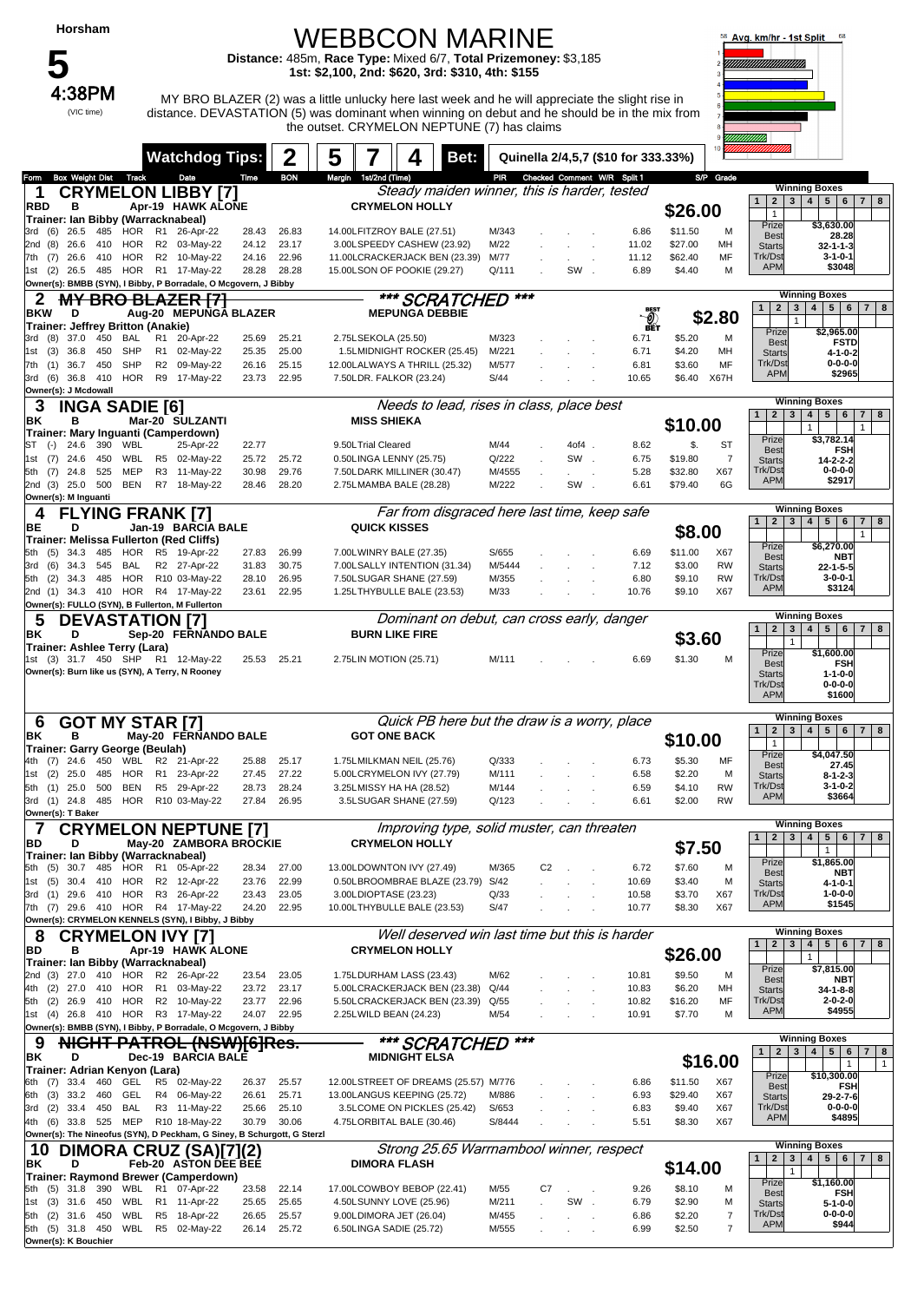**Horsham**

## **6**<br>4:54PM (VIC time)

#### CHS GROUP HT1

**Distance:** 485m, **Race Type:** Grade 5 Heat, **Total Prizemoney:** \$3,185 **1st: \$2,100, 2nd: \$620, 3rd: \$310, 4th: \$155**

MOTH ROCKS (2) beat a very good line-up at Ballarat last time and he should prove hard to reel in again. ZIPPING JAMES (4) is better than his past few runs and he can work into the mix in the middle stages. BINGO RINGO (1) has the right draw



|                                           |            |              |            |                                         |                      | <b>Watchdog Tips:</b>                                                                                |                |                |                       | 3                                                                  | Bet: |                  |                                 |     | Exacta 2/1,3,4 (\$10 for 333.33%) |                   | 10 <sup>10</sup>       |                                                                  |                                                                                                                     |
|-------------------------------------------|------------|--------------|------------|-----------------------------------------|----------------------|------------------------------------------------------------------------------------------------------|----------------|----------------|-----------------------|--------------------------------------------------------------------|------|------------------|---------------------------------|-----|-----------------------------------|-------------------|------------------------|------------------------------------------------------------------|---------------------------------------------------------------------------------------------------------------------|
| Form                                      |            |              |            | <b>Box Weight Dist Track</b>            |                      | Date                                                                                                 | Time           | <b>BON</b>     | Margin 1st/2nd (Time) |                                                                    |      |                  | PIR Checked Comment W/R Split 1 |     |                                   |                   | S/P Grade              |                                                                  | <b>Winning Boxes</b>                                                                                                |
| ΒK                                        |            | D            |            | <b>BINGO RINGO [5]</b>                  |                      | Nov-19 MEPUNGA BLAZER                                                                                |                |                | <b>MISS TRON</b>      | Back in form, has the good draw, can threaten                      |      |                  |                                 |     |                                   |                   |                        | $\overline{2}$<br>3<br>$\mathbf{1}$                              | 5 <sup>5</sup><br>$\overline{\mathbf{4}}$<br>6<br>$\overline{7}$<br>8                                               |
|                                           |            |              |            |                                         |                      | <b>Trainer: Mark Giddings (Myrniong)</b>                                                             |                |                |                       |                                                                    |      |                  |                                 |     |                                   | \$6.00            |                        | $\overline{2}$<br>$\mathbf{1}$<br>Prize                          | $\overline{2}$<br>$\overline{2}$<br>1<br>\$14,898.33                                                                |
| 5th.                                      | (6)        | 33.0         |            | 450 TRA                                 |                      | R5 22-Apr-22<br>28-Apr-22                                                                            | 25.51          | 24.80          |                       | 8.50LKUTCHER'S RUSLIE (24.96)                                      |      | S/765            |                                 |     | 0.00                              | \$10.70           | 5                      | <b>Best</b>                                                      | <b>FSH</b>                                                                                                          |
| 4th.<br>4th                               | (5)<br>(6) | 33.4<br>33.1 | 512<br>350 | MTG<br>HVL                              | R8<br>R7             | 10-May-22                                                                                            | 30.45<br>19.82 | 29.82<br>19.68 |                       | 7.00LBUNGALOO DANNI (29.95)<br>2.25LADONIS SANDS (19.68)           |      | M/6              |                                 |     | 4.53<br>6.77                      | \$2.00<br>\$6.00  | <b>RW</b><br>5         | <b>Starts</b><br>Trk/Dst                                         | 41-8-9-4<br>$0 - 0 - 0 - 0$                                                                                         |
|                                           |            |              |            | 1st (1) 33.1 450 BAL                    |                      | R8 14-May-22                                                                                         | 26.03          | 25.67          |                       | 1.25LEVEN KEATS (26.10)                                            |      | S/221            |                                 |     | 6.87                              | \$1.80            | 5                      | <b>APM</b>                                                       | \$7325                                                                                                              |
|                                           |            |              |            | <b>ROCKS [5]</b>                        |                      | Owner(s): Three Best Friends (SYN), B Sharp, L Cameron                                               |                |                |                       | Beat a good line-up last time, hard to reel in                     |      |                  |                                 |     |                                   |                   |                        |                                                                  | <b>Winning Boxes</b>                                                                                                |
| 2<br>ΒK                                   |            | MO I<br>D    | н          |                                         |                      | Jan-20 BARCIA BALE                                                                                   |                |                | <b>LEKTRA FIRE</b>    |                                                                    |      |                  |                                 |     |                                   |                   |                        | 1<br>$\overline{2}$<br>3 <sup>1</sup>                            | 5 <sup>1</sup><br>4 <br>6<br>7 <br>8                                                                                |
|                                           |            |              |            |                                         |                      | Trainer: Philip Lenehan (Toolong)                                                                    |                |                |                       |                                                                    |      |                  |                                 |     | இ                                 | \$2.80            |                        | $\mathbf{1}$<br>3<br>Prize                                       | $\mathbf{1}$<br>$\mathbf{1}$<br>$\mathbf{1}$<br>\$25,040.00                                                         |
| 5th (7)<br>2nd (2)                        |            | 33.1<br>32.8 | 450<br>450 | WBL<br>WBL                              |                      | R10 28-Apr-22<br>R2 04-May-22                                                                        | 25.22<br>25.61 | 24.93<br>25.02 |                       | 3.25LFERNANDO MICK (25.00)<br>5.00LMEPUNGA LEGEND (25.26)          |      | M/444<br>M/522   |                                 |     | 6.68<br>6.91                      | \$29.70<br>\$6.70 | <b>SH</b><br>X45       | <b>Best</b><br><b>Starts</b>                                     | <b>NBT</b><br>27-7-6-6                                                                                              |
| 2nd (1)                                   |            | 33.3         | 450        | BAL                                     | R <sub>6</sub>       | 11-Mav-22                                                                                            | 25.40          | 25.10          | 0.25LRAICHU (25.38)   |                                                                    |      | M/322            |                                 |     | 6.62                              | \$2.40            | 5                      | Trk/Dst                                                          | $2 - 0 - 0 - 1$                                                                                                     |
| 1st (5) 33.0 545                          |            |              |            | BAL                                     | R6                   | 19-May-22                                                                                            | 31.28          | 30.69          |                       | 1.75LEL CAZADOR (31.40)                                            |      | M/1111           |                                 |     | 6.64                              | \$6.50            | X45                    | <b>APM</b>                                                       | \$16857                                                                                                             |
| Owner(s): P Lenehan<br>3                  |            |              |            |                                         |                      | <b>SPRING CROSSING (SA)[5]</b>                                                                       |                |                |                       | Strong efforts in his past two, must keep safe                     |      |                  |                                 |     |                                   |                   |                        |                                                                  | <b>Winning Boxes</b>                                                                                                |
| ΒK                                        |            | D            |            |                                         |                      | <b>Nov-19 SPRING BRIDGE</b>                                                                          |                |                | <b>OVER HERE</b>      |                                                                    |      |                  |                                 |     |                                   | \$4.00            |                        | 1<br>$2 \mid 3 \mid$                                             | 5 <sub>1</sub><br>$6\phantom{.}6$<br>4 <br>7 <sup>1</sup><br>8                                                      |
|                                           |            |              |            | Trainer: Lisa Delbridge (Balliang)      |                      |                                                                                                      |                |                |                       |                                                                    |      |                  |                                 |     |                                   |                   |                        | 3<br>$\mathbf{1}$<br>Prize                                       | $\mathbf{1}$<br>$\overline{2}$<br>1<br>$\mathbf{1}$<br>$\mathbf{1}$<br>\$27,650.00                                  |
| 4th (2)<br>7th                            | (2)        | 32.2<br>32.2 | 515<br>515 | SAN<br>SAN                              | R7<br>R7             | 28-Apr-22<br>05-May-22                                                                               | 29.80<br>30.18 | 29.42<br>29.24 |                       | 5.00LLUCY'S VILLA (29.46)<br>14.00LMCINERNEY (29.24)               |      | M/5444<br>M/7888 |                                 |     | 5.19<br>6.09                      | \$5.80<br>\$11.70 | X45<br>X45             | <b>Best</b><br><b>Starts</b>                                     | <b>FSH</b><br>41-10-10-7                                                                                            |
| 2nd (3)                                   |            | 32.6         | 500        | <b>BEN</b>                              | R8                   | 13-May-22                                                                                            | 28.14          | 27.90          |                       | 3.5LSTARLIGHT TYSON (27.90)                                        |      | M/222            |                                 |     | 6.60                              | \$5.90            | X45                    | Trk/Dst                                                          | $0 - 0 - 0 - 0$                                                                                                     |
| 3rd (4) 32.4 450 BAL<br>Owner(s): G Black |            |              |            |                                         | R <sub>5</sub>       | 19-May-22                                                                                            | 25.54          | 25.19          |                       | 5.50LZACHARY (25.19)                                               |      | M/543            |                                 |     | 6.63                              | \$9.10            | X45                    | <b>APM</b>                                                       | \$15184                                                                                                             |
| 4                                         |            |              |            |                                         |                      | <b>ZIPPING JAMES (NSW)[5]</b>                                                                        |                |                |                       | Powerful type, big danger with a clear passage                     |      |                  |                                 |     |                                   |                   |                        |                                                                  | <b>Winning Boxes</b>                                                                                                |
| ΒK                                        |            | D            |            |                                         |                      | Feb-20 GOODESY                                                                                       |                |                | <b>ZIPPING ABBY</b>   |                                                                    |      |                  |                                 |     |                                   | \$4.80            |                        | 1<br>$\overline{2}$<br>3 <sup>1</sup><br>$\mathbf{1}$            | 4 <br>5 6 <br>7 <sup>1</sup><br>8                                                                                   |
|                                           |            | 33.0         |            | Trainer: Robert Camilleri (Lara)<br>GEL |                      |                                                                                                      |                |                |                       |                                                                    |      |                  |                                 | SW. | 7.04                              | \$2.20            | X45                    | 1<br>Prize                                                       | $\mathbf{1}$<br>$\mathbf{1}$<br>1<br>\$24,015.00                                                                    |
| 5th<br>8th (5)                            | (6)        | 32.8         | 460<br>460 | GEL                                     | R8<br>R <sub>6</sub> | 02-May-22<br>06-May-22                                                                               | 26.31<br>26.27 | 25.57<br>25.71 |                       | 8.50LNICMAC MISS (25.74)<br>6.50LMY MATE TIP (25.84)               |      | S/666<br>M/788   |                                 |     | 6.96                              | \$13.50           | X45                    | <b>Best</b><br><b>Starts</b>                                     | <b>FSTD</b><br>$21 - 5 - 9 - 2$                                                                                     |
| 3rd                                       | (3)        | 32.7         | 525        | MEP                                     | R8                   | 11-May-22                                                                                            | 30.39          | 29.76          |                       | 7.00LZIPPING CRUSADER (29.94)                                      |      | M/5665           |                                 |     | 5.26                              | \$4.80            | X45                    | Trk/Dst                                                          | $0 - 0 - 0 - 0$                                                                                                     |
| 7th (5) 33.2 525<br>Owner(s): C Hallinan  |            |              |            | MEP                                     | R <sub>8</sub>       | 18-May-22                                                                                            | 30.64          | 30.06          |                       | 8.00LINDY MATILDA (30.08)                                          |      | M/6777           |                                 |     | 5.31                              | \$18.20           | X34                    | <b>APM</b>                                                       | \$11513                                                                                                             |
| 5                                         |            |              |            |                                         |                      | <b>CRYMELON COMET [5]</b>                                                                            |                |                |                       | Rarely runs a bad race here, put in exotics                        |      |                  |                                 |     |                                   |                   |                        |                                                                  | <b>Winning Boxes</b>                                                                                                |
| <b>RBD</b>                                |            | D            |            |                                         |                      | Apr-19 HAWK ALONE                                                                                    |                |                |                       | <b>CRYMELON HOLLY</b>                                              |      |                  |                                 |     |                                   | \$12.00           |                        | 1<br>2 <br>$\mathbf{1}$<br>3                                     | 4   5   6   7   8<br>3 <br>$\mathbf{1}$                                                                             |
| 5th (4)                                   |            | 32.3         |            | 595 SAP                                 |                      | Trainer: Ian Bibby (Warracknabeal)<br>R7 24-Apr-22                                                   | 34.74          | 34.27          |                       | 7.00LAMNESTY (34.27)                                               |      | M/7665           |                                 |     | 9.56                              | \$64.60           | <b>RWF</b>             | Prize                                                            | \$18,290.00                                                                                                         |
| 2nd (3)                                   |            | 32.1         | 410        | HOR                                     | R7                   | 03-May-22                                                                                            | 23.58          | 23.17          |                       | 2.00LDOONSIDE SHADOW (23.45) M/77                                  |      |                  |                                 |     | 10.87                             | \$8.40            | 5                      | <b>Best</b><br><b>Starts</b>                                     | 27.51<br>44-5-8-10                                                                                                  |
| 2nd (8)                                   |            | 32.1         | 485        | HOR                                     | R8                   | 10-May-22                                                                                            | 27.63          | 27.10          |                       | 8.00LFEARLESS RORY (27.10)                                         |      | M/776            |                                 |     | 6.92                              | \$21.90           | <b>RW</b>              | Trk/Dst<br><b>APM</b>                                            | $20 - 4 - 5 - 3$<br>\$6478                                                                                          |
|                                           |            |              |            |                                         |                      | 3rd (3) 32.2 410 HOR R6 17-May-22<br>Owner(s): BMBB (SYN), I Bibby, P Borradale, O Mcgovern, J Bibby | 23.60          | 22.95          |                       | 4.75LSAGRANTINO (23.28)                                            |      | Q/43             |                                 |     | 11.04                             | \$10.20           | 5                      |                                                                  |                                                                                                                     |
| 6                                         |            |              |            |                                         |                      | <b>SUGAR SHANE [5]</b>                                                                               |                |                |                       | Can unwind a strong finish, can sneak into a place                 |      |                  |                                 |     |                                   |                   |                        |                                                                  | <b>Winning Boxes</b>                                                                                                |
| ΒK                                        |            | D            |            |                                         |                      | Feb-19 PREMIER BOLONEY                                                                               |                |                | <b>SUGAR LIPS</b>     |                                                                    |      |                  |                                 |     |                                   | \$14.00           |                        | 1<br>2 <sub>1</sub><br>3 <sup>1</sup>                            | $4 \mid 5 \mid$<br>6 <sup>1</sup><br>7 <sup>1</sup><br>8<br>$\overline{\mathbf{c}}$<br>$\mathbf{1}$<br>$\mathbf{1}$ |
| 3rd                                       | (3)        | 35.0         | 485        | HOR                                     | R6                   | Trainer: Kerry Prowse (Red Cliffs)<br>19-Apr-22                                                      | 27.62          | 26.99          |                       | 4.25LQUEEN AMAROK (27.33)                                          |      | S/676            |                                 |     | 6.92                              | \$11.50           | 5                      | Prize                                                            | \$20,630.00                                                                                                         |
| 5th                                       | (8)        | 35.0         | 485        | HOR                                     | R <sub>6</sub>       | 23-Apr-22                                                                                            | 27.83          | 27.22          |                       | 8.50LMAXIMUM SHIRLEY (27.25)                                       |      | M/445            |                                 |     | 6.89                              | \$11.50           | 5NP                    | <b>Best</b><br><b>Starts</b>                                     | 27.57<br>66-4-16-13                                                                                                 |
| 1st                                       | (8)        | 35.3         | 485<br>485 | <b>HOR</b><br>HOR                       |                      | R10 03-May-22<br>R8 10-May-22                                                                        | 27.59          | 26.95<br>27.10 |                       | 0.50LBRANSON BALE (27.62)                                          |      | M/742            |                                 |     | 6.97<br>6.89                      | \$6.60<br>\$41.10 | <b>RW</b><br><b>RW</b> | Trk/Dst<br><b>APM</b>                                            | 33-2-10-7<br>\$7478                                                                                                 |
| 4th (4) 35.3<br>Owner(s): K Prowse        |            |              |            |                                         |                      |                                                                                                      | 27.69          |                |                       | 8.50LFEARLESS RORY (27.10)                                         |      | M/655            |                                 |     |                                   |                   |                        |                                                                  |                                                                                                                     |
| 7                                         |            |              |            |                                         |                      | <b>JALEESA BALE (NSW)[5]</b>                                                                         |                |                |                       | Needs to lead, may have to work hard, tough ask                    |      |                  |                                 |     |                                   |                   |                        | $\boxed{1}$                                                      | <b>Winning Boxes</b>                                                                                                |
| ΒK                                        |            | в            |            |                                         |                      | Feb-20 BARCIA BALE                                                                                   |                |                |                       | <b>DYNA CARMEN</b>                                                 |      |                  |                                 |     |                                   | \$12.00           |                        | 3<br>$\overline{2}$                                              | 2 3 4 5 6 7 8<br>$\overline{2}$<br>$\overline{2}$                                                                   |
| 8th (7)                                   |            | 28.2 450     |            | SHP                                     |                      | Trainer: Mark Delbridge (Balliang)<br>R6 02-May-22                                                   | 25.62          | 25.00          |                       | 9.00LRELEASE THE RAGE (25.00) M/888                                |      |                  |                                 |     |                                   | \$10.60           | 5F                     | Prize                                                            | \$25,880.00<br><b>FSTD</b>                                                                                          |
| 8th (8)                                   |            | 28.0         | 525        | MEA                                     |                      | R11 07-May-22                                                                                        | 30.71          | 29.99          |                       | 8.50LRUFUS SCRIMGEOUR (30.14) S/2467                               |      |                  |                                 |     | 5.19                              | \$7.20            | 5                      | <b>Best</b><br><b>Starts</b>                                     | $31 - 9 - 5 - 4$                                                                                                    |
| 1st (4) 28.1<br>3rd (1) 28.2 460          |            |              | 460        | GEL                                     |                      | R5 12-May-22<br>WGL R6 17-May-22                                                                     | 26.00<br>26.05 | 25.62<br>25.63 |                       | 2.50LRIVERDALE GOLDIE (26.16) Q/111<br>2.50LBEATRIX BALE (25.88)   |      | M/543            |                                 | SW  | 6.56<br>6.58                      | \$1.50<br>\$3.90  | 5<br>5                 | Trk/Dst<br><b>APM</b>                                            | $0 - 0 - 0 - 0$<br>\$17291                                                                                          |
| Owner(s): B Wheeler                       |            |              |            |                                         |                      |                                                                                                      |                |                |                       |                                                                    |      |                  |                                 |     |                                   |                   |                        |                                                                  |                                                                                                                     |
| 8                                         |            |              |            | <b>MISS TICKLE [5]</b>                  |                      |                                                                                                      |                |                |                       | Another front runner, well out of her depth                        |      |                  |                                 |     |                                   |                   |                        |                                                                  | <b>Winning Boxes</b>                                                                                                |
| ΒK                                        |            | в            |            |                                         |                      | Nov-18 MEPUNGA BLAZER                                                                                |                |                | <b>MISS FAB</b>       |                                                                    |      |                  |                                 |     |                                   | \$16.00           |                        | 3 <br>$\mathbf{1}$<br>2 <sup>1</sup><br>4<br>3<br>$\overline{2}$ | 4   5  <br>6<br>7 <sub>1</sub><br>8<br>$\overline{2}$<br>$\overline{2}$<br>$\mathbf{1}$<br>$\mathbf{1}$             |
| 1st (1) 26.1 500                          |            |              |            | BEN                                     |                      | Trainer: Mark Giddings (Myrniong)<br>R6 29-Apr-22                                                    | 28.39          | 28.24          |                       | 3.00LPERFECT FLOSSY (28.60)                                        |      | M/211            |                                 | SW  | 6.70                              | \$4.90            | X45                    | Prize<br><b>Best</b>                                             | \$37,802.50<br>27.46                                                                                                |
| 4th (6)                                   |            | 26.1         | 450        | WBL                                     |                      | R2 04-May-22                                                                                         | 26.75          | 25.02          |                       | 22.00LMEPUNGA LEGEND (25.26)                                       |      | M/645            |                                 |     | 6.93                              | \$26.20           | X45                    | <b>Starts</b>                                                    | 63-15-12-5                                                                                                          |
| 5th (1) 26.4<br>6th (4) 26.5 450          |            |              | 525        | MEP<br>BAL                              |                      | R10 11-May-22<br>R7 19-May-22                                                                        | 30.63<br>25.71 | 29.76<br>25.19 |                       | 4.50LGREYSYND SHOCK (30.33)<br>6.00LRELEASE THE RAGE (25.32) M/666 |      | Q/2666           |                                 |     | 5.16<br>6.70                      | \$5.10<br>\$33.20 | 5H<br>5                | Trk/Dst<br><b>APM</b>                                            | 2-1-1-0<br>\$11512                                                                                                  |
| Owner(s): C Alleway                       |            |              |            |                                         |                      |                                                                                                      |                |                |                       |                                                                    |      |                  |                                 |     |                                   |                   |                        |                                                                  |                                                                                                                     |
| 9                                         |            | ***          |            |                                         |                      | <b>NO RESERVE ***</b>                                                                                |                |                |                       |                                                                    |      |                  |                                 |     |                                   |                   |                        |                                                                  | <b>Winning Boxes</b>                                                                                                |
| Trainer:                                  |            |              |            |                                         |                      |                                                                                                      |                |                |                       |                                                                    |      |                  |                                 |     |                                   |                   |                        |                                                                  |                                                                                                                     |
| Owner(s):                                 |            |              |            |                                         |                      |                                                                                                      |                |                |                       |                                                                    |      |                  |                                 |     |                                   |                   |                        |                                                                  |                                                                                                                     |
|                                           |            |              |            |                                         |                      | 10 *** NO RESERVE ***                                                                                |                |                |                       |                                                                    |      |                  |                                 |     |                                   |                   |                        |                                                                  | <b>Winning Boxes</b>                                                                                                |
| Trainer:                                  |            |              |            |                                         |                      |                                                                                                      |                |                |                       |                                                                    |      |                  |                                 |     |                                   |                   |                        |                                                                  |                                                                                                                     |
| Owner(s):                                 |            |              |            |                                         |                      |                                                                                                      |                |                |                       |                                                                    |      |                  |                                 |     |                                   |                   |                        |                                                                  |                                                                                                                     |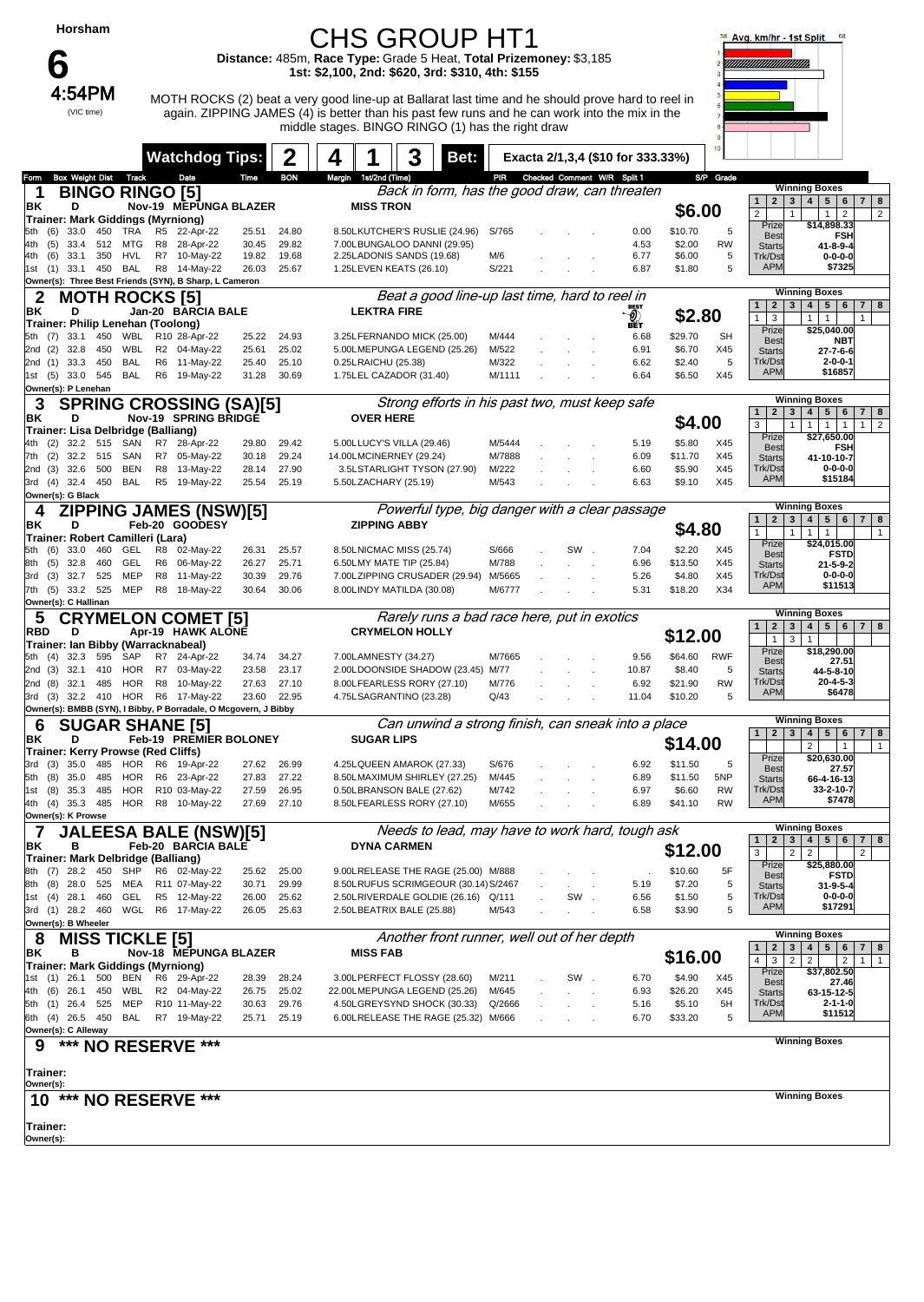| Horsham                                                                 |                                                                     |                                  | <b>GREYHOUND ADOPTION PROGRAM</b>                                                                                                                |                                          |                                              |                |                                       | 58 Avg. km/hr - 1st Split                                                                                                                                                     |
|-------------------------------------------------------------------------|---------------------------------------------------------------------|----------------------------------|--------------------------------------------------------------------------------------------------------------------------------------------------|------------------------------------------|----------------------------------------------|----------------|---------------------------------------|-------------------------------------------------------------------------------------------------------------------------------------------------------------------------------|
|                                                                         |                                                                     |                                  | Distance: 410m, Race Type: Free For All, Total Prizemoney: \$3,185<br>1st: \$2,100, 2nd: \$620, 3rd: \$310, 4th: \$155                           |                                          |                                              |                |                                       |                                                                                                                                                                               |
| 5:12PM                                                                  |                                                                     |                                  | FERDINAND BOY (1) is a phenomenal chaser and he will be carving out serious time on the arm.                                                     |                                          |                                              |                |                                       |                                                                                                                                                                               |
| (VIC time)                                                              |                                                                     |                                  | SWEET EMILY (4) has a great record here and she can lead or come from off the pace in her races.<br>TOOLONG TIGER (6) is racing with confidence. |                                          |                                              |                |                                       |                                                                                                                                                                               |
|                                                                         | <b>Watchdog Tips:</b>                                               |                                  | 6<br>8<br>Bet:<br>4                                                                                                                              |                                          | Trifecta 1/4,6,8/3,4,6,8 (\$10 -<br>111.11%) |                |                                       |                                                                                                                                                                               |
| <b>Box Weight Dist Track</b><br>Form<br>1                               | Date<br><b>FERDINAND BOY [1]</b>                                    | <b>BON</b><br>Time               | Margin 1st/2nd (Time)<br>Superstar, should hold the lead, watch the clock                                                                        | PIR                                      | Checked Comment W/R Split 1                  |                | S/P Grade                             | <b>Winning Boxes</b>                                                                                                                                                          |
| <b>WBD</b><br>D                                                         | Jan-19 FERNANDO BALE                                                |                                  | <b>NAYLA SWIFT</b>                                                                                                                               |                                          |                                              |                | \$1.40                                | $5\phantom{.0}$<br>$\mathbf{1}$<br>$\mathbf{2}$<br>3<br>$\overline{\mathbf{4}}$<br>6<br>$\overline{7}$<br>8<br>8<br>$\overline{4}$<br>3<br>8<br>6<br>$\overline{2}$<br>9<br>4 |
| Trainer: David Geall (Lara)<br>32.2<br>410<br>1st<br>(6)                | HOR<br>R8<br>19-Apr-22                                              | 23.08<br>23.08                   | 2.25LZIGZAG CABANG (23.23)                                                                                                                       | M/11                                     |                                              | 10.32          | \$1.30<br><b>FFA</b>                  | \$406,580.00<br>Prize<br><b>Best</b><br>22.79                                                                                                                                 |
| 32.5<br>450<br>1st (1)<br>32.6<br>450<br>1st (1)                        | 28-Apr-22<br>WBL<br>R9<br><b>WBL</b><br>R <sub>8</sub><br>04-May-22 | 24.98<br>24.93<br>25.02<br>25.02 | 1.5LMOBILE LEGEND (25.07)<br>3.25LOLD NEWS (25.24)                                                                                               | Q/111<br>M/111                           | SW.<br>SW                                    | 6.52<br>6.52   | \$1.80<br><b>SH</b><br>GRP2<br>\$3.30 | <b>Starts</b><br>80-44-15-5<br>Trk/Dst<br>$8 - 6 - 0 - 1$                                                                                                                     |
| 1st (2) 32.6 460                                                        | GEL<br>R9 12-May-22                                                 | 25.62<br>25.62                   | 3.00LVOLTAGE SPIKE (25.82)                                                                                                                       | M/111                                    |                                              | 6.51           | \$1.10<br>X34                         | <b>APM</b><br>\$113595                                                                                                                                                        |
| Owner(s): R Geall<br>2                                                  | <b>ABBY'S COMET [4]</b>                                             |                                  | Front runner, meets a few good ones, tested                                                                                                      |                                          |                                              |                |                                       | <b>Winning Boxes</b><br>$\overline{2}$<br>3<br>$\overline{4}$<br>5<br>6<br>$\overline{7}$<br>8                                                                                |
| в<br>ΒK<br>Trainer: Kerry Prowse (Red Cliffs)                           | Feb-19 PREMIER BOLONEY                                              |                                  | <b>SUGAR LIPS</b>                                                                                                                                |                                          |                                              |                | \$26.00                               | 3<br>4<br>$\mathbf{1}$<br>$\overline{1}$<br>\$22,560.00                                                                                                                       |
| 3rd (3)<br>29.4<br>410<br>29.4<br>410<br>1st (7)                        | HOR<br>R10 19-Apr-22<br>HOR<br>R9 23-Apr-22                         | 23.08<br>23.54<br>23.58<br>23.08 | 5.00LSOLEUS (23.19)<br>0.25LKING KABOOM (23.60)                                                                                                  | M/53<br>M/11                             |                                              | 10.55<br>10.41 | \$19.20<br>5<br>\$7.30<br>5           | Prize<br><b>Best</b><br>23.28                                                                                                                                                 |
| 3rd (7) 29.6 410                                                        | HOR<br>R6 03-May-22                                                 | 23.58<br>23.17                   | 5.00LWEST SONG (23.23)                                                                                                                           | M/22                                     |                                              | 10.64          | <b>FFA</b><br>\$18.40                 | <b>Starts</b><br>59-9-10-12<br>Trk/Dst<br>43-7-8-8                                                                                                                            |
| 3rd (1) 29.6 410<br>Owner(s): K Prowse                                  | HOR R10 10-May-22                                                   | 23.56<br>22.96                   | 9.00LSTRUCK GOLD (22.96)                                                                                                                         | M/32                                     |                                              | 10.69          | <b>FFA</b><br>\$39.20                 | <b>APM</b><br>\$7634                                                                                                                                                          |
| 3                                                                       | <b>SINFUL ANGEL [2]</b>                                             |                                  | Lid pinger but does get tired, place claims best                                                                                                 |                                          |                                              |                |                                       | <b>Winning Boxes</b><br>$\mathbf{1}$<br>$\overline{2}$<br>3<br>$\overline{4}$<br>5<br>6<br>$\overline{7}$<br>8                                                                |
| ΒK<br>в<br>Trainer: Patricia Smith (Wonwondah)                          | Feb-19 FERNANDO BALE                                                |                                  | <b>THANKS CHERYL</b>                                                                                                                             |                                          |                                              |                | \$10.00                               | $\overline{2}$<br>$\mathbf{1}$<br>3<br>$\mathbf{1}$<br>4<br>3                                                                                                                 |
| 2nd (2)<br>26.3<br>410                                                  | HOR<br>R4 23-Apr-22                                                 | 23.18<br>23.08<br>22.46<br>22.41 | 0.50LDYNAMITE MISS (23.16)                                                                                                                       | Q/11<br>M/11                             | SW.                                          | 10.07<br>8.20  | \$1.30<br><b>FFA</b><br>\$2.10<br>5   | \$39,210.00<br>Prize<br><b>Best</b><br>23.07                                                                                                                                  |
| 26.3 400<br>1st (6)<br>26.1 410<br>6th (2)                              | GEL<br>R11 29-Apr-22<br><b>HOR</b><br>R10 10-May-22                 | 23.71<br>22.96                   | 0.10LRAICHU (22.46)<br>11.00LSTRUCK GOLD (22.96)                                                                                                 | M/44                                     | V0                                           | 10.75          | \$5.70<br><b>FFA</b>                  | <b>Starts</b><br>55-14-15-7<br>Trk/Dst<br>16-4-8-2                                                                                                                            |
| ST (-) 26.4 390<br>Owner(s): D Burnett                                  | BAL<br>16-May-22                                                    | 22.44                            | 9.00LTrial Cleared                                                                                                                               | Q/11                                     | $10f4$ .                                     | 8.30           | <b>ST</b><br>\$.                      | \$14929<br><b>APM</b>                                                                                                                                                         |
| 4                                                                       | <b>SWEET EMILY [3]</b>                                              |                                  | Loves racing here, quite versatile, main danger                                                                                                  |                                          |                                              |                |                                       | <b>Winning Boxes</b><br>4 <br>$\mathbf{2}$<br>3<br>$5 \mid 6$<br>  7  <br>8<br>$\mathbf{1}$                                                                                   |
| ΒK<br>в<br>Trainer: Heather Baxter (Murtoa)                             | Nov-19 MEPUNGA BLAZER                                               |                                  | <b>KAYLEY'S COMET</b>                                                                                                                            |                                          |                                              |                | \$12.00                               | $\mathbf{1}$<br>3<br>$\mathbf{1}$                                                                                                                                             |
| 26.8<br>515<br>SAP<br>7th<br>(4)                                        | R6 17-Apr-22                                                        | 30.20<br>29.24<br>25.24          | 10.00LTWO PHONES (29.51)                                                                                                                         | M/4557                                   |                                              | 5.14           | \$15.30<br>X45                        | \$20,135.00<br>Prize<br><b>Best</b><br>23.24                                                                                                                                  |
| 26.6<br>450<br>3rd (4)<br>26.6<br>525<br>4th (2)                        | BAL<br>R7<br>22-Apr-22<br>R <sub>3</sub><br>MEA<br>30-Apr-22        | 25.62<br>29.86<br>30.46          | 1.5LRIO BASKIN (25.51)<br>1.75LUFORO BALE (30.35)                                                                                                | Q/121<br>Q/2224                          |                                              | 6.55<br>5.14   | \$5.20<br>5H<br>5F<br>\$12.40         | <b>Starts</b><br>37-5-10-9<br>Trk/Dst<br>$22 - 5 - 6 - 5$                                                                                                                     |
| 6th (5) 26.2 485<br>Owner(s): COUGAR (SYN), S Bauer, T Deglaitis        | HOR<br>R11 10-May-22                                                | 28.11<br>27.10                   | 11.00LCHOP SCOTCH (27.40)                                                                                                                        | M/266                                    |                                              | 6.65           | \$27.40<br>X45                        | <b>APM</b><br>\$9063                                                                                                                                                          |
| ***<br>5                                                                | <b>VACANT BOX ***</b>                                               |                                  |                                                                                                                                                  |                                          |                                              |                |                                       | <b>Winning Boxes</b>                                                                                                                                                          |
| Trainer:<br>Owner(s):                                                   |                                                                     |                                  |                                                                                                                                                  |                                          |                                              |                |                                       |                                                                                                                                                                               |
| 6                                                                       | <b>TOOLONG TIGER [4]</b>                                            |                                  | Racing well, empty draw helps, can threaten                                                                                                      |                                          |                                              |                |                                       | <b>Winning Boxes</b><br>3 4 <br>5 <sub>5</sub>                                                                                                                                |
| ΒK<br>D<br>Trainer: Philip Lenehan (Toolong)                            | Jan-20 ZAMBORA BROCKIE                                              |                                  | <b>LEKTRA VIKI</b>                                                                                                                               |                                          |                                              |                | \$7.50                                | $\mathbf{2}$<br>6<br>$\overline{7}$<br>8<br>$\mathbf{1}$<br>1 <sub>1</sub><br>4                                                                                               |
| 7th (7) 31.7 515 SAP                                                    | R7 27-Mar-22                                                        | 29.26<br>30.31                   | 13.00LWHARFIE (29.43)                                                                                                                            | M/7777<br>C4                             |                                              | 5.21           | 5<br>\$11.80                          | Prize<br>\$18,690.00<br><b>Best</b><br>23.01                                                                                                                                  |
| 4th (5)<br>31.9 512 MTG<br>1st (4) 31.7 390 BAL                         | R6 03-Apr-22<br>R11 11-May-22                                       | 29.88<br>29.52<br>22.02<br>21.97 | 2.25LWHOLE WAY (29.72)<br>5.00LARCHIE (22.36)                                                                                                    | Q/11                                     |                                              | 4.28<br>8.40   | \$23.00<br>SH<br>\$4.40<br>5          | <b>Starts</b><br>27-9-5-3<br>Trk/Dst<br>5-2-0-1                                                                                                                               |
| 2nd (5) 31.5 450 BAL<br>Owner(s): Sea dog (SYN), P Lenehan, J Pulling   | R7 19-May-22                                                        | 25.52<br>25.19                   | 3.00LRELEASE THE RAGE (25.32) M/332                                                                                                              |                                          |                                              | 6.56           | \$10.30<br>5                          | \$9498<br><b>APM</b>                                                                                                                                                          |
| 7                                                                       | LEKTRA GAL [4]                                                      |                                  | Too much pace inside, may have to work hard                                                                                                      |                                          |                                              |                |                                       | <b>Winning Boxes</b><br>$\mathbf{2}$<br>3<br>$\overline{\mathbf{4}}$<br>5<br>6<br>8<br>1<br>$\overline{7}$                                                                    |
|                                                                         |                                                                     |                                  |                                                                                                                                                  |                                          |                                              |                | \$10.00                               | 3<br>$\overline{2}$<br>3<br>$\overline{1}$                                                                                                                                    |
| ΒK<br>в                                                                 | Jan-20 ZAMBORA BROCKIE                                              |                                  | <b>LEKTRA VIKI</b>                                                                                                                               |                                          |                                              |                |                                       |                                                                                                                                                                               |
| Trainer: Philip Lenehan (Toolong)<br>2nd (5) 24.5 390 WBL R12 28-Apr-22 |                                                                     | 22.08<br>21.99                   | 1.25LQUARTER BALE (21.99)                                                                                                                        | Q/11                                     |                                              | 8.50           | \$4.90<br>X45                         | \$21,149.38<br>Prize<br>Best<br>23.31                                                                                                                                         |
| 4th (5) 24.3 390<br>1st (5) 24.4<br>390                                 | WBL<br>R12 04-May-22<br>WBL<br>R9 09-May-22                         | 22.30<br>21.79<br>22.06<br>21.67 | 4.50LSMOKIN' CHARLIE (21.98)<br>0.50LASTON CAREY (22.08)                                                                                         | M/44<br>Q/11                             |                                              | 8.78<br>8.51   | \$5.30<br>X45<br>X45<br>\$6.00        | 35-9-7-6<br><b>Starts</b><br>Trk/Dst<br>7-3-3-0                                                                                                                               |
| 7th (5) 23.9 390                                                        | BAL<br>R11 19-May-22                                                | 22.90<br>22.03                   | 12.00LLUCA'S JEBRYNAH (22.08)                                                                                                                    | M/87                                     |                                              | 8.67           | \$9.40<br>X45                         | <b>APM</b><br>\$10030                                                                                                                                                         |
| Owner(s): P Lenehan<br>8<br>IT'S                                        | A BREW [4]                                                          |                                  | Resuming, strong type, must be respected                                                                                                         |                                          |                                              |                |                                       | <b>Winning Boxes</b>                                                                                                                                                          |
| ΒK<br>D                                                                 | May-19 ASTON DEE BEE                                                |                                  | <b>CROWDZA CAPTIVE</b>                                                                                                                           |                                          |                                              |                | \$14.00                               | $\mathbf{2}$<br>3<br>4<br>5<br>6<br>$\overline{7}$<br>8<br>1<br>$\overline{4}$<br>$\mathbf{1}$<br>$\mathbf{1}$<br>$\mathbf{1}$                                                |
| 35.9<br>595                                                             | Trainer: Raymond Brewer (Camperdown)<br>10-Feb-22<br>SAN<br>R6      | 34.22<br>0.00                    | TOUGH TEARS (34.58)                                                                                                                              | M/7777<br>C7                             | SW.                                          | 10.44          | \$9.70<br>5                           | \$24,110.00<br>Prize<br>23.27<br>Best                                                                                                                                         |
| 3rd (3)<br>35.8<br>595<br>6th (5)<br>35.9<br>595                        | SAN<br>R5 17-Feb-22<br>R7 24-Feb-22<br>SAN                          | 34.39<br>34.25<br>34.78<br>34.05 | 2.00LARIZONA EYES (34.25)<br>7.00LEMANI BALE (34.32)                                                                                             | Q/1111<br>C <sub>1</sub><br>Q/3345<br>C5 | $\mathbf{r}$                                 | 9.14<br>9.46   | \$8.40<br>5<br>\$7.00<br>5            | $31 - 7 - 3 - 7$<br><b>Starts</b><br>Trk/Dst<br>$6 - 2 - 1 - 1$                                                                                                               |
| 6th (5) 35.8 595                                                        | SAP<br>R9 06-Mar-22                                                 | 35.35<br>34.11                   | 18.00LGOLDEN QUEST (34.11)                                                                                                                       | M/4556                                   | C6<br>SW.                                    | 9.51           | \$8.00<br>5H                          | <b>APM</b><br>\$7117                                                                                                                                                          |
| 9                                                                       | Owner(s): THE TWO BREWS (SYN), J Brewer, P Brewer<br>***            |                                  |                                                                                                                                                  |                                          |                                              |                |                                       | <b>Winning Boxes</b>                                                                                                                                                          |
| *** NO RESERVE                                                          |                                                                     |                                  |                                                                                                                                                  |                                          |                                              |                |                                       |                                                                                                                                                                               |
| Trainer:<br>Owner(s):                                                   |                                                                     |                                  |                                                                                                                                                  |                                          |                                              |                |                                       |                                                                                                                                                                               |
| ***<br>10                                                               | <b>NO RESERVE ***</b>                                               |                                  |                                                                                                                                                  |                                          |                                              |                |                                       | <b>Winning Boxes</b>                                                                                                                                                          |
| Trainer:<br>Owner(s):                                                   |                                                                     |                                  |                                                                                                                                                  |                                          |                                              |                |                                       |                                                                                                                                                                               |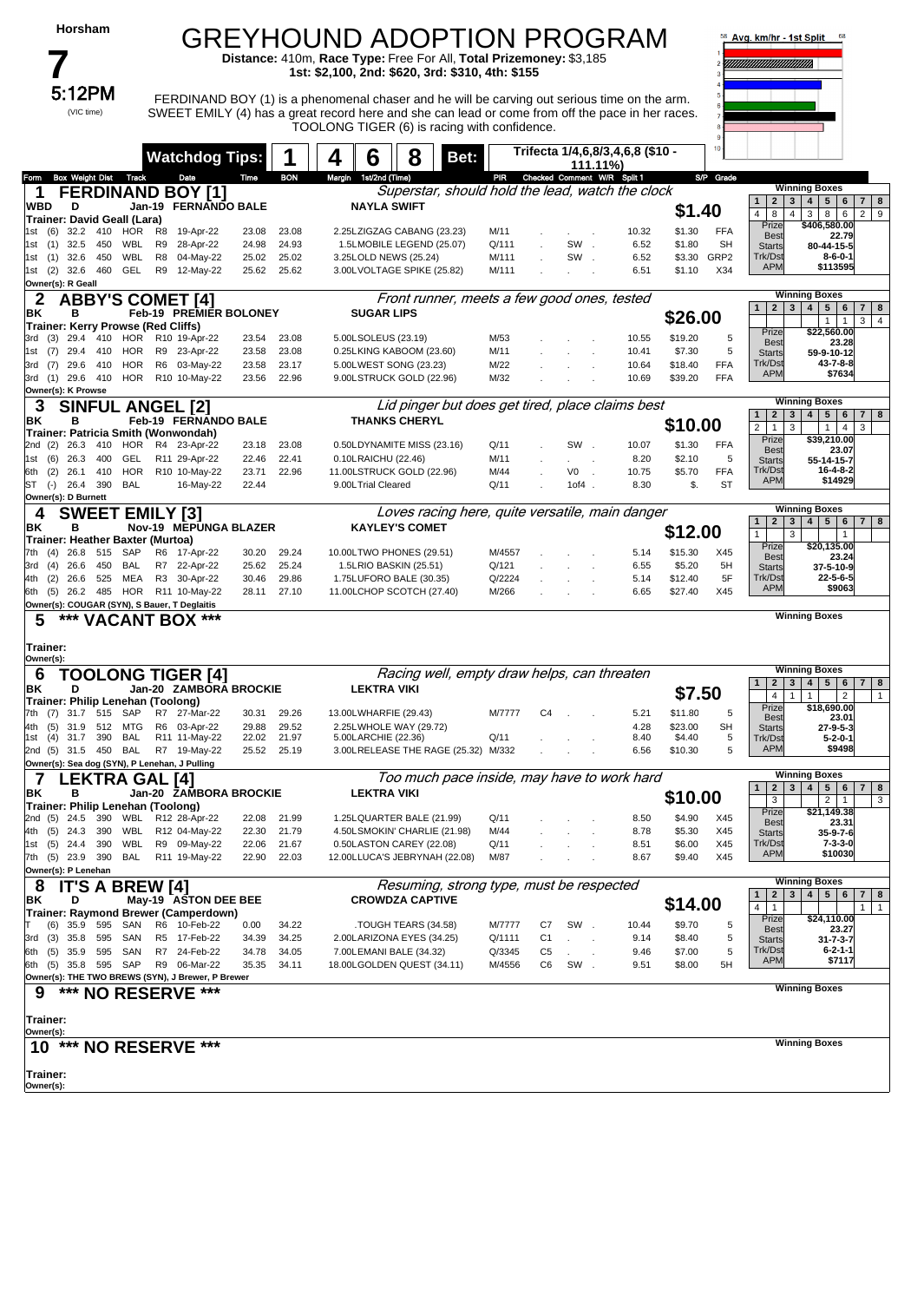#### LOCKS CONSTRUCTIONS HT2

**Distance:** 485m, **Race Type:** Grade 5 Heat, **Total Prizemoney:** \$3,185 **1st: \$2,100, 2nd: \$620, 3rd: \$310, 4th: \$155**



5:36PM RIO BHODI (6) is armed with a ridiculous turn of foot and he could give the 27 seconds barrier a nudge. ZAMBORA RICHIE (2) has turned in some brilliant performances at Sandown of late and he can find the rail early on. LEKTRA RHINO (8) is airborne



|                          |                                          |            |              |                | <b>Watchdog Tips:</b>                                                  |                | 6              | 2 | 8                     |                                                          | Bet:                                              |                  |                                 |     | 41.67%) |              | Trifecta 2,6/2,6,7,8/1,2,4,6,7,8 (\$10 - | 10 <sub>10</sub> |                                                                                |                                                                                                     |
|--------------------------|------------------------------------------|------------|--------------|----------------|------------------------------------------------------------------------|----------------|----------------|---|-----------------------|----------------------------------------------------------|---------------------------------------------------|------------------|---------------------------------|-----|---------|--------------|------------------------------------------|------------------|--------------------------------------------------------------------------------|-----------------------------------------------------------------------------------------------------|
| Form                     | <b>Box Weight Dist Track</b>             |            |              |                | Date                                                                   | Time           | <b>BON</b>     |   | Margin 1st/2nd (Time) |                                                          |                                                   |                  | PIR Checked Comment W/R Split 1 |     |         |              |                                          | S/P Grade        |                                                                                | <b>Winning Boxes</b>                                                                                |
| 1                        | <b>SCUFFY [5]</b><br>D                   |            |              |                |                                                                        |                |                |   | <b>NANCY MAY</b>      |                                                          | Talented but prefer out wide, place at best       |                  |                                 |     |         |              |                                          |                  | $\mathbf{2}$<br>$\mathbf{3}$<br>$\mathbf{1}$                                   | 4 <br>$5 \mid 6$<br>7 8                                                                             |
| WF                       | Trainer: Deb Carr (Mininera)             |            |              |                | <b>Sep-17 PURE OCTANE</b>                                              |                |                |   |                       |                                                          |                                                   |                  |                                 |     |         |              | \$14.00                                  |                  | $\mathbf{1}$                                                                   | $\overline{2}$<br>$\overline{1}$<br>$\mathbf{1}$<br>$\mathbf{1}$<br>$\mathbf{1}$                    |
| 8th<br>(7)               | 35.9                                     | 545        | BAL          | R7             | 13-Apr-22                                                              | 31.47          | 30.63          |   |                       |                                                          | 13.00LSIX SPEED MANUAL (30.63) M/5888             |                  |                                 |     |         | 6.89         | \$23.70                                  | 5H               | Prize<br>Best                                                                  | \$14,590.00<br>NBT                                                                                  |
| (6)<br>7th               | 36.0                                     | 545        | BAL          |                | R8 20-Apr-22                                                           | 31.52          | 30.77          |   |                       | 11.00LIMMUNITY (30.77)                                   |                                                   | S/7777           |                                 |     |         | 6.97         | \$55.70                                  | X45              | <b>Starts</b>                                                                  | 49-7-5-5                                                                                            |
| (2)<br>3rd               | 35.8                                     | 485        | HOR          |                | R12 10-May-22                                                          | 27.81          | 27.10          |   |                       | 1.5LWHERE'S LESLEY (27.70)                               |                                                   | M/334            |                                 |     |         | 6.71         | \$10.40                                  | 5NP              | Trk/Dst<br><b>APM</b>                                                          | $4 - 0 - 0 - 1$<br>\$3213                                                                           |
| (5)<br>1st               |                                          |            | 36.0 545 BAL |                | R8 16-May-22<br>Owner(s): C Graders (SYN), D Carr, M Hurley, J Salafia | 31.60          | 31.60          |   |                       | 1.75LTIGER BLURTON (31.72)                               |                                                   | M/1111           |                                 |     |         | 6.82         | \$1.50                                   | $T3-5$           |                                                                                |                                                                                                     |
|                          |                                          |            |              |                | <b>ZAMBORA RICHIE [5]</b>                                              |                |                |   |                       |                                                          | Brilliant Sandown form, keen railer, main danger  |                  |                                 |     |         |              |                                          |                  |                                                                                | <b>Winning Boxes</b>                                                                                |
|                          | D                                        |            |              |                | Apr-19 ZAMBORA BROCKIE                                                 |                |                |   | <b>ROCK LILY</b>      |                                                          |                                                   |                  |                                 |     |         |              |                                          |                  | $\overline{2}$<br>$\mathbf{1}$<br>3                                            | 5 <sub>5</sub><br>$\overline{7}$<br>4<br>6<br>8                                                     |
|                          | Trainer: Mark Delbridge (Balliang)       |            |              |                |                                                                        |                |                |   |                       |                                                          |                                                   |                  |                                 |     |         |              | \$4.60                                   |                  | 3<br>1<br>$\mathbf{1}$<br>Prize                                                | $\overline{2}$<br>$\overline{2}$<br>$\overline{1}$<br>$\overline{1}$<br>\$39,055.00                 |
| (3)<br>5th               | 37.4                                     | 515        | SAN          |                | R3 28-Apr-22                                                           | 29.92          | 29.42          |   |                       | 3.00LHANNELE BALE (29.72)                                |                                                   | M/5555           |                                 |     |         | 5.21         | \$4.80                                   | 5                | Best                                                                           | NBT                                                                                                 |
| 2nd (3)<br>(2)<br>2nd    | 37.4<br>37.3                             | 515<br>515 | SAN<br>SAN   |                | R9 05-May-22<br>R9 12-May-22                                           | 29.55<br>29.47 | 29.24<br>29.12 |   |                       | 2.25LSHIMA PEARL (29.41)<br>5.50LASTON TANGO (29.12)     |                                                   | M/3222<br>M/2222 |                                 |     |         | 5.14<br>5.12 | \$11.30<br>\$8.60                        | 5<br>5H          | <b>Starts</b><br>Trk/Dst                                                       | 46-11-12-1<br>$3 - 0 - 1 - 0$                                                                       |
| (5)<br>4th               | 37.3 515                                 |            | SAN          |                | R1 19-May-22                                                           | 29.89          | 28.82          |   |                       | 11.00LASTON TANGO (29.13)                                |                                                   | S/8655           |                                 |     |         | 5.25         | \$16.70                                  | 5F               | <b>APM</b>                                                                     | \$12680                                                                                             |
|                          | Owner(s): C Azzopardi                    |            |              |                |                                                                        |                |                |   |                       |                                                          |                                                   |                  |                                 |     |         |              |                                          |                  |                                                                                |                                                                                                     |
| 3                        |                                          |            |              |                | <b>VALENCIA BALE (NSW)[5]</b>                                          |                |                |   |                       |                                                          | Pace outside is a worry, needs to lead, tested    |                  |                                 |     |         |              |                                          |                  |                                                                                | <b>Winning Boxes</b>                                                                                |
| ΒK                       | в                                        |            |              |                | Mar-20 FERNANDO BALE                                                   |                |                |   |                       | <b>URSULA BALE</b>                                       |                                                   |                  |                                 |     |         |              | \$18.00                                  |                  | $\overline{2}$<br>$\mathbf{3}$<br>$\mathbf{1}$<br>$\mathbf{1}$                 | $\overline{\mathbf{4}}$<br>$5 \mid 6$<br>7 <sup>1</sup><br>8<br>$\mathbf{1}$<br>1<br>$\overline{1}$ |
|                          | Trainer: Mark Delbridge (Balliang)       |            |              |                |                                                                        |                |                |   |                       |                                                          |                                                   |                  |                                 |     |         |              |                                          | 5                | Prize                                                                          | \$14,380.00                                                                                         |
| 1st<br>(5)<br>7th        | $(5)$ 25.9<br>25.9                       | 460<br>460 | GEL          |                | WGL R7 26-Apr-22<br>R5 06-May-22                                       | 26.16<br>26.31 | 25.82<br>25.71 |   |                       | 8.50LASTON GAMBLE (25.73)                                | 1.5LTEN DOLLAR SLAPS (26.26)                      | Q/111<br>Q/476   |                                 |     |         | 6.57<br>6.69 | \$6.50<br>\$9.90                         | 5                | <b>Bes</b><br><b>Starts</b>                                                    | <b>FSTD</b><br>$31 - 5 - 8 - 3$                                                                     |
| 5th (1)                  | 25.9                                     | 460        | WGL          |                | R4 10-May-22                                                           | 26.19          | 25.52          |   |                       | 3.75LMY SEANNA (25.93)                                   |                                                   | M/344            |                                 |     |         | 6.61         | \$27.10                                  | <b>RWH</b>       | Trk/Dst                                                                        | $0 - 0 - 0 - 0$                                                                                     |
| 4th (4)                  | 26.0                                     | 460        | GEL          |                | R5 20-May-22                                                           | 26.21          | 25.54          |   |                       | 9.50LJERWOOD BALE (25.57)                                |                                                   | M/554            |                                 |     |         | 6.81         | \$36.70                                  | 5H               | <b>APM</b>                                                                     | \$8685                                                                                              |
|                          | Owner(s): B Wheeler                      |            |              |                |                                                                        |                |                |   |                       |                                                          |                                                   |                  |                                 |     |         |              |                                          |                  |                                                                                | <b>Winning Boxes</b>                                                                                |
| 4                        |                                          |            |              |                | <b>NITROGEN OUTLAW (NSW)[5]</b>                                        |                |                |   |                       |                                                          | Better than his form reads, can run a drum        |                  |                                 |     |         |              |                                          |                  | $\overline{2}$<br>3                                                            | $\overline{\mathbf{4}}$<br>5 6 <br>7 8                                                              |
| ΒK                       | D<br>Trainer: Peter Inguanti (Gnotuk)    |            |              |                | Apr-20 ASTON DEE BEE                                                   |                |                |   |                       | <b>FANTASY SKYE</b>                                      |                                                   |                  |                                 |     |         |              | \$14.00                                  |                  | 3<br>$\mathbf{1}$                                                              | $\mathbf{1}$                                                                                        |
| (2)<br>3rd               | 35.0                                     | 525        | MEP          |                | R5 20-Apr-22                                                           | 30.48          | 29.73          |   |                       | 4.50LQUINLAN BALE (30.18)                                |                                                   | M/1122           |                                 |     |         | 5.10         | \$7.40                                   | 5                | Prize<br>Best                                                                  | \$12,400.00<br><b>FSTD</b>                                                                          |
| (4)<br>5th               | 34.8                                     | 525        | MEP          |                | R8 27-Apr-22                                                           | 30.87          | 30.02          |   |                       | 11.00LUNCLE'S GIRL (30.13)                               |                                                   | S/7445           |                                 |     |         | 5.28         | \$7.40                                   | X45              | <b>Starts</b>                                                                  | 23-5-4-3                                                                                            |
| 4th (7)                  | 35.0                                     | 525        | MEP          |                | R8 11-May-22                                                           | 30.43          | 29.76          |   |                       |                                                          | 7.50LZIPPING CRUSADER (29.94)                     | M/1123           |                                 |     |         | 5.07         | \$33.80                                  | X45              | Trk/Dst<br><b>APM</b>                                                          | $0 - 0 - 0 - 0$<br>\$6982                                                                           |
| 4th (4)                  | 35.2<br>Owner(s): D Fitzroy              | 500        | <b>BEN</b>   |                | R8 18-May-22                                                           | 28.49          | 28.20          |   |                       | 3.75LTWO PHONES (28.24)                                  |                                                   | M/212            |                                 |     |         | 6.52         | \$13.20                                  | X45              |                                                                                |                                                                                                     |
| 5                        |                                          |            |              |                | <b>LIMBURG RAPID [5]</b>                                               |                |                |   |                       |                                                          | Just not up to this level, look to others         |                  |                                 |     |         |              |                                          |                  |                                                                                | <b>Winning Boxes</b>                                                                                |
| ΒK                       | D                                        |            |              |                | Nov-19 MEPUNGA BLAZER                                                  |                |                |   |                       | <b>KAYLEY'S COMET</b>                                    |                                                   |                  |                                 |     |         |              |                                          |                  | $\mathbf{1}$<br>$\overline{2}$<br>3                                            | $\overline{\mathbf{4}}$<br>$5 \mid 6$<br>7 8                                                        |
|                          | Trainer: Jeffrey Britton (Anakie)        |            |              |                |                                                                        |                |                |   |                       |                                                          |                                                   |                  |                                 |     |         |              | \$21.00                                  |                  | $\mathbf{1}$<br>Prize                                                          | $\mathbf{1}$<br>$\mathbf{1}$<br>$\overline{1}$<br>\$7,390.00                                        |
| (5)<br>4th.              | 30.5                                     | 600        | MEP          |                | R9 19-Jan-22                                                           | 35.35          | 34.24          |   |                       | 10.00LINVICTUS JAXSON (34.66)                            |                                                   | S/4334           | C8                              |     |         | 9.27         | \$29.60                                  | 5H               | <b>Bes</b>                                                                     | NBT                                                                                                 |
| (5)<br>5th<br>2nd<br>(3) | 31.1<br>31.7                             | 485<br>450 | HOR<br>WBL   |                | R11 01-Feb-22<br>R6 09-May-22                                          | 27.91<br>25.63 | 27.12<br>25.03 |   |                       | 6.50LMYSTIFY KICK (27.47)<br>0.75LFLAMBOYANT LAD (25.59) |                                                   | M/233<br>S/543   | C <sub>5</sub>                  |     |         | 6.66<br>6.75 | \$10.80<br>\$4.00                        | X45<br>5         | <b>Starts</b><br>Trk/Dst                                                       | $18 - 4 - 1 - 2$<br>$2 - 0 - 0 - 0$                                                                 |
|                          | 8th (7) 31.8                             | 525        | MEP          |                | R7 18-May-22                                                           | 31.46          | 30.06          |   |                       | 17.00LTASTE THE GOLD (30.33)                             |                                                   | S/7778           |                                 |     |         | 5.30         | \$8.80                                   | 5                | <b>APM</b>                                                                     | \$2793                                                                                              |
|                          | Owner(s): R Reivers                      |            |              |                |                                                                        |                |                |   |                       |                                                          |                                                   |                  |                                 |     |         |              |                                          |                  |                                                                                |                                                                                                     |
| 6                        | <b>RIO BHODI [5]</b>                     |            |              |                |                                                                        |                |                |   |                       |                                                          | Dynamic turn of foot, watch the clock if steps    |                  |                                 |     |         |              |                                          |                  | $\overline{2}$<br>3<br>$\mathbf{1}$                                            | <b>Winning Boxes</b><br>5 6 <br>$\overline{\mathbf{4}}$<br>7 <sup>1</sup><br>8                      |
| ΒK                       | D                                        |            |              |                | Jan-20 BERNARDO                                                        |                |                |   |                       | <b>ZIPPING TATUM</b>                                     |                                                   |                  |                                 |     |         |              | \$1.90                                   |                  | $\overline{2}$<br>$\mathbf{1}$                                                 | 1<br>$\overline{2}$                                                                                 |
| (5)<br>4th               | Trainer: Robert Camilleri (Lara)<br>36.0 | 520        |              |                | NOW R3 23-Apr-22                                                       | 30.20          | 29.68          |   |                       | 3.5LMY MATE KATE (29.96)                                 |                                                   | 654              | 654                             |     |         | 4.52         |                                          | \$2.00 GRP3      | Prize                                                                          | \$38,995.00                                                                                         |
| (6)<br>2nd               | 35.9                                     | 460        | WGL          | R8             | 30-Apr-22                                                              | 25.92          | 25.78          |   |                       | 2.00LWIGRAM ROAD (25.78)                                 |                                                   | S/643            |                                 |     |         | 6.72         | \$3.00                                   | 5                | Best<br><b>Starts</b>                                                          | <b>FSH</b><br>17-6-4-2                                                                              |
| (3)<br>3rd               | 36.0                                     | 516        | <b>DUB</b>   | R <sub>5</sub> | 14-May-22                                                              | 29.75          | 29.31          |   |                       |                                                          | 0.25LZIPPING MASERATI (29.73)                     | 44323<br>M/7565  | 44323                           |     |         | 4.43         | \$7.00                                   | <b>SH</b><br>X34 | Trk/Dst                                                                        | $0 - 0 - 0 - 0$                                                                                     |
| 6th (7)                  | 36.1<br>Owner(s): R Camilleri            | 525        | MEA          |                | R8 21-May-22                                                           | 30.98          | 29.66          |   |                       | 19.00LAMRON BOY (29.66)                                  |                                                   |                  |                                 |     |         | 5.25         | \$15.10                                  |                  | <b>APM</b>                                                                     | \$24238                                                                                             |
|                          |                                          |            |              |                | <b>ASTON MARVEL [5]</b>                                                |                |                |   |                       |                                                          | Strong type, maior player with a clear run early  |                  |                                 |     |         |              |                                          |                  |                                                                                | <b>Winning Boxes</b>                                                                                |
| ΒK                       | D                                        |            |              |                | <b>Nov-19 ASTON KIMETTO</b>                                            |                |                |   |                       | <b>ASTON LOLITA</b>                                      |                                                   |                  |                                 |     |         |              | \$10.00                                  |                  | $\overline{\mathbf{2}}$<br>3<br>$\mathbf{1}$<br>2 <sup>1</sup><br>$\mathbf{3}$ | 4   5   6  <br>7 <sup>1</sup><br>8                                                                  |
|                          |                                          |            |              |                | <b>Trainer: Dustin Drew (Dennington)</b>                               |                |                |   |                       |                                                          |                                                   |                  |                                 |     |         |              |                                          |                  | Prize                                                                          | $\mathbf{1}$<br>\$18,845.00                                                                         |
| 7th                      | (5) 37.6 545 BAL<br>7th (8) 37.3         | 595        | SAP          |                | R6 08-Apr-22<br>R8 17-Apr-22                                           | 31.20<br>34.54 | 30.70<br>33.72 |   |                       | 7.50LBLACK AVENGER (30.70)<br>12.00LAMNESTY (33.72)      |                                                   | M/7777<br>M/6777 | C <sub>1</sub>                  |     |         | 7.10<br>9.41 | \$30.30<br>\$16.70                       | S<br>RWH         | Best                                                                           | FSH                                                                                                 |
|                          | 1st (2) 37.1 545                         |            | BAL          |                | R4 27-Apr-22                                                           | 30.75          | 30.75          |   |                       | 3.00LTOWN ROCKER (30.95)                                 |                                                   | Q/1111           |                                 |     |         | 6.64         | \$5.80                                   | <b>RWH</b>       | <b>Starts</b><br>Trk/Dst                                                       | $26 - 6 - 5 - 5$<br>$0 - 0 - 0 - 0$                                                                 |
|                          | 8th (3) 37.2 545 BAL                     |            |              |                | R8 05-May-22                                                           | 31.68          | 31.09          |   |                       | 8.50LCOMMISSION (31.09)                                  |                                                   | M/8888           |                                 | SW. |         | 7.18         | \$3.70                                   | <b>RWF</b>       | <b>APM</b>                                                                     | \$8609                                                                                              |
|                          | Owner(s): R Borda                        |            |              |                |                                                                        |                |                |   |                       |                                                          |                                                   |                  |                                 |     |         |              |                                          |                  |                                                                                |                                                                                                     |
| 8                        |                                          |            |              |                | <b>LEKTRA RHINO [5]</b>                                                |                |                |   |                       |                                                          | Dominant in his past two, threat if crosses early |                  |                                 |     |         |              |                                          |                  | $\overline{2}$<br>3<br>1                                                       | <b>Winning Boxes</b><br>$5 \mid 6$<br>4 <br>7 8                                                     |
| ΒK                       | D<br>Trainer: Philip Lenehan (Toolong)   |            |              |                | Jan-20 ZAMBORA BROCKIE                                                 |                |                |   | <b>LEKTRA VIKI</b>    |                                                          |                                                   |                  |                                 |     |         |              | \$6.00                                   |                  | $\overline{4}$<br>$\overline{1}$                                               | 2<br>1                                                                                              |
|                          |                                          |            |              |                | 6th (6) 33.3 450 WBL R7 28-Apr-22                                      | 25.44          | 24.93          |   |                       | 6.00LCOMPLIANCE (25.03)                                  |                                                   | M/886            |                                 |     |         | 6.76         | \$53.80                                  | <b>SH</b>        | Prize<br><b>Best</b>                                                           | \$27,290.00<br>27.52                                                                                |
|                          | 5th (7) 33.4 450                         |            | WBL          |                | R2 04-May-22                                                           | 26.77          | 25.02          |   |                       |                                                          | 22.00LMEPUNGA LEGEND (25.26)                      | M/457            |                                 |     |         | 6.86         | \$16.50                                  | X45              | <b>Starts</b>                                                                  | 32-8-8-3                                                                                            |
|                          | 1st (1) 33.2 545                         |            | BAL          |                | R9 11-May-22                                                           | 30.77          | 30.77          |   |                       | 4.25LSUDOKU COBRA (31.05)                                |                                                   | Q/1111           |                                 | SW. |         | 6.67         | \$2.20                                   | 5H               | Trk/Dst<br><b>APM</b>                                                          | $5 - 2 - 3 - 0$<br>\$14877                                                                          |
|                          | 1st (2) 32.9 545<br>Owner(s): P Lenehan  |            | BAL          |                | R8 19-May-22                                                           | 30.69          | 30.69          |   |                       | 4.50LSUDOKU COBRA (30.99)                                |                                                   | Q/1111           |                                 | SW. |         | 6.60         | \$3.50                                   | 5F               |                                                                                |                                                                                                     |
|                          | ***                                      |            |              |                | <b>NO RESERVE ***</b>                                                  |                |                |   |                       |                                                          |                                                   |                  |                                 |     |         |              |                                          |                  |                                                                                | <b>Winning Boxes</b>                                                                                |
|                          |                                          |            |              |                |                                                                        |                |                |   |                       |                                                          |                                                   |                  |                                 |     |         |              |                                          |                  |                                                                                |                                                                                                     |
| Trainer:                 |                                          |            |              |                |                                                                        |                |                |   |                       |                                                          |                                                   |                  |                                 |     |         |              |                                          |                  |                                                                                |                                                                                                     |
| Owner(s):                |                                          |            |              |                |                                                                        |                |                |   |                       |                                                          |                                                   |                  |                                 |     |         |              |                                          |                  |                                                                                | <b>Winning Boxes</b>                                                                                |
| $10^{***}$               |                                          |            |              |                | <b>NO RESERVE ***</b>                                                  |                |                |   |                       |                                                          |                                                   |                  |                                 |     |         |              |                                          |                  |                                                                                |                                                                                                     |
| Trainer:                 |                                          |            |              |                |                                                                        |                |                |   |                       |                                                          |                                                   |                  |                                 |     |         |              |                                          |                  |                                                                                |                                                                                                     |
| Owner(s):                |                                          |            |              |                |                                                                        |                |                |   |                       |                                                          |                                                   |                  |                                 |     |         |              |                                          |                  |                                                                                |                                                                                                     |
|                          |                                          |            |              |                |                                                                        |                |                |   |                       |                                                          |                                                   |                  |                                 |     |         |              |                                          |                  |                                                                                |                                                                                                     |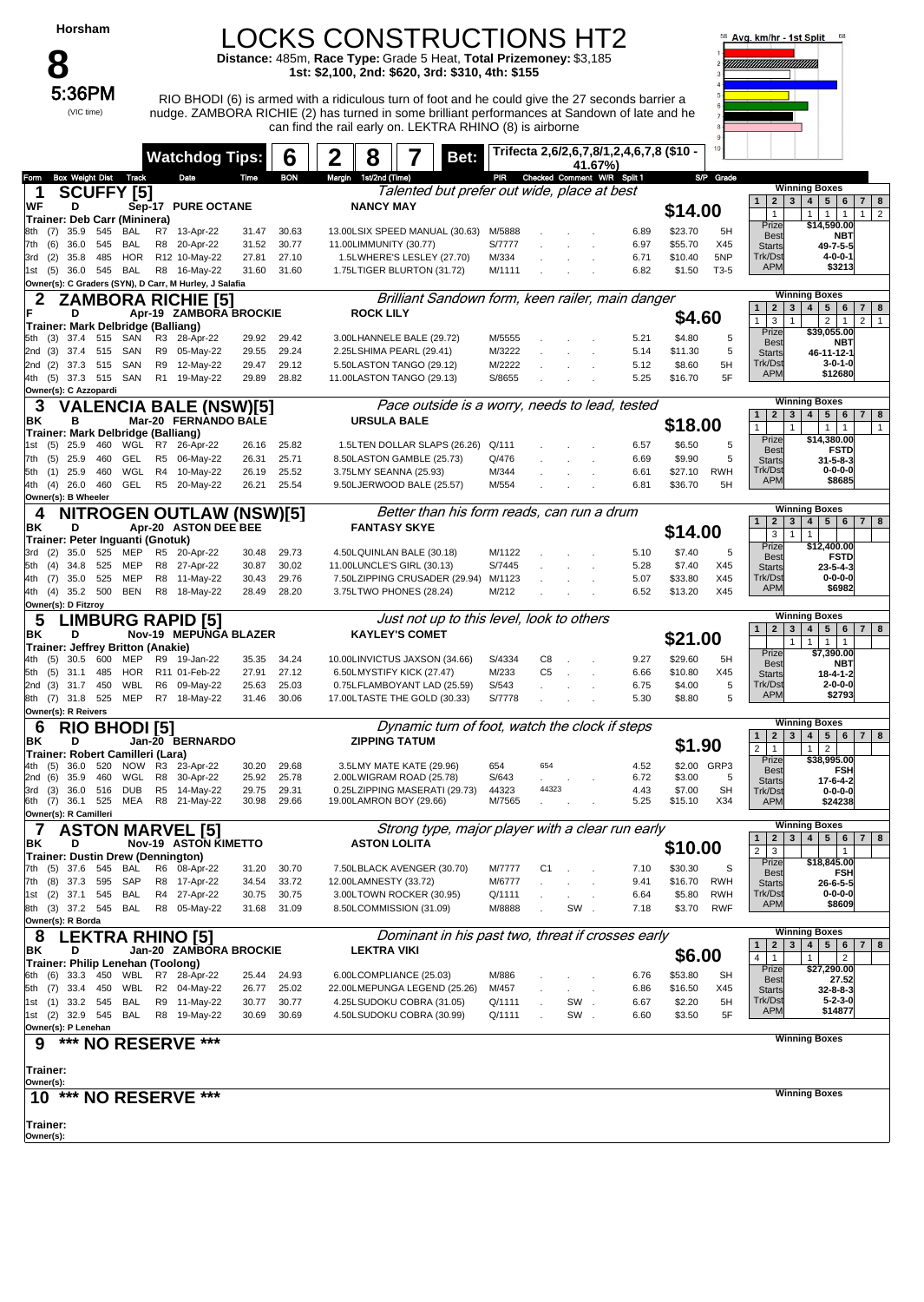**9**<br>5:56PM

(VIC time)

#### GREYHOUND CLUBS VICTORIA

sight on the arm. LEKTRA HECKLER (6) has the engine.

**Distance:** 410m, **Race Type:** Mixed 4/5, **Total Prizemoney:** \$2,915 **1st: \$1,950, 2nd: \$550, 3rd: \$275, 4th: \$140**

5:56PM ROBIN'S CHOICE (2) has been racing well in stronger company of late and he will get a nice run through behind the red. SHANLYN BEAR (1) is drawn to hold the early lead and he will give a great



|             |                                           |            | <b>Watchdog Tips:</b>                                                        |                | 2              | 6                     | Bet:                                                     |                |                | 55.56%)                        | Trifecta 1,2/1,2,6,7/1,2,3,6,7 (\$10 - |                   | 10 <sub>10</sub> |                                                |                                                                                  |
|-------------|-------------------------------------------|------------|------------------------------------------------------------------------------|----------------|----------------|-----------------------|----------------------------------------------------------|----------------|----------------|--------------------------------|----------------------------------------|-------------------|------------------|------------------------------------------------|----------------------------------------------------------------------------------|
| Form        | <b>Box Weight Dist Track</b>              |            | Date                                                                         | Time           | <b>BON</b>     | Margin 1st/2nd (Time) |                                                          | PR             |                |                                | Checked Comment W/R Split 1            |                   | S/P Grade        |                                                |                                                                                  |
| 1           |                                           |            | <b>SHANLYN BEAR [4]</b>                                                      |                |                |                       | *** SCRATCHED                                            |                | $***$          |                                |                                        |                   |                  |                                                | <b>Winning Boxes</b>                                                             |
| BD          | D                                         |            | Mar-19 FERNANDO BALE                                                         |                |                |                       | <b>SHANLYN PIPPIN</b>                                    |                |                |                                |                                        |                   |                  | $\overline{2}$<br>$\mathbf{3}$<br>$\mathbf{1}$ | 4 <br>$5 \mid 6$<br>7 <sup>1</sup><br>8                                          |
|             | Trainer: Mark Giddings (Myrniong)         |            |                                                                              |                |                |                       |                                                          |                |                |                                |                                        |                   | \$3.60           | 3                                              | $\overline{2}$<br>$\mathbf{1}$<br>$\overline{2}$<br>$\mathbf{1}$<br>$\mathbf{1}$ |
| (6)<br>1st  | 32.4<br>425                               | BEN        | R7 29-Apr-22                                                                 | 24.15          | 23.75          |                       | 1.00LBOLTER'S GRANGE (24.21)                             | Q/111          |                |                                | 6.54                                   | \$21.50           | 5                | Prize<br><b>Best</b>                           | \$23,325.00<br>23.32                                                             |
| (1)<br>4th. | 32.2 390                                  |            | WBL R9 04-May-22                                                             | 22.30          | 21.79          |                       | 3.5LEPHEMERAL (22.06)                                    | Q/33           |                |                                | 8.63                                   | \$6.10            | 5H               | <b>Starts</b>                                  | 57-10-9-11                                                                       |
| 3rd (7)     | 33.2 300                                  | HVL        | R12 10-May-22                                                                | 16.94          | 16.57          |                       | 5.50LASTON SCORCHER (16.57)                              | Q/2            |                |                                | 3.87                                   | \$35.40           | X45              | Trk/Dst                                        | $3 - 1 - 0 - 0$                                                                  |
|             |                                           |            | 4th (7) 32.7 400 GEL R10 20-May-22                                           | 22.88          | 22.51          |                       | 5.50LSMOKIN' CHARLIE (22.51)                             | M/22           |                |                                | 8.48                                   | \$11.80           | 5                | <b>APM</b>                                     | \$8306                                                                           |
|             |                                           |            | Owner(s): Alleway Morizzi (SYN), C Alleway, J Morizzi                        |                |                |                       |                                                          |                |                |                                |                                        |                   |                  |                                                |                                                                                  |
|             |                                           |            | <b>ROBIN'S CHOICE [4]</b>                                                    |                |                |                       | Drops in class, gets the gun run, go close               |                |                |                                |                                        |                   |                  | $\overline{2}$<br>3                            | <b>Winning Boxes</b><br>$\overline{\mathbf{4}}$<br>$5\phantom{.0}$               |
| ΒK          | D                                         |            | Oct-18 COLLISION                                                             |                |                | <b>NANCY MAY</b>      |                                                          |                |                |                                |                                        | \$3.50            |                  | 1<br>$\overline{2}$<br>$\overline{2}$          | 6<br>$\overline{7}$<br>8<br>$\overline{2}$<br>3<br>$\mathbf{1}$<br>$\mathbf{1}$  |
|             |                                           |            | Trainer: Stephen Elsum (Camperdown)                                          |                |                |                       |                                                          |                |                |                                |                                        |                   |                  | Prize                                          | \$33,484.38                                                                      |
| 2nd (2)     | 31.8<br>450                               |            | WBL R4 28-Apr-22                                                             | 25.41          | 24.93          |                       | 3.5LASTRO BOY (25.18)                                    | Q/222          |                | SW.                            | 6.55                                   | \$61.20           | <b>SH</b>        | <b>Best</b>                                    | 23.09                                                                            |
| 5th (3)     | 31.7 450                                  | WBL        | R6 04-May-22                                                                 | 25.72          | 25.02          |                       | 3.5LMOBILE LEGEND (25.48)                                | M/355          |                |                                | 6.66                                   | \$30.50           | S                | <b>Starts</b><br>Trk/Dst                       | 60-11-13-9<br>$10 - 1 - 3 - 3$                                                   |
| (4)<br>2nd  | 31.9 390<br>3rd (7) 31.9 410              | WBL        | R10 09-May-22<br>HOR R8 17-May-22                                            | 22.20<br>23.56 | 21.67<br>22.95 |                       | 1.25LMARCUS MOLONEY (22.11)<br>9.00LBELLA BEAUTY (22.95) | Q/22<br>M/33   |                |                                | 8.68<br>10.68                          | \$3.10<br>\$10.20 | 5<br><b>FFA</b>  | <b>APM</b>                                     | \$7250                                                                           |
|             | Owner(s): S Elsum                         |            |                                                                              |                |                |                       |                                                          |                |                |                                |                                        |                   |                  |                                                |                                                                                  |
|             |                                           |            |                                                                              |                |                |                       | Strong type but will rely on luck, place claims          |                |                |                                |                                        |                   |                  |                                                | <b>Winning Boxes</b>                                                             |
| З<br>ΒK     | <b>COOL LADY [4]</b><br>в                 |            |                                                                              |                |                |                       | <b>BLUE AND COOL</b>                                     |                |                |                                |                                        |                   |                  | $\overline{2}$<br>3<br>$\mathbf{1}$            | $5 \mid 6$<br>$7 \mid 8$<br>4 <sup>1</sup>                                       |
|             | Trainer: Kerry Prowse (Red Cliffs)        |            | May-19 PREMIER BOLONEY                                                       |                |                |                       |                                                          |                |                |                                |                                        | \$10.00           |                  | 1<br>$\mathbf{1}$                              | 1<br>1<br>$\overline{2}$<br>$\mathbf{1}$<br>$\mathbf{1}$                         |
| 4th (5)     | 28.9<br>425                               | BEN        | R7 29-Dec-21                                                                 | 24.33          | 23.90          | 6.50LORLANDO (23.90)  |                                                          | Q/244          | C4             |                                | 6.66                                   | \$37.20           | X45              | Prize                                          | \$15,720.00                                                                      |
| (4)<br>5th  | 28.8<br>425                               | BEN        | R11 31-Dec-21                                                                | 24.36          | 23.55          |                       | 4.75LLALA GRAPEFRUIT (24.04)                             | S/744          | C <sub>2</sub> |                                | 6.76                                   | \$6.90            | 5                | Best<br><b>Starts</b>                          | 23.47<br>43-8-9-5                                                                |
| 1st (4)     | 28.5<br>410                               |            | HOR R10 11-Jan-22                                                            | 23.47          | 23.01          |                       | 0.50LNAOMI BUTTERFLY (23.50)                             | M/22           | C5             |                                | 10.40                                  | \$4.70            | 5                | Trk/Dst                                        | $5 - 2 - 1 - 1$                                                                  |
| 6th<br>(8)  | 28.3 410                                  |            | HOR R10 18-Jan-22                                                            |                | 24.12 23.23    |                       | 13.00LSINFUL ANGEL (23.23)                               | M/4            | C8             | $V28$ .                        | 10.45                                  | \$22.30           | X34              | <b>APM</b>                                     | \$2627                                                                           |
|             | Owner(s): J Caulfield                     |            |                                                                              |                |                |                       |                                                          |                |                |                                |                                        |                   |                  |                                                |                                                                                  |
| 4           | <b>SNEAKY KISS [4]</b>                    |            |                                                                              |                |                |                       | Just not up to this level, look to others                |                |                |                                |                                        |                   |                  |                                                | <b>Winning Boxes</b>                                                             |
| ΒK          | в                                         |            | Jan-19 BARCIA BALE                                                           |                |                |                       | <b>QUICK KISSES</b>                                      |                |                |                                |                                        | \$16.00           |                  | 3<br>$\mathbf{2}$<br>1                         | $5\phantom{.0}$<br>$\overline{4}$<br>6<br>7 <sup>1</sup><br>8                    |
|             |                                           |            | Trainer: Melissa Fullerton (Red Cliffs)                                      |                |                |                       |                                                          |                |                |                                |                                        |                   |                  | $\mathbf{1}$<br>$\mathbf{1}$<br>Prize          | $\overline{2}$<br>$\mathbf{1}$<br>$\mathbf{1}$<br>\$12,875.00                    |
| (6)<br>1st  | 32.0<br>410                               | HOR        | R7 23-Apr-22                                                                 | 23.42          | 23.08          |                       | 1.5LMISS DAISY HILL (23.51)                              | M/11           |                |                                | 10.35                                  | \$10.50           | 5                | <b>Best</b>                                    | 23.42                                                                            |
| (5)<br>8th  | 32.1<br>390                               | BAL        | R9 27-Apr-22                                                                 | 22.90          | 21.97          |                       | 11.00LPADRINO ROCKS (22.19)                              | M/58           |                |                                | 8.58                                   | \$14.50           | 5                | <b>Starts</b>                                  | 41-6-4-3                                                                         |
| 8th (1)     | 32.0 390                                  |            | WBL R10 09-May-22                                                            | 22.86          | 21.67          |                       | 11.00LMARCUS MOLONEY (22.11)                             | M/87           |                |                                | 8.99                                   | \$36.80           | 5                | Trk/Dst<br><b>APM</b>                          | $33-6-2-3$<br>\$5139                                                             |
| (8)<br>6th  |                                           |            | 32.1 410 HOR R8 17-May-22<br>Owner(s): FULLO (SYN), B Fullerton, M Fullerton | 24.17          | 22.95          |                       | 18.00LBELLA BEAUTY (22.95)                               | Q/45           |                |                                | 10.72                                  | \$27.40           | <b>FFA</b>       |                                                |                                                                                  |
| 5           | ***                                       |            | <b>VACANT BOX ***</b>                                                        |                |                |                       |                                                          |                |                |                                |                                        |                   |                  |                                                | <b>Winning Boxes</b>                                                             |
|             |                                           |            |                                                                              |                |                |                       |                                                          |                |                |                                |                                        |                   |                  |                                                |                                                                                  |
|             |                                           |            |                                                                              |                |                |                       |                                                          |                |                |                                |                                        |                   |                  |                                                |                                                                                  |
| Trainer:    |                                           |            |                                                                              |                |                |                       |                                                          |                |                |                                |                                        |                   |                  |                                                |                                                                                  |
| Owner(s):   |                                           |            |                                                                              |                |                |                       |                                                          |                |                |                                |                                        |                   |                  |                                                |                                                                                  |
| 6           |                                           |            | EKTRA HECKLER [5].                                                           |                |                |                       | Far from disgraced last time out, major player           |                |                |                                |                                        |                   |                  | 1<br>2 <sup>1</sup>                            | <b>Winning Boxes</b><br>$3 \mid 4 \mid$<br>5 6 7 8                               |
| ΒK          | D                                         |            | Jan-20 ZAMBORA BROCKIE                                                       |                |                | <b>LEKTRA VIKI</b>    |                                                          |                |                |                                |                                        | \$3.60            |                  | $\mathbf{1}$<br>$\mathbf{1}$                   | 2 <sub>1</sub><br>$\overline{1}$<br>$\mathbf{1}$<br>$\overline{1}$               |
| 2nd (6)     | Trainer: Philip Lenehan (Toolong)<br>33.0 | BAL        | 09-Mar-22                                                                    |                |                |                       |                                                          |                | C1             |                                | 6.65                                   |                   | X45              | Prize                                          | \$20,536.43                                                                      |
| (8)<br>7th  | 450<br>33.1<br>460                        | GEL        | R8<br>R6 13-Mar-22                                                           | 25.62<br>26.16 | 25.31<br>25.71 | 4.25LGLADKI (25.87)   | 4.75LNEVAEH BALE (25.31)                                 | M/522<br>M/646 |                |                                | 6.80                                   | \$21.00<br>\$3.50 | X45              | <b>Best</b>                                    | 23.28                                                                            |
| 2nd (5)     | 33.1<br>410                               | HOR        | R8 12-Apr-22                                                                 | 23.38          | 22.99          |                       | 1.25LBEATRIX BALE (23.29)                                | M/23           |                |                                | 10.43                                  | \$2.60            | 5                | <b>Starts</b><br>Trk/Dst                       | $22 - 7 - 8 - 1$<br>7-2-2-0                                                      |
|             | 390<br>2nd (8) 32.8                       | <b>BAL</b> | R12 19-May-22                                                                | 22.36          | 22.03          |                       | 0.75LPURNIA BALE (22.31)                                 | S/43           |                |                                | 8.54                                   | \$2.10            | 5                | <b>APM</b>                                     | \$7311                                                                           |
|             | Owner(s): P Lenehan                       |            |                                                                              |                |                |                       |                                                          |                |                |                                |                                        |                   |                  |                                                |                                                                                  |
|             |                                           |            | <b>MARKET SCOOBY [5]</b>                                                     |                |                |                       | *** SCRATCHED                                            |                | ***            |                                |                                        |                   |                  |                                                | <b>Winning Boxes</b>                                                             |
| BD          | D                                         |            | Feb-20 ZAMBORA BROCKIE                                                       |                |                |                       | <b>DYNA PRISCILLA</b>                                    |                |                |                                |                                        |                   |                  | $\mathbf{1}$                                   | 2   3   4   5   6<br>78                                                          |
|             | Trainer: Darren Burkett (Girgarre)        |            |                                                                              |                |                |                       |                                                          |                |                |                                |                                        |                   | \$10.00          | 5<br>Prize                                     | $\overline{2}$<br>\$17,501.00                                                    |
|             |                                           |            | 4th (7) 28.6 385 SHP R4 25-Apr-22                                            |                | 22.14 21.68    |                       | 4.00LPADDY'S MARVEL (21.87)                              | M/33           |                |                                | 8.22                                   | \$13.70           | FFA              | <b>Best</b>                                    | 23.69                                                                            |
|             |                                           |            | (2) 28.3 450 SHP R6 07-May-22                                                | 0.00           | 25.20          |                       | .NANGAR TROY (25.51)                                     |                |                | V <sub>0</sub>                 |                                        | \$9.60            |                  | Starts                                         | 19-7-0-1                                                                         |
|             | 1st (2) 28.4 385 SHP                      |            | R9 09-May-22                                                                 | 21.88          | 21.60          |                       | 4.00LDENIS THE MENACE (22.16) Q/11                       |                |                |                                | 8.08                                   | \$3.80            | RWH              | Trk/Dst<br><b>APM</b>                          | $2 - 1 - 0 - 0$                                                                  |
|             | 4th (8) 28.1 385 SHP                      |            | R3 16-May-22                                                                 |                | 22.06 21.84    | 2.75LYELICH (21.87)   |                                                          | M/33           |                |                                | 8.26                                   | \$3.30            | <b>RWF</b>       |                                                | \$11140                                                                          |
|             | Owner(s): D Burkett                       |            |                                                                              |                |                |                       |                                                          |                |                |                                |                                        |                   |                  |                                                | <b>Winning Boxes</b>                                                             |
| 8           |                                           |            | <b>QUINTO BALE (NSW)[4]</b>                                                  |                |                |                       | Down on best form, wide the trip, tested                 |                |                |                                |                                        |                   |                  |                                                | $1 \mid 2 \mid 3 \mid 4 \mid 5 \mid 6 \mid 7 \mid 8$                             |
| ΒK          | D                                         |            | Feb-19 DYNA VILLA                                                            |                |                |                       | <b>DYNA MADDIE</b>                                       |                |                |                                |                                        | \$16.00           |                  | $\overline{2}$<br>-1                           | $\mathbf{1}$                                                                     |
|             | Trainer: Andrea Gurry (Nhill)             |            |                                                                              |                | 22.72 22.14    |                       | 6.50LTINKER MIGHTY (22.29)                               | M/77           | C5             | $\sim$                         | 9.08                                   | \$104.00          | 5H               | Prize                                          | \$11,845.00                                                                      |
|             |                                           |            | 5th (6) 31.6 390 WBL R10 07-Apr-22<br>5th (5) 31.1 390 WBL R11 14-Apr-22     |                | 22.55 22.00    |                       | 4.50LLEKTRA GAL (22.24)                                  | S/66           |                | $\ddot{\phantom{a}}$<br>$\sim$ | 9.09                                   | \$60.60           | 5                | <b>Best</b><br><b>Starts</b>                   | 23.23<br>$59 - 4 - 6 - 8$                                                        |
|             |                                           |            | 6th (3) 31.1 450 WBL R6 18-Apr-22                                            | 26.25          | 25.57          |                       | 5.00LFUNKY FELIX (25.90)                                 | S/666          |                |                                | 7.03                                   | \$11.90           | 5                | Trk/Dst                                        | $4 - 2 - 0 - 1$                                                                  |
|             |                                           |            | 4th (8) 30.8 390 WBL R12 09-May-22                                           |                | 22.65 21.67    |                       | 3.5LJAGGERED (22.42)                                     | S/66           |                |                                | 8.97                                   | \$6.70            | 5                | <b>APM</b>                                     | \$1109                                                                           |
|             | Owner(s): A Gurry                         |            |                                                                              |                |                |                       |                                                          |                |                |                                |                                        |                   |                  |                                                |                                                                                  |
| 9           |                                           |            | *** NO RESERVE ***                                                           |                |                |                       |                                                          |                |                |                                |                                        |                   |                  |                                                | <b>Winning Boxes</b>                                                             |
|             |                                           |            |                                                                              |                |                |                       |                                                          |                |                |                                |                                        |                   |                  |                                                |                                                                                  |
| Trainer:    |                                           |            |                                                                              |                |                |                       |                                                          |                |                |                                |                                        |                   |                  |                                                |                                                                                  |
| Owner(s):   |                                           |            |                                                                              |                |                |                       |                                                          |                |                |                                |                                        |                   |                  |                                                |                                                                                  |
|             |                                           |            | 10 *** NO RESERVE ***                                                        |                |                |                       |                                                          |                |                |                                |                                        |                   |                  |                                                | <b>Winning Boxes</b>                                                             |
| Trainer:    |                                           |            |                                                                              |                |                |                       |                                                          |                |                |                                |                                        |                   |                  |                                                |                                                                                  |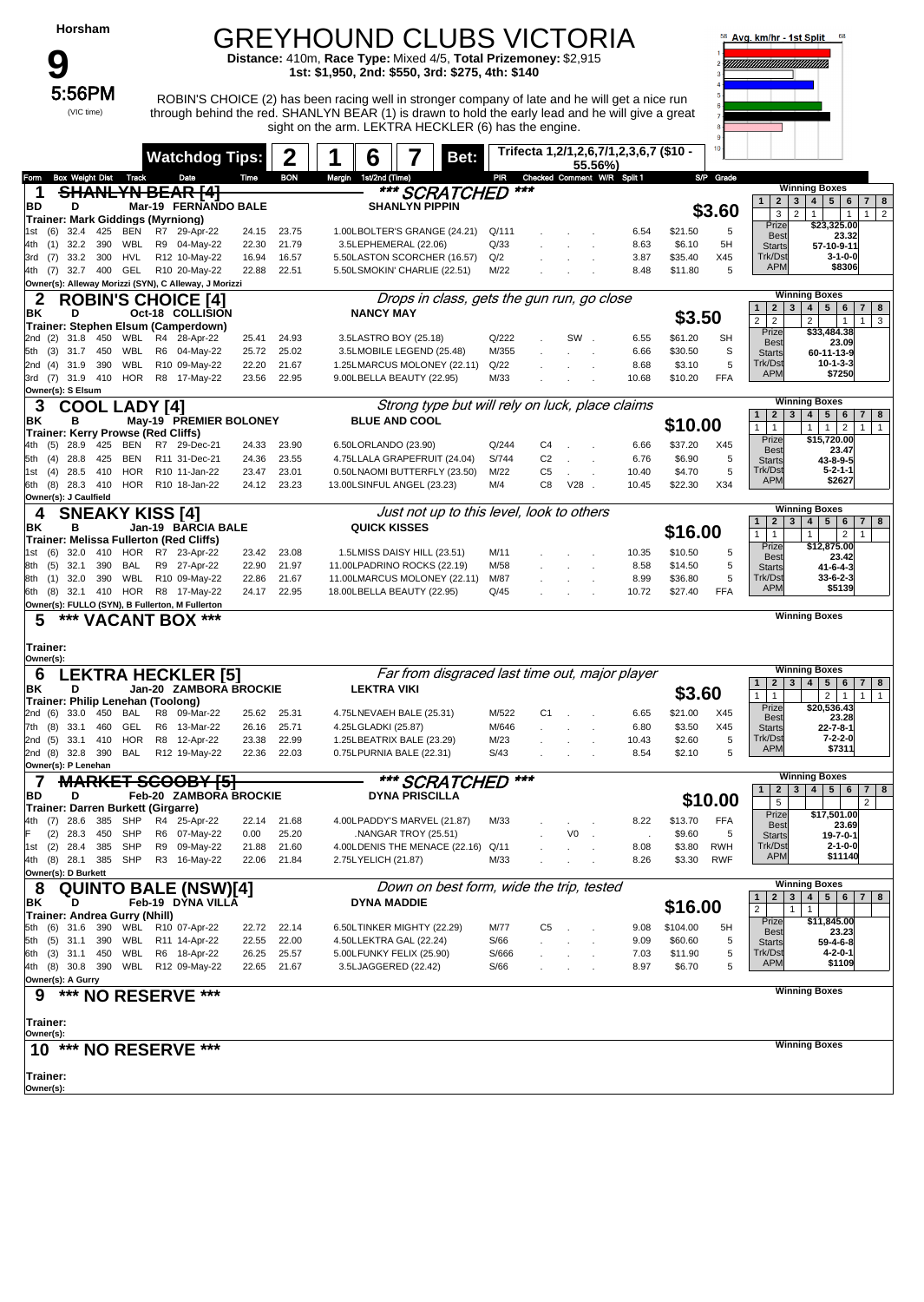| Horsham |
|---------|
|---------|

(VIC time)

**10**

### PALACE HOTEL WARRACKNABEAL

**Distance:** 410m, **Race Type:** Grade 5, **Total Prizemoney:** \$2,780 **1st: \$1,850, 2nd: \$530, 3rd: \$265, 4th: \$135**

 $6:17PM$  ZIPPING BRONTE (3) elevated her game with a slashing 22.44 Geelong win and she will prove hard to reel in again. HE'S FOR US (2) owns a slick 23.20 PB here and he just needs a little room early on. DEADLY EXPRESS (8) is a more than capable type



|                                                                                                                                                          | <b>Watchdog Tips:</b>                     |                |                | 2<br>8                                                        | 6<br>Bet:                                       |               |    |                      |                             |                | Exacta 2,3/2,3,6,8 (\$10 for 166.67%) |            |                                                                     |                                                                                                                                              |
|----------------------------------------------------------------------------------------------------------------------------------------------------------|-------------------------------------------|----------------|----------------|---------------------------------------------------------------|-------------------------------------------------|---------------|----|----------------------|-----------------------------|----------------|---------------------------------------|------------|---------------------------------------------------------------------|----------------------------------------------------------------------------------------------------------------------------------------------|
| <b>Box Weight Dist Track</b><br>Form                                                                                                                     | Date                                      | Time           | <b>BON</b>     | Margin 1st/2nd (Time)                                         |                                                 | PIR           |    |                      | Checked Comment W/R Split 1 |                |                                       | S/P Grade  |                                                                     |                                                                                                                                              |
| 1                                                                                                                                                        | <b>ROCKSTAR OHLMUS (NSW)[5]</b>           |                |                |                                                               | Drawn to be on the pace throughout, place hope  |               |    |                      |                             |                |                                       |            | $\mathbf{1}$<br>$\mathbf{2}$<br>$\mathbf{3}$                        | <b>Winning Boxes</b><br>78<br>4   5   6                                                                                                      |
| D<br>BK<br><b>Trainer: David Torr (Myers Flat)</b>                                                                                                       | Jan-19 APHORISM                           |                |                | <b>LOVE AFFAIR</b>                                            |                                                 |               |    |                      |                             |                | \$8.00                                |            | $\overline{2}$<br>$\overline{2}$                                    | $\mathbf{1}$                                                                                                                                 |
| 30.4 410<br>4th (7)                                                                                                                                      | HOR R10 23-Apr-22                         | 23.91          | 23.08          | 6.50LQUINNISH (23.47)                                         |                                                 | M/66          |    |                      |                             | 10.81          | \$5.80                                | 5          | Prize<br><b>Best</b>                                                | \$18,890.00<br>23.37                                                                                                                         |
| HOR<br>2nd (1)<br>30.3<br>-410                                                                                                                           | R5 03-May-22                              | 23.58          | 23.17          | 0.50LNITRO ANTWON (23.54)                                     |                                                 | Q/11          |    |                      |                             | 10.46          | \$3.00                                | 5          | <b>Starts</b>                                                       | 60-7-13-10                                                                                                                                   |
| HOR<br>(6)<br>30.0<br>410<br>6th<br>3rd (6)<br>30.2 410                                                                                                  | R6<br>10-May-22<br>HOR R5 17-May-22       | 23.65<br>23.80 | 22.96<br>22.95 | 2.75LCRACKERJACK LACH (23.47) M/65<br>5.50LDOWNSTREAM (23.43) |                                                 | M/45          |    |                      |                             | 10.65<br>10.76 | \$16.20<br>\$9.10                     | 5<br>5     | Trk/Dst<br><b>APM</b>                                               | 29-1-10-5<br>\$4589                                                                                                                          |
| Owner(s): D Torr                                                                                                                                         |                                           |                |                |                                                               |                                                 |               |    |                      |                             |                |                                       |            |                                                                     |                                                                                                                                              |
| <b>HE'S FOR US [5]</b>                                                                                                                                   |                                           |                |                |                                                               | Quick PB here, can sizzle mid race, danger      |               |    |                      |                             |                |                                       |            | $\mathbf{1}$<br>$\overline{2}$<br>$\mathbf{3}$                      | <b>Winning Boxes</b><br>$\overline{4}$<br>5 <sub>1</sub><br>$6\overline{6}$<br>$\overline{7}$<br>8                                           |
| D                                                                                                                                                        | Mar-20 COSMIC RUMBLE                      |                |                | <b>MEPUNGA PRUE</b>                                           |                                                 |               |    |                      |                             |                | \$2.80                                |            |                                                                     | $\mathbf{1}$<br>$\mathbf{1}$<br>$\mathbf{1}$                                                                                                 |
| Trainer: Heather Baxter (Murtoa)<br>33.0<br>410<br>HOR<br>1st (6)                                                                                        | R2 21-Mar-22                              | 23.20          | 22.99          | 9.50LBLAZING ROCKS/RIP THE                                    |                                                 | M/11          |    |                      |                             | 10.34          | \$1.40                                | X67        | Prize<br><b>Best</b>                                                | \$7,220.00<br>23.20                                                                                                                          |
| 33.0<br>HOR<br>1st (5)<br>410                                                                                                                            | R2 29-Mar-22                              | 23.21          | 23.08          | 3.5LMIRACLE BELLE (23.43)                                     |                                                 | M/22          |    |                      |                             | 10.41          | \$1.50                                | X67        | <b>Starts</b>                                                       | 15-3-2-2                                                                                                                                     |
| 33.0<br><b>BAL</b><br>6th (2)<br>450<br>2nd (7)                                                                                                          | R5 22-Apr-22<br>32.7 410 HOR R7 10-May-22 | 25.61<br>23.53 | 25.24<br>22.96 | 4.50LGLADKI (25.31)<br>1.25LDESMONDE (23.44)                  |                                                 | M/566<br>M/33 |    |                      |                             | 6.72<br>10.57  | \$16.00<br>\$4.00                     | 5H<br>5    | Trk/Dst<br><b>APM</b>                                               | $3 - 2 - 1 - 0$<br>\$5215                                                                                                                    |
| Owner(s): Quill Langton (SYN), A Langton, J Quill                                                                                                        |                                           |                |                |                                                               |                                                 |               |    |                      |                             |                |                                       |            |                                                                     |                                                                                                                                              |
| 3                                                                                                                                                        | <b>ZIPPING BRONTE (NSW)[5]</b>            |                |                |                                                               | Went to another level at Geelong, take catching |               |    |                      |                             |                |                                       |            |                                                                     | <b>Winning Boxes</b>                                                                                                                         |
| ВE<br>в                                                                                                                                                  | Feb-20 GOODESY                            |                |                | <b>ZIPPING ABBY</b>                                           |                                                 |               |    |                      |                             |                | \$3.40                                |            | $\mathbf{1}$<br>$\overline{2}$<br>$\overline{2}$                    | 5 <sup>5</sup><br>7 8<br>$3 \mid 4 \mid$<br>6 <sup>1</sup><br>$\overline{2}$<br>$\overline{2}$                                               |
| Trainer: Robert Camilleri (Lara)<br>400<br>2nd (3)<br>26.8<br>GEL                                                                                        | R12 06-Apr-22                             | 22.88          | 22.51          | 2.75LRIVERDALE ELLA (22.70)                                   |                                                 | M/45          | C8 | $\ddot{\phantom{a}}$ |                             | 8.57           | \$1.80                                | 5          | Prize<br>Best                                                       | \$14,865.48<br>NBT                                                                                                                           |
| 450<br>SHP<br>4th (2)<br>26.6                                                                                                                            | R8 11-Apr-22                              | 25.61          | 25.19          | 4.50LMISS TICKLE (25.30)                                      |                                                 | M/334         |    |                      |                             | 7.12           | \$3.30                                | 5          | <b>Starts</b>                                                       | 19-7-3-3                                                                                                                                     |
| <b>BEN</b><br>425<br>1st (7)<br>26.8<br>GEL                                                                                                              | R10 29-Apr-22                             | 24.27<br>22.44 | 23.75          | 1.75LLIGHTNING LEO (24.38)                                    |                                                 | M/622<br>M/11 |    | SW                   |                             | 6.74<br>8.42   | \$2.70                                | 5<br>X45   | Trk/Dst<br><b>APM</b>                                               | $2 - 0 - 1 - 1$<br>\$10088                                                                                                                   |
| 1st (7) 26.1 400<br>Owner(s): C Hallinan                                                                                                                 | R8 17-May-22                              |                | 22.42          | 11.00LNEXT TEARDROP (23.18)                                   |                                                 |               |    |                      |                             |                | \$1.30                                |            |                                                                     |                                                                                                                                              |
| 4                                                                                                                                                        | <b>LEKTRA RODNEY [5]</b>                  |                |                |                                                               | Rises in class, draw is a worry, next time      |               |    |                      |                             |                |                                       |            |                                                                     | <b>Winning Boxes</b>                                                                                                                         |
| D                                                                                                                                                        | Jan-20 BARCIA BALE                        |                |                | <b>LEKTRA FIRE</b>                                            |                                                 |               |    |                      |                             |                | \$16.00                               |            | $\mathbf{1}$<br>$\overline{2}$<br>$\mathbf{3}$                      | 4 <sup>1</sup><br>5 6 <br>$\overline{7}$<br>8<br>1                                                                                           |
| Trainer: Philip Lenehan (Toolong)<br>32.0<br>390<br>WBL<br>(4)<br>1st                                                                                    | R4<br>03-Mar-22                           | 22.57          | 22.07          | 1.25LZAMBORA JAY (22.65)                                      |                                                 | M/42          | C4 |                      |                             | 8.79           | \$3.30                                | 6G         | Prize                                                               | \$8,557.50                                                                                                                                   |
| 32.3<br>390<br>WBL<br>4th (7)                                                                                                                            | R7<br>10-Mar-22                           | 22.97          | 22.20          | 12.00LSMIRKEY (22.20)                                         |                                                 | M/65          | C8 | $\sim$               |                             | 8.82           | \$10.80                               | X45        | <b>Best</b><br><b>Starts</b>                                        | NBT<br>11-3-2-2                                                                                                                              |
| 31.6<br><b>HOR</b><br>6th (6)<br>410                                                                                                                     | R7<br>12-Apr-22                           | 23.69          | 22.99          | 9.00LMAXIMUM BROOKE (23.09)                                   |                                                 | M/66          |    |                      |                             | 10.77          | \$13.10                               | <b>RWH</b> | Trk/Dst<br><b>APM</b>                                               | 1-0-0-0<br>\$4582                                                                                                                            |
| 5th (8) 31.3 450<br>WBL<br>Owner(s): P Lenehan                                                                                                           | R7 09-May-22                              | 25.84          | 25.03          | 8.00LASTON SERPENS (25.31)                                    |                                                 | Q/224         |    |                      |                             | 6.72           | \$11.10                               | <b>RW</b>  |                                                                     |                                                                                                                                              |
| *** VACANT BOX ***<br>5                                                                                                                                  |                                           |                |                |                                                               |                                                 |               |    |                      |                             |                |                                       |            |                                                                     | <b>Winning Boxes</b>                                                                                                                         |
|                                                                                                                                                          |                                           |                |                |                                                               |                                                 |               |    |                      |                             |                |                                       |            |                                                                     |                                                                                                                                              |
|                                                                                                                                                          |                                           |                |                |                                                               |                                                 |               |    |                      |                             |                |                                       |            |                                                                     |                                                                                                                                              |
| Trainer:<br>Owner(s):                                                                                                                                    |                                           |                |                |                                                               |                                                 |               |    |                      |                             |                |                                       |            |                                                                     |                                                                                                                                              |
| 6                                                                                                                                                        | <b>ALABAMA ANNA [5]</b>                   |                |                |                                                               | Loves racing here, good early burn, keep safe   |               |    |                      |                             |                |                                       |            |                                                                     | <b>Winning Boxes</b>                                                                                                                         |
| в<br>ΒK                                                                                                                                                  | Dec-18 KINDA CRUEL RED                    |                |                | <b>LOUISIANA LIL</b>                                          |                                                 |               |    |                      |                             |                | \$9.00                                |            | $\mathbf{2}$<br>3<br>$\mathbf{1}$<br>$\overline{2}$<br>$\mathbf{1}$ | $\overline{\mathbf{4}}$<br>5 <sup>5</sup><br>6<br>$\overline{7}$<br>8<br>$\overline{2}$<br>2<br>$\mathbf{1}$<br>1                            |
| Trainer: Andrea Gurry (Nhill)<br>27.8<br>HOR<br>5th (3)<br>410                                                                                           | R6<br>05-Apr-22                           | 23.47          | 22.91          | 7.00LFERNANDO MICK (23.01)                                    |                                                 | M/33          |    |                      |                             | 10.35          | \$52.40                               | <b>FFA</b> | Prize                                                               | \$21,224.64                                                                                                                                  |
| 27.5<br>390<br>WBL<br>5th (7)                                                                                                                            | R7<br>14-Apr-22                           | 22.46          | 22.00          | 7.00LKEPAL (22.00)                                            |                                                 | M/55          |    |                      |                             | 8.68           | \$28.40                               | X45        | Best<br><b>Starts</b>                                               | 23.35<br>59-9-7-10                                                                                                                           |
| 27.5<br><b>HOR</b><br>7th (1)<br>-410                                                                                                                    | R8<br>19-Apr-22                           | 24.12          | 23.08          | 15.00LFERDINAND BOY (23.08)                                   |                                                 | Q/77          |    | V <sub>0</sub>       |                             | 10.88          | \$38.40                               | <b>FFA</b> | Trk/Dst<br><b>APM</b>                                               | 38-7-5-7<br>\$5997                                                                                                                           |
| Owner(s): A Gurry                                                                                                                                        | 10-May-22                                 | 23.59          | 22.96          | 1.75LCRACKERJACK LACH (23.47) M/11                            |                                                 |               |    |                      |                             | 10.35          | \$21.30                               | 5          |                                                                     |                                                                                                                                              |
|                                                                                                                                                          | <del>TORM TO BURN [5]</del>               |                |                |                                                               | *** SCRATCHED                                   | $***$         |    |                      |                             |                |                                       |            |                                                                     | <b>Winning Boxes</b>                                                                                                                         |
| BE<br>в                                                                                                                                                  | Oct-18 ANDO'S MAC                         |                |                | <b>NANA'S HABIT</b>                                           |                                                 |               |    |                      |                             |                |                                       | \$10.00    | $\mathbf{2}$<br>$\mathbf{1}$<br>$\overline{2}$<br>$\overline{4}$    | 5 <sup>5</sup><br>3<br>$\overline{\mathbf{4}}$<br>6<br>7 <sup>1</sup><br>8<br>$\overline{2}$<br>$\mathbf{1}$<br>$\mathbf{1}$<br>$\mathbf{1}$ |
| 2nd (4) 27.2 410 HOR R6<br>Trainer:<br>26.0<br>390<br>BAL<br>2nd (8)                                                                                     | R11 20-Apr-22                             | 22.56          | 22.06          | 4.75LASTON GRANGE (22.24)                                     |                                                 | M/23          |    |                      |                             | 8.51           | \$7.20                                | 5          | Prize                                                               | \$18,810.00                                                                                                                                  |
| WBL<br>390                                                                                                                                               | R12 25-Apr-22                             | 22.51          | 22.18          | 4.50LREIKO LANGER (22.21)                                     |                                                 | Q/12          |    |                      |                             | 8.57           | \$7.10                                | SH         | <b>Best</b><br><b>Starts</b>                                        | NBT<br>68-11-10-8                                                                                                                            |
| 2nd (3) 26.0<br>3rd (5) 25.9 390 WBL R3 04-May-22                                                                                                        |                                           | 22.57 21.79    |                | 6.00LDESMONDE (22.18)                                         |                                                 | Q/12          |    |                      |                             | 8.69           | \$4.40                                | S          | Trk/Dst                                                             | $2 - 0 - 0 - 1$                                                                                                                              |
| Owner(s): berry wyn (SYN), L Goodwin, M Berry, M Alexander                                                                                               |                                           | 22.85          | 22.03          | 12.00LGRACE'S SHOUT (22.03)                                   |                                                 | M/56          |    |                      |                             | 8.68           | \$19.40                               | 5          | <b>APM</b>                                                          | \$4012                                                                                                                                       |
| 8                                                                                                                                                        | <b>DEADLY EXPRESS [5]</b>                 |                |                |                                                               | Sizzles mid race, gets room early, threat       |               |    |                      |                             |                |                                       |            |                                                                     | <b>Winning Boxes</b>                                                                                                                         |
| 4th (8) 25.7 390 BAL R4 19-May-22<br>ΒK<br>D                                                                                                             | Dec-19 ORSON ALLEN                        |                |                | <b>DEADLY BASILISA</b>                                        |                                                 |               |    |                      |                             |                |                                       |            | $\mathbf{2}$<br>3<br>1<br>$\overline{2}$<br>$\mathbf{1}$            | 5 <sup>1</sup><br>$\overline{\mathbf{4}}$<br>$6\overline{6}$<br>7 <sup>1</sup><br>8<br>$\mathbf{1}$                                          |
| <b>Trainer: Mark Giddings (Myrniong)</b><br>7th (3) 27.1 425 BEN R7 29-Apr-22                                                                            |                                           |                |                |                                                               |                                                 |               |    |                      |                             |                | \$6.00                                |            | Prize                                                               | $3 \mid 2$<br>\$15,486.88                                                                                                                    |
| 7th (4)<br>26.8<br>390<br>WBL                                                                                                                            | R10 04-May-22                             | 24.69<br>22.66 | 23.75<br>21.79 | 8.00LSHANLYN BEAR (24.15)<br>8.50LBANG (22.08)                |                                                 | M/277<br>S/66 |    |                      |                             | 6.58<br>8.83   | \$6.60<br>\$28.90                     | 5<br>5H    | Best<br><b>Starts</b>                                               | 23.44<br>34-9-3-5                                                                                                                            |
| 4th (5) 26.9<br>385<br>SHP                                                                                                                               | R7 12-May-22                              | 22.42          | 21.95          | 4.00LORIENTAL ONYX (22.15)                                    |                                                 | M/74          |    |                      |                             | 8.40           | \$4.40                                | X45        | Trk/Dst                                                             | $4 - 1 - 1 - 1$                                                                                                                              |
|                                                                                                                                                          |                                           | 22.88          | 22.51          | 5.00LKISS YOUR LIPS (22.53)                                   |                                                 | M/46          |    |                      |                             | 8.38           | \$23.40                               | X34        | <b>APM</b>                                                          | \$7806                                                                                                                                       |
| 6th (8) 26.9 400 GEL R9 20-May-22<br>Owner(s): Pup to Track Fourteen (SYN), C Reynolds, B Cram, J Docherty, B Craig, R Rudd, A Storck moreira craig<br>9 | ***                                       |                |                |                                                               |                                                 |               |    |                      |                             |                |                                       |            |                                                                     | <b>Winning Boxes</b>                                                                                                                         |
| *** NO RESERVE                                                                                                                                           |                                           |                |                |                                                               |                                                 |               |    |                      |                             |                |                                       |            |                                                                     |                                                                                                                                              |
| Trainer:                                                                                                                                                 |                                           |                |                |                                                               |                                                 |               |    |                      |                             |                |                                       |            |                                                                     |                                                                                                                                              |
| Owner(s):<br>10                                                                                                                                          |                                           |                |                |                                                               |                                                 |               |    |                      |                             |                |                                       |            |                                                                     | <b>Winning Boxes</b>                                                                                                                         |
| *** NO RESERVE ***                                                                                                                                       |                                           |                |                |                                                               |                                                 |               |    |                      |                             |                |                                       |            |                                                                     |                                                                                                                                              |
| Trainer:<br>Owner(s):                                                                                                                                    |                                           |                |                |                                                               |                                                 |               |    |                      |                             |                |                                       |            |                                                                     |                                                                                                                                              |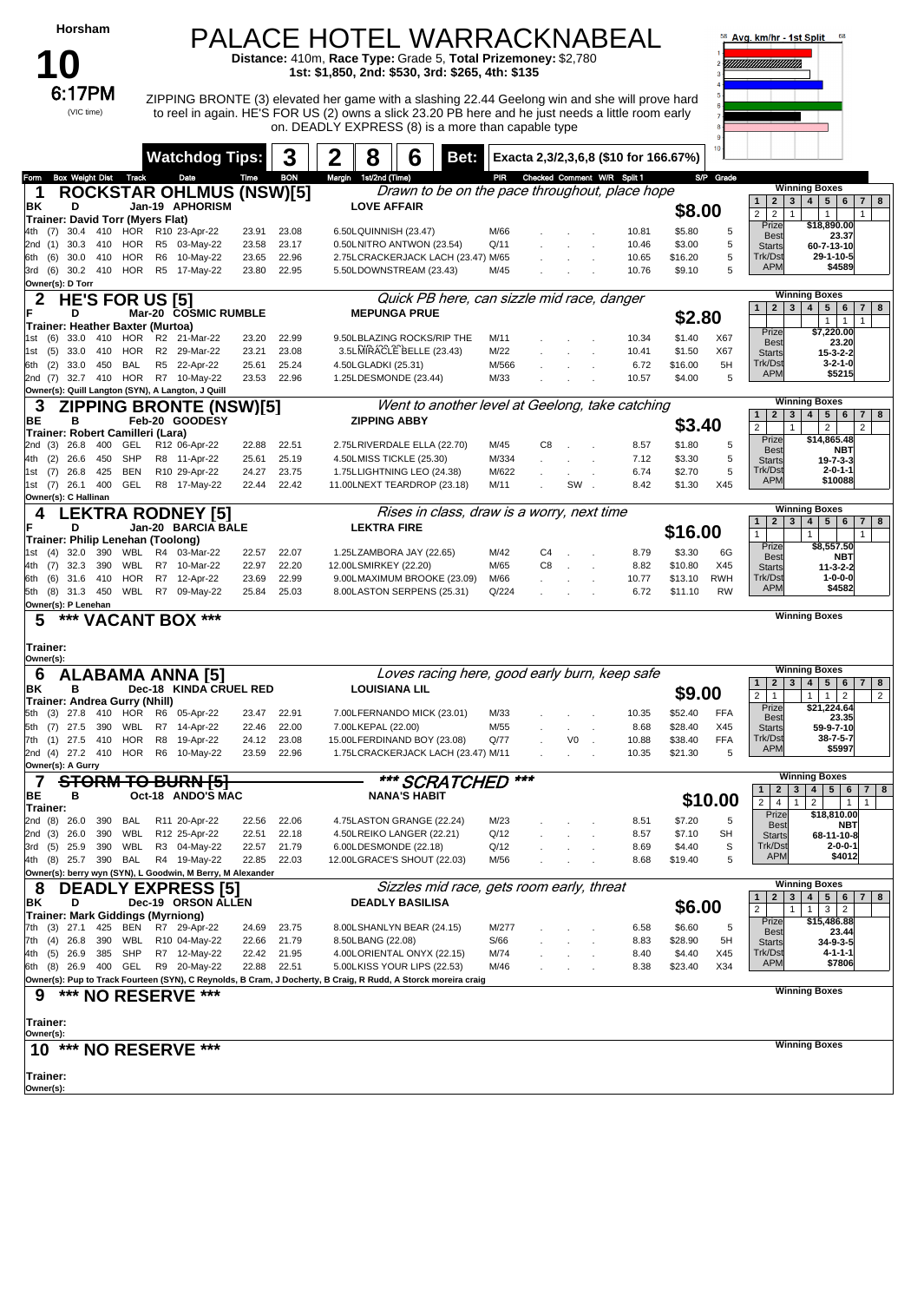## WARRACK MOTEL

**Distance:** 410m, **Race Type:** Grade 5, **Total Prizemoney:** \$2,780 **1st: \$1,850, 2nd: \$530, 3rd: \$265, 4th: \$135**

**11** (VIC time)

 $6:37PM$  COMPTON BLAZER (2) is a highly talented speedster when fit and he is expected to fire after a freshen up. PARLO BALE (3) has a good record here and he can dial up the pressure mid race. INGA LEO (4) won't be too far away.



|                                                                 | <b>Watchdog Tips:</b>         |                | 2                    | 3      | 4                    | 6                                                       | Bet:                                                         |                |                |                      | Exacta 2,3,4/2,3,4,6 (\$10 for 111.11%)        |                    |                |                                            |                                                                                                         |
|-----------------------------------------------------------------|-------------------------------|----------------|----------------------|--------|----------------------|---------------------------------------------------------|--------------------------------------------------------------|----------------|----------------|----------------------|------------------------------------------------|--------------------|----------------|--------------------------------------------|---------------------------------------------------------------------------------------------------------|
| <b>Box Weight Dist Track</b><br>Form                            | Date                          | Time           | <b>BON</b>           | Margin | 1st/2nd (Time)       |                                                         |                                                              | PR             |                |                      | Checked Comment W/R Split 1                    |                    | S/P Grade      |                                            |                                                                                                         |
| 1                                                               | <b>ROGAN BALE (NSW)[5]</b>    |                |                      |        |                      |                                                         |                                                              |                |                |                      | Resuming, may need the run, place claims       |                    |                | $\mathbf{2}$<br>$\mathbf{1}$               | <b>Winning Boxes</b><br>4   5   6   7   8<br>3                                                          |
| ΒK<br>D                                                         | Nov-19 ZAMBORA BROCKIE        |                |                      |        | <b>LILA BALE</b>     |                                                         |                                                              |                |                |                      |                                                | \$7.00             |                | 1<br>3<br>$\overline{2}$                   |                                                                                                         |
| Trainer: David Torr (Myers Flat)<br>450<br>WBL<br>33.5          | R8<br>07-Mar-22               | 25.81          | 25.57                |        |                      | 0.50LPANDORICA (25.84)                                  |                                                              | M/111          |                | SW.                  | 6.58                                           | \$9.60             | 5              | Prize                                      | \$11,080.00                                                                                             |
| (2)<br>1st<br>33.9<br>350<br>HVL<br>1st (1)                     | R6 11-Mar-22                  | 19.79          | 19.67                |        |                      | 2.50LSWEET SORROW (19.96)                               |                                                              | M/2            | C <sub>1</sub> |                      | 6.68                                           | \$4.60             | T3-5           | <b>Best</b>                                | FSH                                                                                                     |
| 390<br>(5)<br>33.0<br>BAL<br>2nd                                | R11 26-Mar-22                 | 22.35          | 21.95                |        |                      | 0.75LWILD HARMONY (22.30)                               |                                                              | M/32           | C <sub>1</sub> |                      | 8.53                                           | \$15.40            | 5              | <b>Starts</b><br>Trk/Dst                   | 27-6-4-6<br>$0 - 0 - 0 - 0$                                                                             |
| 6th (6)<br>33.0<br>390<br>BAL                                   | R12 04-Apr-22                 | 24.40          | 21.90                |        |                      | 29.00LNUMINOUS (22.37)                                  |                                                              | M/76           |                | V5<br>$\mathbb{R}^2$ | 8.91                                           | \$4.80             | X45            | <b>APM</b>                                 | \$5566                                                                                                  |
| Owner(s): D Torr                                                |                               |                |                      |        |                      |                                                         |                                                              |                |                |                      |                                                |                    |                |                                            |                                                                                                         |
|                                                                 | <b>COMPTON BLAZER (SA)[5]</b> |                |                      |        |                      |                                                         | Impressive type, fresh, expected to fire                     |                |                |                      |                                                |                    |                |                                            | <b>Winning Boxes</b>                                                                                    |
| ΒK<br>D                                                         | Nov-19 MEPUNGA BLAZER         |                |                      |        |                      | <b>MISS FREELOVE</b>                                    |                                                              |                |                |                      |                                                | \$2.80             |                | $\mathbf{2}$<br>$\mathbf{1}$               | $5 \mid 6$<br>$\mathbf{3}$<br>4 <br>$7 \mid 8$                                                          |
| Trainer: Patrick Bouchier (Dennington)                          |                               |                |                      |        |                      |                                                         |                                                              |                |                |                      |                                                |                    |                | 1<br>$\mathbf{1}$<br>$\mathbf{1}$<br>Prize | $\mathbf{1}$<br>$\mathbf{1}$<br>\$9,030.00                                                              |
| 450<br>SHP<br>(7)<br>34.8<br>5th                                | R8 14-Feb-22                  | 25.71          | 25.30                |        |                      | 5.50LWINDY STORM (25.33)                                |                                                              | M/565          | C6             |                      | 6.78                                           | \$3.90             | <b>RWH</b>     | <b>Best</b>                                | <b>FSH</b>                                                                                              |
| (6)<br>35.0<br>460<br>WGL<br>3rd<br><b>MTG</b>                  | R5 19-Feb-22<br>R8 20-Mar-22  | 26.12          | 25.58                |        |                      | 3.75LJACK'S CRACKER (25.87)                             |                                                              | M/333          | C <sub>1</sub> |                      | 6.68                                           | \$3.00             | 5              | <b>Starts</b><br>Trk/Dst                   | 14-5-2-1<br>$0 - 0 - 0 - 0$                                                                             |
| 400<br>4th<br>(6)<br>34.3<br>390<br>WBL<br>(3)<br>33.8<br>5th   | R12 21-Apr-22                 | 23.33<br>22.87 | 22.75<br>21.95       |        |                      | 3.5LOVER VALUE (23.09)                                  | 7.50LDRAKENSBERG DOT (22.36) M/45                            |                |                | SW.                  | 10.84<br>8.90                                  | \$2.10<br>\$4.30   | 6<br>5         | <b>APM</b>                                 | \$3292                                                                                                  |
| Owner(s): Price Price (SYN), T Price, K Price                   |                               |                |                      |        |                      |                                                         |                                                              |                |                |                      |                                                |                    |                |                                            |                                                                                                         |
| 3                                                               | <b>PARLO BALE (NSW)[5]</b>    |                |                      |        |                      |                                                         |                                                              |                |                |                      | Good record here, sizzles mid race, danger     |                    |                |                                            | <b>Winning Boxes</b>                                                                                    |
| D<br>BD                                                         | Dec-18 TURANZA BALE           |                |                      |        | <b>HELGA BALE</b>    |                                                         |                                                              |                |                |                      |                                                | \$4.60             |                | 1<br>$\mathbf{2}$                          | 4 <br>$5 \mid 6$<br>3 <sup>1</sup><br>7   8                                                             |
| Trainer: Andrea Gurry (Nhill)                                   |                               |                |                      |        |                      |                                                         |                                                              |                |                |                      |                                                |                    |                | 3<br>$\overline{2}$<br>Prize               | 2   1   1<br>$1 \mid 2$<br>\$28,330.00                                                                  |
| 30.6<br>390<br>2nd (8)<br>BAL                                   | R10 22-Apr-22                 | 22.29          | 22.18                |        |                      | 1.75LTYNSLEE BALE (22.18)                               |                                                              | M/32           |                |                      | 8.54                                           | \$31.20            | X45            | <b>Best</b>                                | 23.23                                                                                                   |
| 30.2<br><b>HOR</b><br>(5)<br>410<br>4th<br>WBL                  | R12 26-Apr-22                 | 23.62          | 23.05                |        |                      | 2.50LLEKTRA SAMMY (23.46)<br>5.50LLEKTRA GAL (22.06)    |                                                              | M/58           |                |                      | 10.72                                          | \$10.20            | 5<br>X45       | <b>Starts</b><br>Trk/Dst                   | 78-12-13-15<br>$31 - 3 - 3 - 7$                                                                         |
| (8)<br>29.8<br>390<br>6th<br>7th (5)<br>29.8<br>410<br>HOR      | R9 09-May-22<br>R5 17-May-22  | 22.41<br>24.14 | 21.67<br>22.95       |        |                      | 11.00LDOWNSTREAM (23.43)                                |                                                              | M/67<br>M/77   |                |                      | 8.69<br>10.89                                  | \$18.50<br>\$3.30  | 5              | <b>APM</b>                                 | \$4945                                                                                                  |
| Owner(s): A Gurry                                               |                               |                |                      |        |                      |                                                         |                                                              |                |                |                      |                                                |                    |                |                                            |                                                                                                         |
| <b>INGA LEO [5]</b><br>4                                        |                               |                |                      |        |                      |                                                         |                                                              |                |                |                      | Can come out running at times, major player    |                    |                |                                            | <b>Winning Boxes</b>                                                                                    |
| ΒK<br>D                                                         | Mar-18 SURGEON                |                |                      |        |                      | <b>FANTASY SKYE</b>                                     |                                                              |                |                |                      |                                                | \$9.00             |                | $\mathbf{1}$<br>$2 \mid 3$                 | 4   5   6  <br>$7 \mid 8$                                                                               |
| Trainer: Vito Inguanti (Gnotuk)                                 |                               |                |                      |        |                      |                                                         |                                                              |                |                |                      |                                                |                    |                | 3<br>Prize                                 | $3 \mid 1 \mid 1$<br>$\overline{2}$<br>\$28,020.00                                                      |
| 33.1<br>525<br>MEP<br>4th (7)                                   | R8<br>13-Apr-22               | 30.74          | 29.77                |        | 13.00LMY NEO (29.87) |                                                         |                                                              | M/4444         |                |                      | 5.24                                           | \$50.90            | 5H             | <b>Best</b>                                | <b>NBT</b>                                                                                              |
| 33.3<br>525<br>MEP<br>(8)<br>5th                                | R4 20-Apr-22                  | 31.02          | 29.73                |        |                      | 10.00LFIRE WITCH (30.34)                                |                                                              | M/2554         |                |                      | 5.22                                           | \$8.50             | 5NP            | <b>Starts</b>                              | 79-10-10-11                                                                                             |
| WBL<br>3rd (4)<br>33.6<br>390<br>MEP<br>525                     | R12 25-Apr-22                 | 22.55          | 22.18<br>29.76       |        |                      | 5.00LREIKO LANGER (22.21)                               |                                                              | Q/33<br>M/7445 |                |                      | 8.83                                           | \$4.40             | <b>SH</b><br>5 | Trk/Dst<br><b>APM</b>                      | 6-0-3-1<br>\$2841                                                                                       |
| 5th (2) 33.4<br>Owner(s): V Inguanti                            | R6 11-May-22                  | 31.11          |                      |        | 9.00LTROUT (30.51)   |                                                         |                                                              |                |                |                      | 5.34                                           | \$12.00            |                |                                            |                                                                                                         |
| ***<br>5                                                        | <b>VACANT BOX ***</b>         |                |                      |        |                      |                                                         |                                                              |                |                |                      |                                                |                    |                |                                            | <b>Winning Boxes</b>                                                                                    |
|                                                                 |                               |                |                      |        |                      |                                                         |                                                              |                |                |                      |                                                |                    |                |                                            |                                                                                                         |
| Trainer:<br>Owner(s):                                           |                               |                |                      |        |                      |                                                         |                                                              |                |                |                      |                                                |                    |                |                                            |                                                                                                         |
| 6                                                               | <b>SPRING HONDO (SA)[5]</b>   |                |                      |        |                      |                                                         |                                                              |                |                |                      | No luck in his past two, can atone, keep safe  |                    |                | $\overline{2}$                             | <b>Winning Boxes</b>                                                                                    |
| ΒK<br>D                                                         | Apr-19 COLLISION              |                |                      |        | <b>TINA LEE</b>      |                                                         |                                                              |                |                |                      |                                                | \$7.00             |                | 3<br>$\mathbf{1}$<br>3                     | 4 <br>$5 \mid 6$<br>7   8<br>2 <br>$2^{\circ}$<br>$\overline{2}$<br>$\overline{1}$<br>1<br>$\mathbf{1}$ |
| Trainer: Mark Delbridge (Balliang)                              |                               |                |                      |        |                      |                                                         |                                                              |                |                |                      |                                                |                    |                | Prize                                      | \$28,855.00                                                                                             |
| 350<br>HVL<br>2nd (5)<br>31.0<br>30.6<br>390<br>BAL<br>'1st (1) | R8 01-May-22<br>R12 05-May-22 | 19.61<br>22.26 | 19.27<br>22.25       |        |                      |                                                         | 4.00LASTON SCORCHER (19.34)<br>2.00LDENIS THE MENACE (22.39) | M/1<br>Q/11    |                |                      | 6.53<br>8.41                                   | \$28.20<br>\$2.00  | 5<br>5         | <b>Best</b>                                | <b>NBT</b>                                                                                              |
| (8)<br>450<br>BAL<br>30.4<br>7th                                | R6 11-May-22                  | 26.00          | 25.10                |        | 9.00LRAICHU (25.38)  |                                                         |                                                              | M/446          |                |                      | 6.62                                           | \$15.80            | 5              | <b>Starts</b><br>Trk/Dst                   | 66-12-14-5<br>$10 - 0 - 3 - 0$                                                                          |
| 390<br>8th (4)<br>30.1<br>BAL                                   | R11 19-May-22                 | 22.98          | 22.03                |        |                      | 13.00LLUCA'S JEBRYNAH (22.08)                           |                                                              | M/68           |                |                      | 8.63                                           | \$18.40            | X45            | <b>APM</b>                                 | \$9474                                                                                                  |
| Owner(s): G Black                                               |                               |                |                      |        |                      |                                                         |                                                              |                |                |                      |                                                |                    |                |                                            |                                                                                                         |
| LAXMAN [5]                                                      |                               |                |                      |        |                      |                                                         |                                                              |                |                |                      | Needs to lead, scouts wide, place preferred    |                    |                | $\mathbf{1}$                               | <b>Winning Boxes</b><br>4   5   6<br>$7 \mid 8$                                                         |
| D                                                               | Apr-18 SPUD REGIS             |                |                      |        | <b>MY ZEPHYR</b>     |                                                         |                                                              |                |                |                      |                                                | \$10.00            |                | $\mathbf{2}$<br>$\mathbf{1}$               | $\mathbf{3}$<br>3<br>$1 \mid$                                                                           |
| Trainer: Jennifer Fullerton (Red Cliffs)                        |                               |                |                      |        |                      |                                                         |                                                              |                |                |                      |                                                |                    |                | Prize                                      | \$7,005.00                                                                                              |
| 5th (4) 29.9 410 HOR R10 19-Apr-22<br>4th (2) 29.8 390 BAL      | R9 27-Apr-22                  | 22.70          | 23.62 23.08<br>21.97 |        | 6.50LSOLEUS (23.19)  | 7.50LPADRINO ROCKS (22.19)                              |                                                              | Q/22<br>M/24   |                |                      | 10.37<br>8.55                                  | \$57.10<br>\$19.60 | 5<br>5         | <b>Best</b><br><b>Starts</b>               | NBT<br>$36 - 5 - 5 - 0$                                                                                 |
| 2nd (8) 30.0 390 WBL R11 09-May-22                              |                               | 22.55          | 21.67                |        |                      | 2.00LDUSTY COUNTRY (22.42)                              |                                                              | Q/11           |                |                      | 8.62                                           | \$4.10             | 5              | Trk/Dst                                    | $9 - 0 - 1 - 0$                                                                                         |
| 8th (4) 30.2 410                                                | HOR R5 17-May-22              |                | 24.15 22.95          |        |                      | 11.00LDOWNSTREAM (23.43)                                |                                                              | Q/86           |                | SW.                  | 10.91                                          | \$44.40            | 5              | <b>APM</b>                                 | \$2290                                                                                                  |
| Owner(s): J Fullerton                                           |                               |                |                      |        |                      |                                                         |                                                              |                |                |                      |                                                |                    |                |                                            |                                                                                                         |
| 8                                                               | <b>BLAZING BEAST [5]</b>      |                |                      |        |                      |                                                         |                                                              |                |                |                      | Wide runner inside is a worry, prefer to watch |                    |                |                                            | <b>Winning Boxes</b>                                                                                    |
| ΒK<br>в                                                         | Mar-19 MEPUNGA BLAZER         |                |                      |        | <b>PENNY POP</b>     |                                                         |                                                              |                |                |                      |                                                | \$12.00            |                | 2 <br>1<br>$\overline{2}$<br>$\mathbf{1}$  | 4   5   6   7   8<br>3 <sup>1</sup><br>$\mathbf{1}$                                                     |
| Trainer: Andrea Gurry (Nhill)                                   |                               |                |                      |        |                      |                                                         |                                                              |                |                |                      |                                                |                    |                | $\mathbf{1}$<br>Prize                      | $2 \mid 2$<br>\$21,727.50                                                                               |
| 5th (8) 27.3 390<br>BAL                                         | R11 22-Apr-22                 | 22.69          | 22.18                |        | 6.00LLEMBOR (22.29)  |                                                         |                                                              | M/84           |                |                      | 8.78                                           | \$9.90             | 5              | <b>Best</b>                                | 23.41                                                                                                   |
| 5th (8) 27.0<br>410<br>HOR<br>3rd (1) 26.9 410<br>HOR           | R12 26-Apr-22<br>R4 03-May-22 | 23.63<br>23.60 | 23.05<br>23.17       |        |                      | 2.50LLEKTRA SAMMY (23.46)<br>2.75LSTAY TOGETHER (23.41) |                                                              | M/63<br>Q/22   |                |                      | 10.83<br>10.47                                 | \$31.70<br>\$5.60  | 5<br>5NP       | <b>Starts</b><br>Trk/Dst                   | 69-9-6-15<br>19-1-2-4                                                                                   |
| 7th (8) 26.8 450<br>WBL                                         | R6 09-May-22                  | 26.04          | 25.03                |        |                      | 6.50LFLAMBOYANT LAD (25.59)                             |                                                              | Q/457          |                |                      | 6.72                                           | \$11.20            | 5              | <b>APM</b>                                 | \$5055                                                                                                  |
| Owner(s): A Gurry                                               |                               |                |                      |        |                      |                                                         |                                                              |                |                |                      |                                                |                    |                |                                            |                                                                                                         |
| 9                                                               | *** NO RESERVE ***            |                |                      |        |                      |                                                         |                                                              |                |                |                      |                                                |                    |                |                                            | <b>Winning Boxes</b>                                                                                    |
|                                                                 |                               |                |                      |        |                      |                                                         |                                                              |                |                |                      |                                                |                    |                |                                            |                                                                                                         |
| Trainer:                                                        |                               |                |                      |        |                      |                                                         |                                                              |                |                |                      |                                                |                    |                |                                            |                                                                                                         |
| Owner(s):                                                       |                               |                |                      |        |                      |                                                         |                                                              |                |                |                      |                                                |                    |                |                                            |                                                                                                         |
| 10 *** NO RESERVE ***                                           |                               |                |                      |        |                      |                                                         |                                                              |                |                |                      |                                                |                    |                |                                            | <b>Winning Boxes</b>                                                                                    |
|                                                                 |                               |                |                      |        |                      |                                                         |                                                              |                |                |                      |                                                |                    |                |                                            |                                                                                                         |
| Trainer:<br>Owner(s):                                           |                               |                |                      |        |                      |                                                         |                                                              |                |                |                      |                                                |                    |                |                                            |                                                                                                         |
|                                                                 |                               |                |                      |        |                      |                                                         |                                                              |                |                |                      |                                                |                    |                |                                            |                                                                                                         |